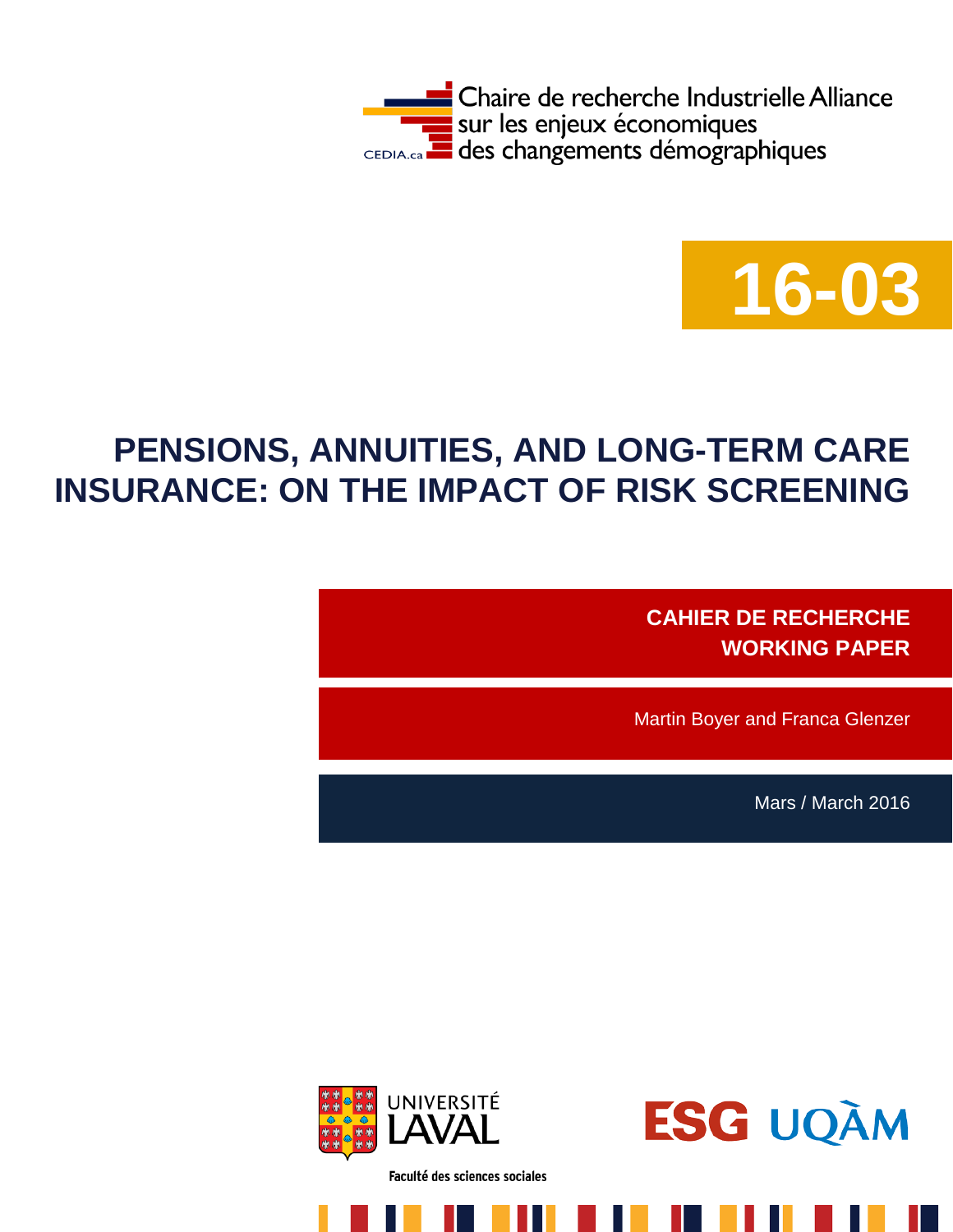La Chaire de recherche Industrielle Alliance sur les enjeux économiques des changements démographiques est une chaire bi-institutionnelle qui s'appuie sur un partenariat avec les organisations suivantes :

**- Centre interuniversitaire de recherche en analyse des organisations (CIRANO) - Industrielle Alliance, Assurance et services financiers inc. - Régie des rentes du Québec**

> Les opinions et analyses contenues dans les cahiers de recherche de la Chaire ne peuvent en aucun cas être attribuées aux partenaires ni à la Chaire elle-même et elles n'engagent que leurs auteurs.

Opinions and analyses contained in the Chair's working papers cannot be attributed to the Chair or its partners and are the sole responsibility of the authors.

© 2016 Martin Boyer and Franca Glenzer. Tous droits réservés. All rights reserved. Reproduction partielle permise avec citation du document source, incluant la notice ©. Short sections may be quoted without explicit permission, if full credit, including © notice, is given to the source.

Dépôt légal : Bibliothèque et Archives nationales du Québec et Bibliothèque et Archives Canada, 2016. ISSN 2368-7207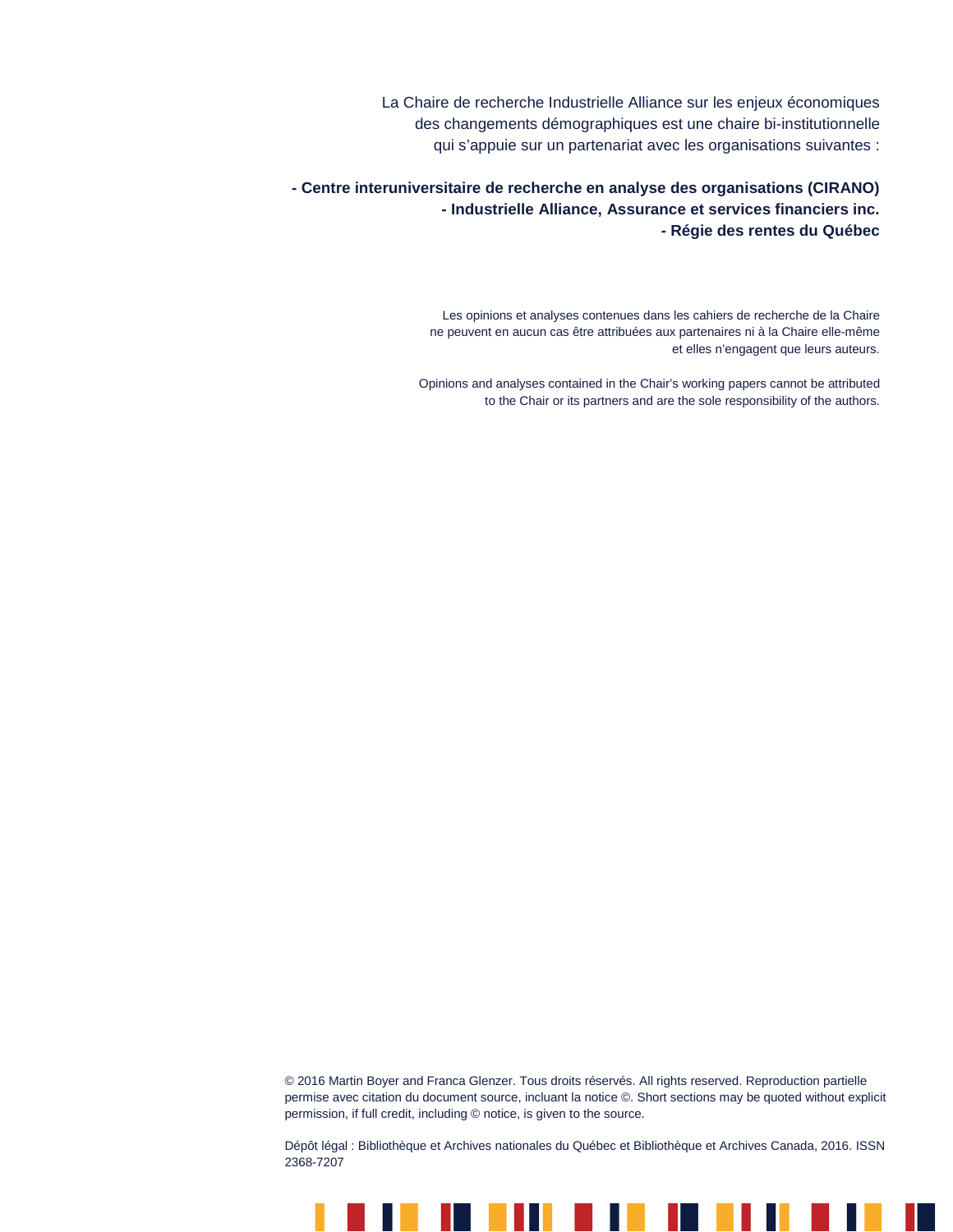## Pensions, annuities, and long-term care insurance: On the impact of risk screening<sup>∗</sup>

M. Martin Boyer† and Franca Glenzer‡

First draft: February 2015 This draft: March 2016

#### Abstract

We examine the interaction between the choice of a retirement vehicle and the purchase of long-term care insurance in a world where agents learn about their longevity and long-term care risk over time. In our setting, and absent any long-term care issues, acquiring a retirement product before learning one's risk type would be preferred by risk averse agents. When we introduce the possibility of needing longterm care, some agents will prefer to wait until they know their health status (i.e., their risk type) before purchasing a retirement product (a situation akin to having a defined contribution pension plan), whereas others will opt to purchase their retirement product before learning their health status (a situation akin to having a defined benefit pension plan). The preference of one retirement vehicle over the other depends, inter alia, on the level of information asymmetry on the market, on an agent's risk aversion, and on the probability of needing long-term care and its potential cost. When agents purchase their retirement vehicle after (resp. before) knowing their their health status, then agents will choose a contract that provides them with (resp. less than) full long-term care insurance coverage.

<sup>∗</sup>We are indebted to Sharon Tennyson for discussions on a-many related topic. We also gratefully acknowledge the continuing financial support of Cirano and of the Direction de la recherche at HEC Montréal. This paper was written while the first author was a visiting scholar at the College of Human Ecology at Cornell University.

<sup>†</sup>CEFA Professor of Finance and Insurance and Cirano Fellow, Department of Finance, HEC Montréal (Université de Montréal). 3000, chemin de la Côte-Sainte-Catherine, Montréal QC, H3T 2A7 Canada; martin.boyer@hec.ca (corresponding author).

<sup>‡</sup>House of Finance, Goethe Universität Frankfurt and Cirano; glenzer@finance.uni-frankfurt.de.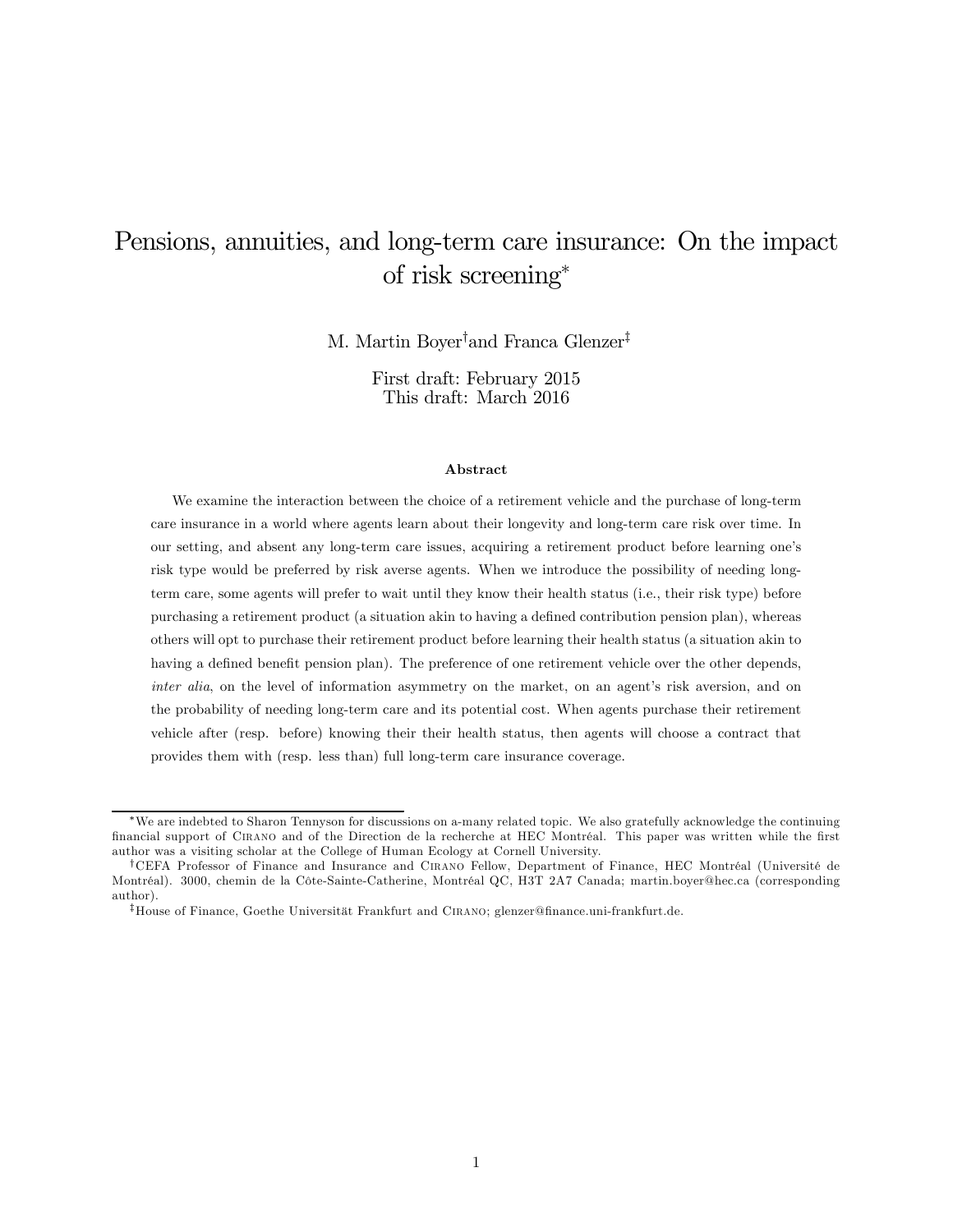## Pensions, annuities, and long-term care insurance: On the impact of risk screening

Abstract: We examine the interaction between the choice of a retirement vehicle and the purchase of long-term care insurance in a world where agents learn about their longevity and long-term care risk over time. In our setting, and absent any long-term care issues, acquiring a retirement product before learning one's risk type would be preferred by risk averse agents. When we introduce the possibility of needing longterm care, some agents will prefer to wait until they know their health status (i.e., their risk type) before purchasing a retirement product (a situation akin to having a defined contribution pension plan), whereas others will opt to purchase their retirement product before learning their health status (a situation akin to having a defined benefit pension plan). The preference of one retirement vehicle over the other depends, inter alia, on the level of information asymmetry on the market, on an agent's risk aversion, and on the probability of needing long-term care and its potential cost. When agents purchase their retirement vehicle after (resp. before) knowing their their health status, then agents will choose a contract that provides them with (resp. less than) full long-term care insurance coverage.

JEL Classification: D82, G22, H55.

Keywords: Asymmetric information, Information acquisition, Adverse Selection, Longevity risk, Screening, Pooling Equilibrium.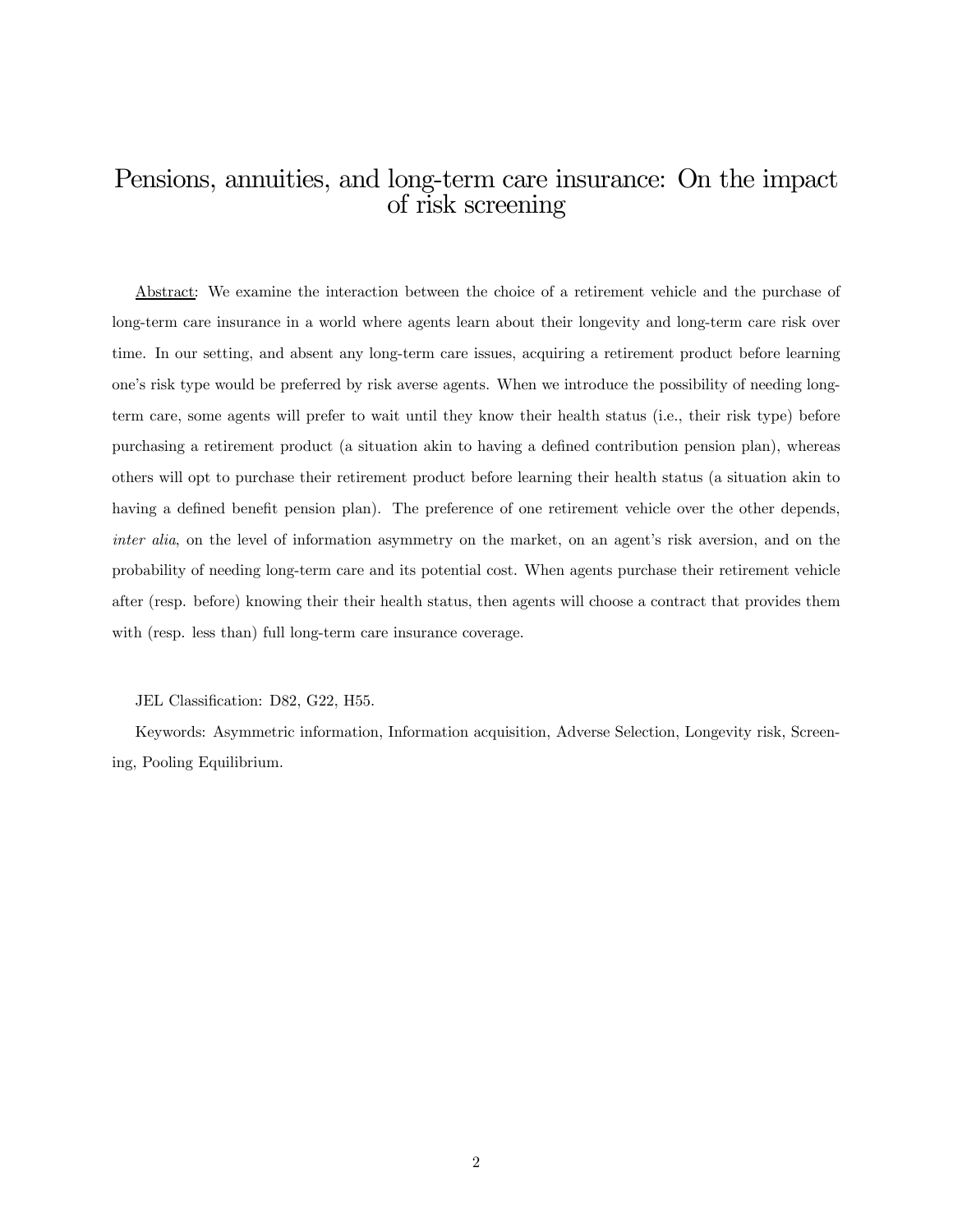## 1 Introduction

#### 1.1 Motivation

Planing for retirement is a complex endeavor; individuals are bound to ask themselves many questions. Should I invest in bonds, stocks, or target retirement date products? What will be my actual consumption needs upon retirement in 20 years (or 30 or 40 years)? Do I have bequest motives or any legacy I want to leave? What if I become sick and need help with activities of daily living? Should I acquire information about my genetic pre-disposition to have some future degenerative disease? Should I work for an employer that offers a defined benefit or a defined contribution plan? Do I care? Should I ask of my employer to offer a defined benefit plan?

Irrespective of whether or not individuals ask all these questions explicitly, retirement planning should not be done haphazardly. Retirement planning is even more important that individuals are exposed to two potentially catastrophic financial risks upon reaching old age: Longevity risk − which is represented by the possibility of outliving one's savings − and long-term care risk − which is represented by possibility of needing help with activities of daily living such as bathing, eating and getting dressed.

Long-term care is an important component of health-related expenditures especially for the elderly population that has to compose with a relatively small fixed income. To put the problem of long-term care in perspective, the total expenditure on long-term care in the United States in 2012 was 220 billion USD. This represents 8.7% of total health care expenditures according to Konetzka et al. (2014). Brown and Finkelstein (2009) report that between one-third and one-half of retirees in the United States will need some form of nursing home services, 10% to 20% of them needing it more than five years. Given that the annual cost of a nursing home is approximately four times the average annual gross income of retirees, we see that long-term care represents a potential catastrophic financial event for a household. In the United Kingdom, it is estimated that 10% of individuals aged 65 and over will incur life-time care costs in excess of 100 000 GBP (see Wittenberg 2014). In Canada, De Donder and Leroux (2015) report the results of a 2012 study conducted by the Canadian Life and Health Insurance Association in which it is predicted that one in 10 Canadians aged 55 will need long-term care. The proportion of Canadians needing long-term care increases to one in three when aged 65, and to one in two when aged 75.

The question we address in this paper, and which has not been examined before to our knowledge in the insurance economics and finance litterature is related to the interaction between the desire to have protection against potential catastrophic losses associated with the need to obtain long-term care, and the structure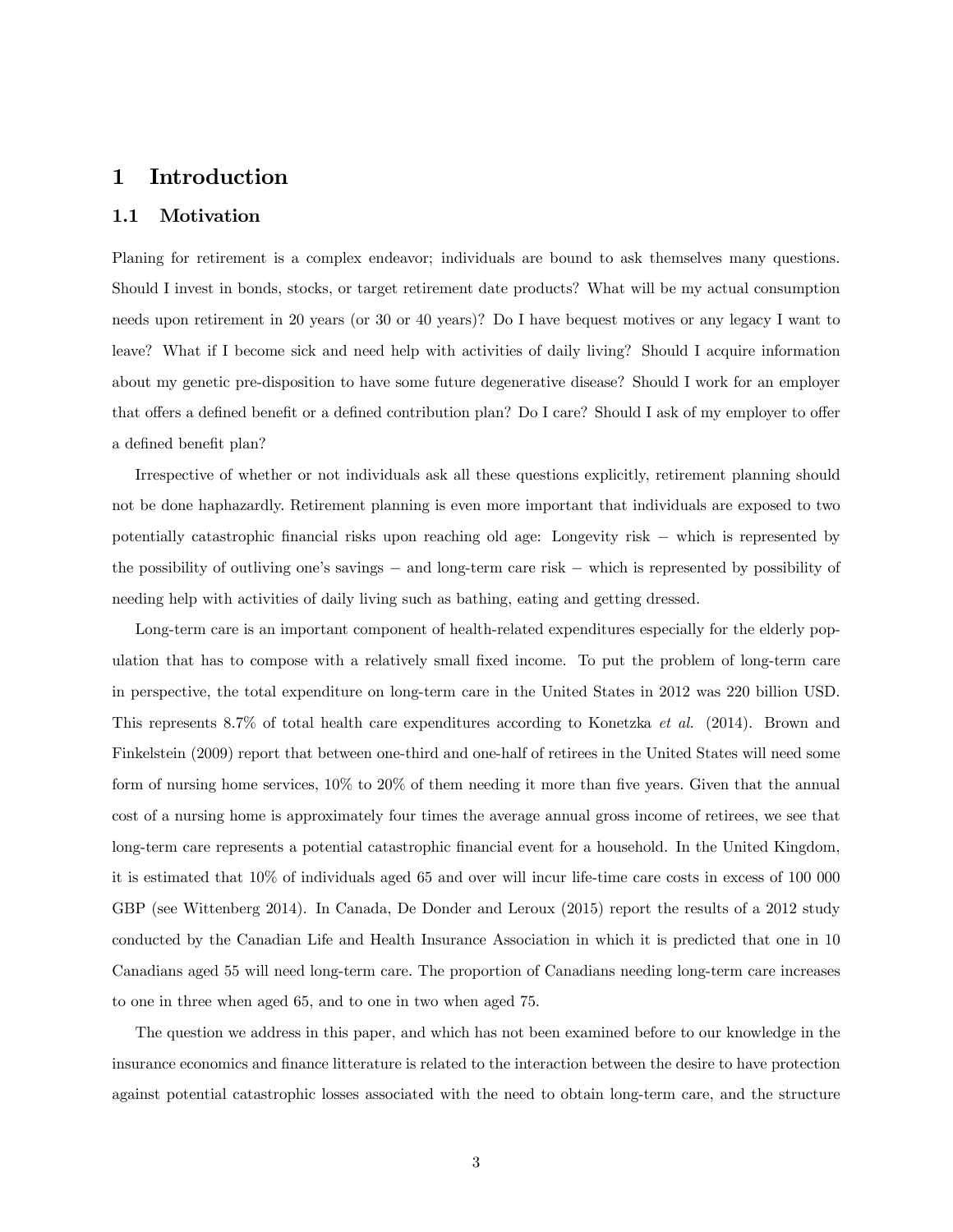and the individual choices of retirement vehicles. More specifically, and akin to Cocco and Lopes (2011) who show the existence of a link between an individual's earnings characteristics and his choice of a pension plan structure, we seek to model the interaction between an individual's potential future need for long-term care and his choice of a retirement vehicle. Although we do not use data calibration (see Cocco and Lopes 2011 for such an approach) we will nonetheless draw inferences about the impact of long-term care risk on the ex ante choice between enrolling in a defined benefit or in a defined contribution pension plan. In other words, we develop a model of pension plan choice taking into account an individual's potential future need of long-term care services as well as information asymmetry with regards to an individual's health conditions. Individuals in our model will eventually differ with respect to their health conditions insofar as it affects their probability of surviving until old age and their unconditional probability of needing long-term care since such care is needed only once old age is reached. At the time of choosing their retirement vehicle, however, they do not know their future health status or risk of living to an advanced age. Rather, they only learn about their survival probability upon entering retirement. We consider the acquisition of a pension plan before learning one's risk type as being very similar to that of choosing to work for an employer who offers a defined benefit (DB) pension plan. If an agent chooses to wait to know his risk type before acquiring an appropriate retirement vehicle, then it is as if he was choosing to have a defined contribution  $(DC)$  pension plan.<sup>1</sup>

Our results contribute to the understanding of the interaction between longevity risk, long-term care risk, and the retirement financing decision.2 In particular, we provide a theoretical basis for the self-selection of individuals into different types of retirement vehicles based only on the agents' possible risk of needing longterm care. Depending on the distribution of risk types in the economy, our model provides an explanation as to why defined benefit and defined contribution pension plans can coexist in the economy. Our results can be summarized as follows:

- 1. If agents acquire information about their health status before purchasing a retirement vehicle (DC plan), then all agents will purchase full long-term care insurance, if at all;
- 2. If agents acquire their retirement vehicle before knowing their health status (DB plan), then all agents will purchase less than full long-term care insurance, if at all;

 $^1$ The model we develop can be modified to address the topic of whether one should get a genetic test before or after purchasing his retirement vehicle. Genetic testing is very much at the forefront of current developments in public policy. For more on the impact of genetic testing on insurance contract, see Doherty and Thistle (1996), Doherty and Posey (1998), Zick et al. (2005), Adams et al. (2013, 2014) and Peter et al. (2013).

<sup>2</sup> See Davidoff (2009) for the relationship between annuities, long-term care insurance and home equity. See Murtaugh et al. (2001) for the case of bundling long-term care insurance with annuities and Webb (2009) for the bundling of retirement vehicles in general.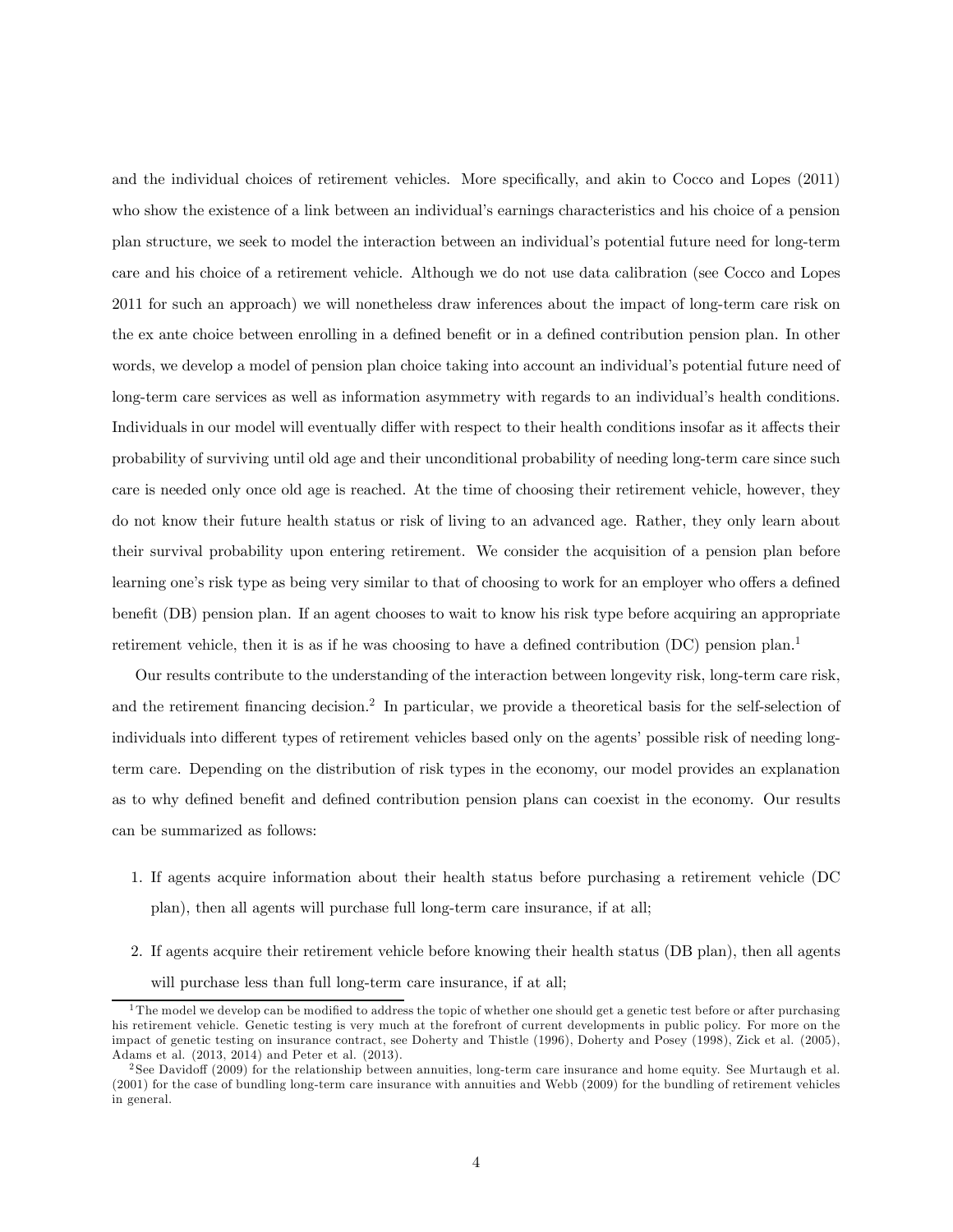- 3. Low-risk individuals signal their health status by having less insurance than the high-risk individuals;
- 4. Individuals are more likely to prefer a DB plan to a DC plan, ceteris paribus, when a) they are more risk averse, b) they face greater potential long-term care expenditures, c) they are more likely to need long-term care, d) they are more likely to be high risks (or the proportion of high risks in the economy is larger), and e) they are poorer.

The remainder of the paper is organized as follow. Before presenting the full setup of the model in Section 2, we offer a survey of the literature related to long-term care and the provision of defined benefit and defined contribution pension plans. In Section 3 we solve for the full information retirement and longterm care contracts. We introduce adverse selection in Section 4. We first examine the case where insurers are constrained to make no profit in expectation on each contract and for each risk-type, and then we examine the case where insurers are only constrained to make no profit in expectation for the whole bundled-contract market (i.e., we allow for the subsidization across risk-types and markets). We provide simulation results in Section 5. Alternate model specifications which yield the same generic results are provided in Section 6. Finally we conclude with a discussion of potential future avenues of research in Section 7.

#### 1.2 The retirement (DB/DC) decision.

Early theoretical research by Yaari (1965) suggests that it would be best for risk averse individuals to annuitize a considerable part of their wealth upon reaching retirement. Despite this clear result, which holds under many other model specifications including bequest motives, the demand for individual annuities is so low that some financial economists are referring to it as the "annuity puzzle" (Mitchell et al. 1999; Davidoff et al. 2005). One reason to explain why the annuity market is so small is that adverse selection problems are too pronounced. A well-known result of the Rothschild and Stiglitz (1976) model of adverse selection is that a competitive market will collapse provided that the proportion of high risks exceeds a certain threshold. Even though there is ample empirical evidence for adverse selection in the annuity market, there is also evidence of advantageous selection in the sense that more risk-averse individuals take better care of themselves, live longer, and are more likely to buy annuities (see Finkelstein and Poterba 2004), and to buy long-term care insurance (Finkelstein and McGarry 2006).

Many types of retirement vehicles are available to individuals, including defined benefit and defined contribution pension plans.<sup>3</sup> While corporate defined benefit pension plan have been on the decline in the

 $3$ Even though it is rare that a given employer offers a choice between different retirement vehicles such as a defined benefit and a defined contribution pension plan, in a global compensation framework the type or pension plan is one of the criteria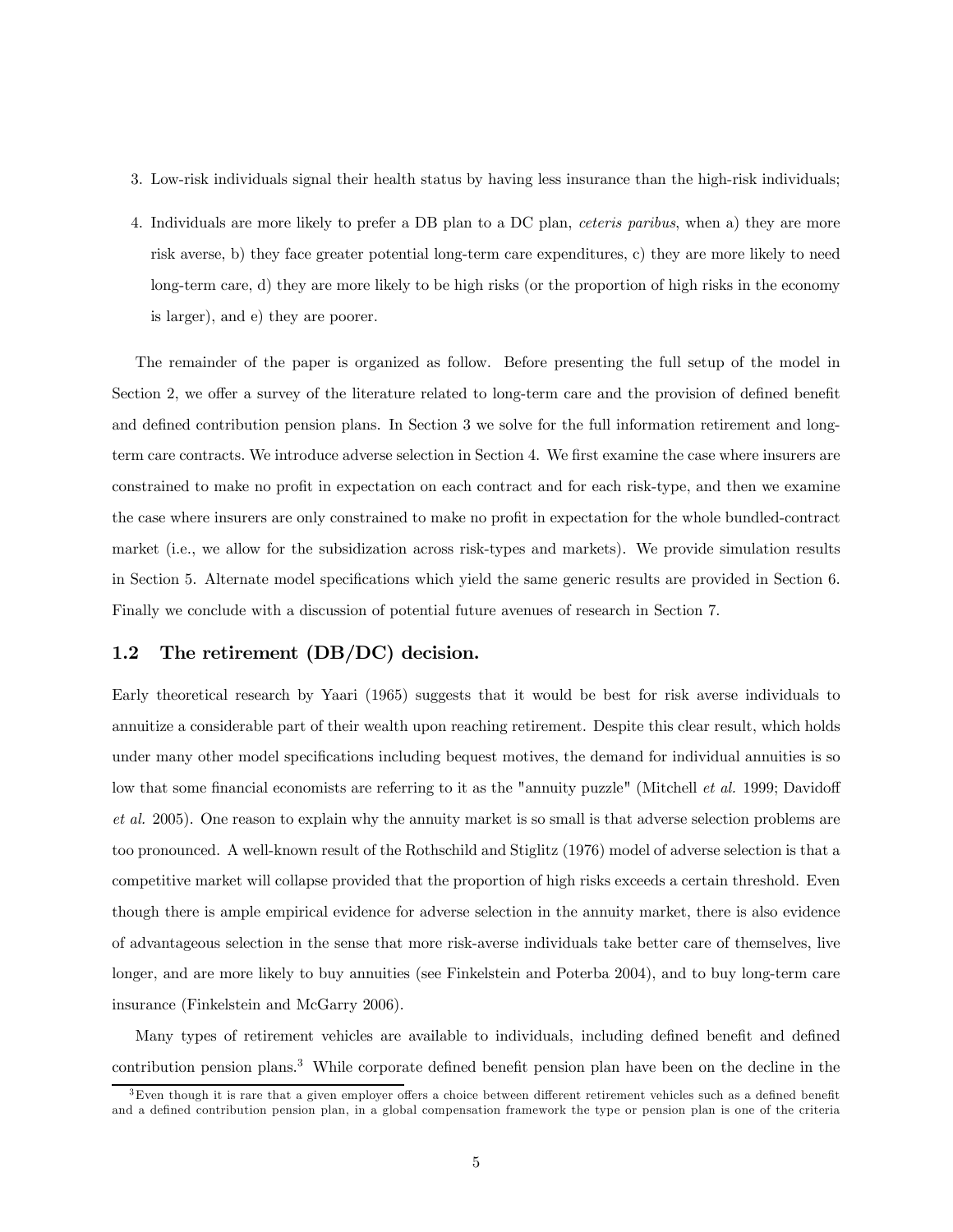United States, that is not necessarily the case everywhere $4$  - and it is not obvious what are the reason for the decline of corporate defined benefit plans. Does the fault rest with employers who welcome the reduction in their future liability? Are inadequate government rules and regulations to blame for discouraging the use of defined benefit plans? Or are workers themselves responsible for trading a retirement vehicle that offers more in terms of consumption guarantees upon retirement in favor of one that provides more investment flexibility and encourages mobility (see Aaronson and Coronado 2005)? Few studies have investigated the individuals' preference over retirement vehicles. This means that the motivations behind an individual's choice of a defined benefit versus a defined contribution plan are still not very well understood - or, as Brown and Weisbenner (2014) put it,

"relatively little is known about what types of employees choose a DC over a DB plan when given the option to do so, and even less is known about why individuals make these choices" (p.35).

Brown and Weisbenner (2014) conduct a survey amongst individuals which, at some point, had to choose between a defined benefit and a defined contribution plan in the State Universities Retirement System (SURS) of the state of Illinois. Based on the respondents' personal characteristics as well as their answered reasons for the choice of the retirement vehicle, the authors highlight the role that education and financial literacy plays in a household's behavior toward retirement vehicles. In particular, more educated individuals are more likely to choose a defined contribution pension plan over a defined benefit pension plan. In contrast, Drolet and Morissette (2014) use Canadian pension survey data to not only highlight that the higher is an individual's level of education, the more likely he or she is to be covered by any type of pension plan in general, but more importantly that individuals with higher education are more likely to be covered by a defined benefit pension plan.<sup>5</sup>

Despite the general decline in the use of defined benefit plans in the private sector, the great majority of public employees remain covered by a plethora of different employer-specific defined benefit pension plans. At the end of fiscal year 2013, the 99 largest public retirement systems in the United States - representing 85% of all public pension funds - were administering defined benefit pension plans for over 20 million Americans, including 12.65 million active public employees (see Public Fund Survey<sup>6</sup>, and Mohan and Zhang 2014).

when choosing an employer. At the margin, a firm's pension plan might become the deciding factor. It is in this perspective that we say that an individual "chooses" a retirement vehicle.

<sup>4</sup> In the case of Canada, for instance, Drolet and Morissette (2014) find that the drop in DB coverage from 1977 until 2011 is much less pronounced than in the United States, and almost negligible for women as 33% of working women in 1977 were covered by a defined benefit plan compared to 30% in 2011.

<sup>&</sup>lt;sup>5</sup>For more on the choice between DB and DC see Clark and Pitts (2002) and Kanemasu *et al.* (2014).

<sup>6</sup> http://www.publicfundsurvey.org/publicfundsurvey/scorecard.asp. Last accessed 24 Feb 2015.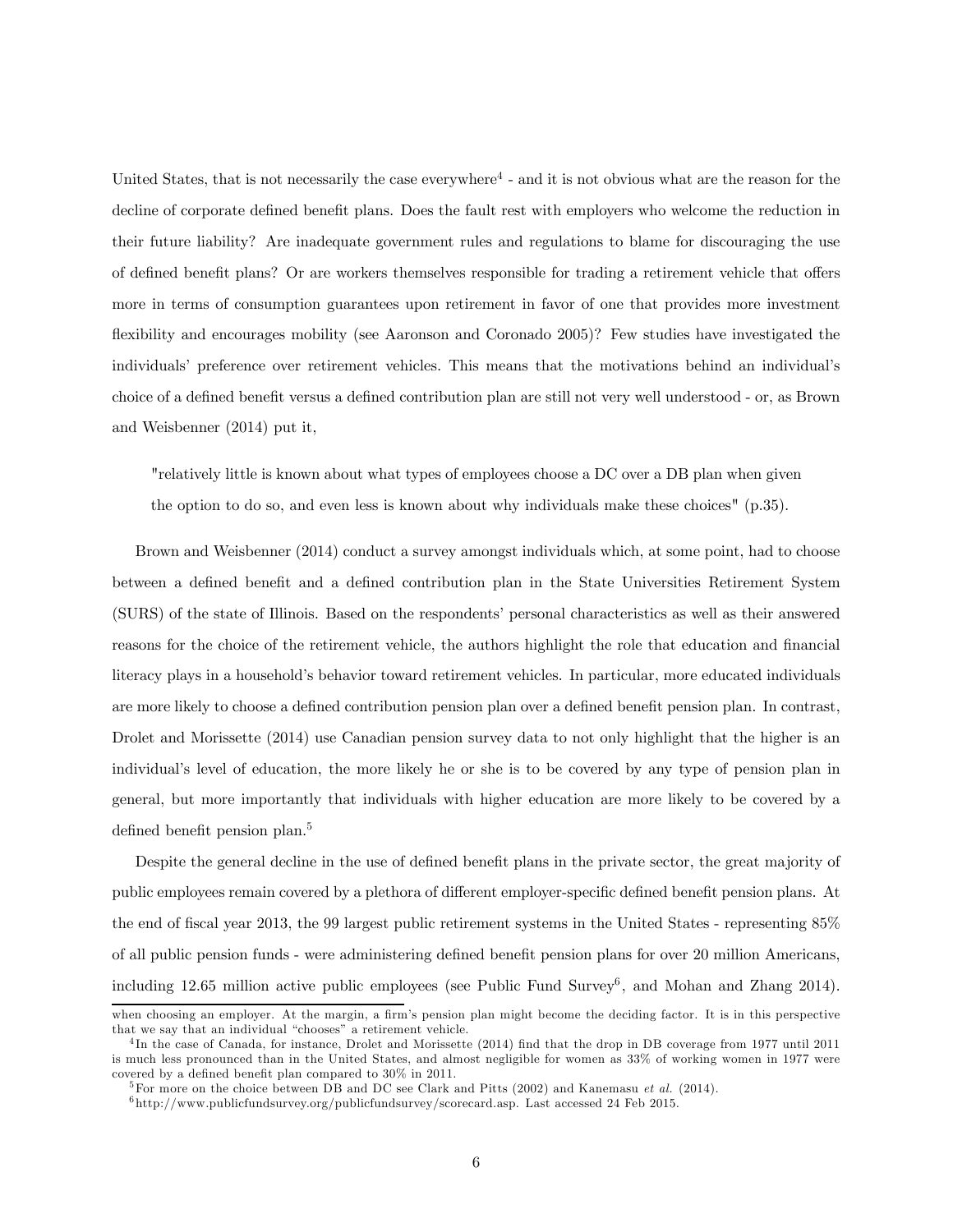Figure 1 illustrates the total assets under management in different OECD countries as a function of whether the occupational pension plan is classified as defined benefit or defined contribution. As we can clearly see, there is quite a lot of variation in the ways that countries have chosen to structure their occupational pension plan industry.

| Percentage of total assets in unferent retirement vehicle for selected OLCD countries at the end of 2013 |             |                             |             |                |                                |                      |     |             |
|----------------------------------------------------------------------------------------------------------|-------------|-----------------------------|-------------|----------------|--------------------------------|----------------------|-----|-------------|
| Only Defined contribution                                                                                |             | Mostly Defined contribution |             |                | Mostly or only Defined Benefit |                      |     |             |
|                                                                                                          | DB          | DC.                         |             | <b>DB</b>      | DC                             |                      | DB  | DC.         |
| Chile                                                                                                    | 0           | 100                         | Denmark     | $\overline{7}$ | 93                             | <b>United States</b> | 57  | 43          |
| Czech Rep.                                                                                               | 0           | 100                         | Italy       | $\overline{7}$ | 93                             | Turkey               | 61  | 39          |
| Estonia                                                                                                  | 0           | 100                         | Australia   | 10             | 90                             | Israel               | 70  | 30          |
| France                                                                                                   | $\mathbf 0$ | 100                         | Mexico      | 13             | 87                             | Korea                | 73  | 27          |
| Greece                                                                                                   | 0           | 100                         | New Zealand | 20             | 80                             | Luxembourg           | 80  | 20          |
| Hungary                                                                                                  | $\mathbf 0$ | 100                         | Iceland     | 25             | 75                             | Portugal             | 85  | 15          |
| Poland                                                                                                   | 0           | 100                         | Spain       | 28             | 72                             | Canada               | 97  | 3           |
| Slovak Rep.                                                                                              | $\mathbf 0$ | 100                         |             |                |                                | Finland              | 100 | $\mathbf 0$ |
| Slovenia                                                                                                 | 0           | 100                         |             |                |                                | Germany              | 100 | $\mathbf 0$ |
|                                                                                                          |             |                             |             |                |                                | Switzerland          | 100 | 0           |

Percentage of total assets in different retirement vehicle for selected OECD countries at the end of 2013

Figure 1: Percentage of assets in defined benefit and defined contribution pension plans at year end 2013. Occupational pension plans only. Source: OECD Pension Markets in Focus 2014

An individual's choice of a defined contribution pension plan over a defined benefit pension plan has attracted a fair amount of research. For instance, Clark and Pitts (2002) study an individual worker's decision over the type of retirement plan at one given employer. That is also the approached used in Lachance *et al.* (2003). Using an option-like pricing approach they examine the situation of pension plans that allow their participants enrolled in a defined contribution plan to buy their way back into a defined benefit pension plan (see also Milevsky and Promislow 2004). Although they do not examine the characteristics of the individuals who exercised that option to buy back into the defined benefit plan, surely there are personal characteristics that determine one's decision to switch in addition to the pure monetary aspect. More recently, Kanemasu et al (2014) examine the response of California public pension plan participants to a potential switch from a defined benefit to a defined contribution plan. Brown and Weisbenner (2014) conclude that, in higher education, over 50% of U.S. states offer some employees the choice between a defined contribution and a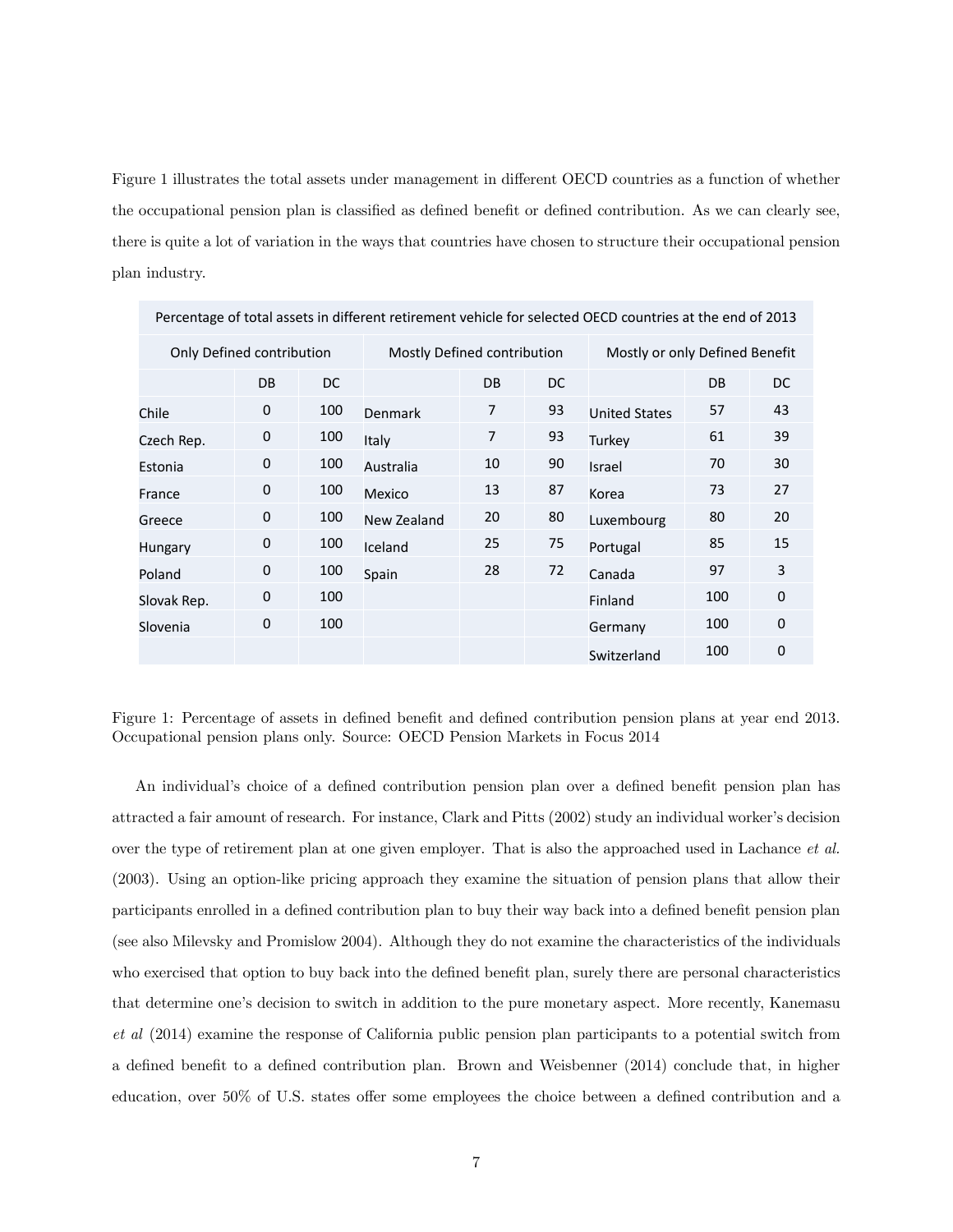defined benefit plan.

Our interest in studying the choice of a particular retirement vehicle over another is based on the fact that wealth at retirement is an important component of the overall level of poverty in a nation. To see why, it is interesting to compare the importance of pension plan income relative to a household's total retirement income as in Purcell (2008). It appears that retirement income that originates from defined benefit pension plans represents between 15% and 20% of the wealthiest retired households' income, but merely 3% of the poorest 20% of households' total retirement income. Defined benefit plans are a very important contributor to the social welfare of the elderly population according to Porell and Almeida (2009) who estimate that the number of poor and near poor households would have increased by 43% were it not for the households' access a defined benefit pension plan. The same analysis for social security and for defined contribution plans shows that the number of poor and of near poor households would have increased by approximately 15% and 1% had those households been denied access to social security and a defined contribution plan respectively. Accordingly defined benefit plans play a very important role in keeping retired households out of poverty.

Cocco and Lopes (2011) highlight the important role that defined benefit pension plans play in the wealth distribution of the nation's retired households. Does that mean that choosing a defined contribution plan over a defined benefit plan is a mistake? Not necessarily for a given individual, but for an entire nation, that may be problematic (see Brown 2014). Gerrans and Clark (2013) report that the welfare debate on the choice of a defined benefit rather than a defined contribution plan is associated to the idea that individuals are irrational so that they either overly discount the future or they misunderstand the differences between the two types of retirement plans (Clark et al. 2012). In a study of Australian pension plan participants, Gerrans and Clark (2013) find that individuals that switched from defined benefit to defined contribution were typically younger and wealthier.<sup>7</sup> Brown and Weisbenner (2014) find similar results in the state of Illinois, and add education as a factor increasing the likelihood of picking a defined contribution plan.

#### 1.3 The markets for long-term care insurance

In contrast to the multi-billion bollar industry that surrounds the provision of retirement wealth, the market for long-term care insurance is very small despite the potential catastrophic losses associated with long-term

<sup>7</sup>Recent reforms aimed at introducing fair-value in pension accounting will surely increase the volatility of the financial statements of pension plan sponsors, especially for those that have an important duration mismatch between their assets and liabilities. As the volatility of a firm's implied debt-to-equity ratio increases because of the (potential) underfunding of pension liabilities, it seems natural to expect firms, that face some level of solvency risk, to wish to shift the burden of the retirement package they offer their workers from a defined benefit (which is a potential liability for the firm) to a defined contribution plan (which essentially does not increase the firm's leverage or its risk of financial distress and insolvency). But of course closing DB plans in favour of DC plans does not eliminate the funding risk; it only shifts it from the employer to the employee.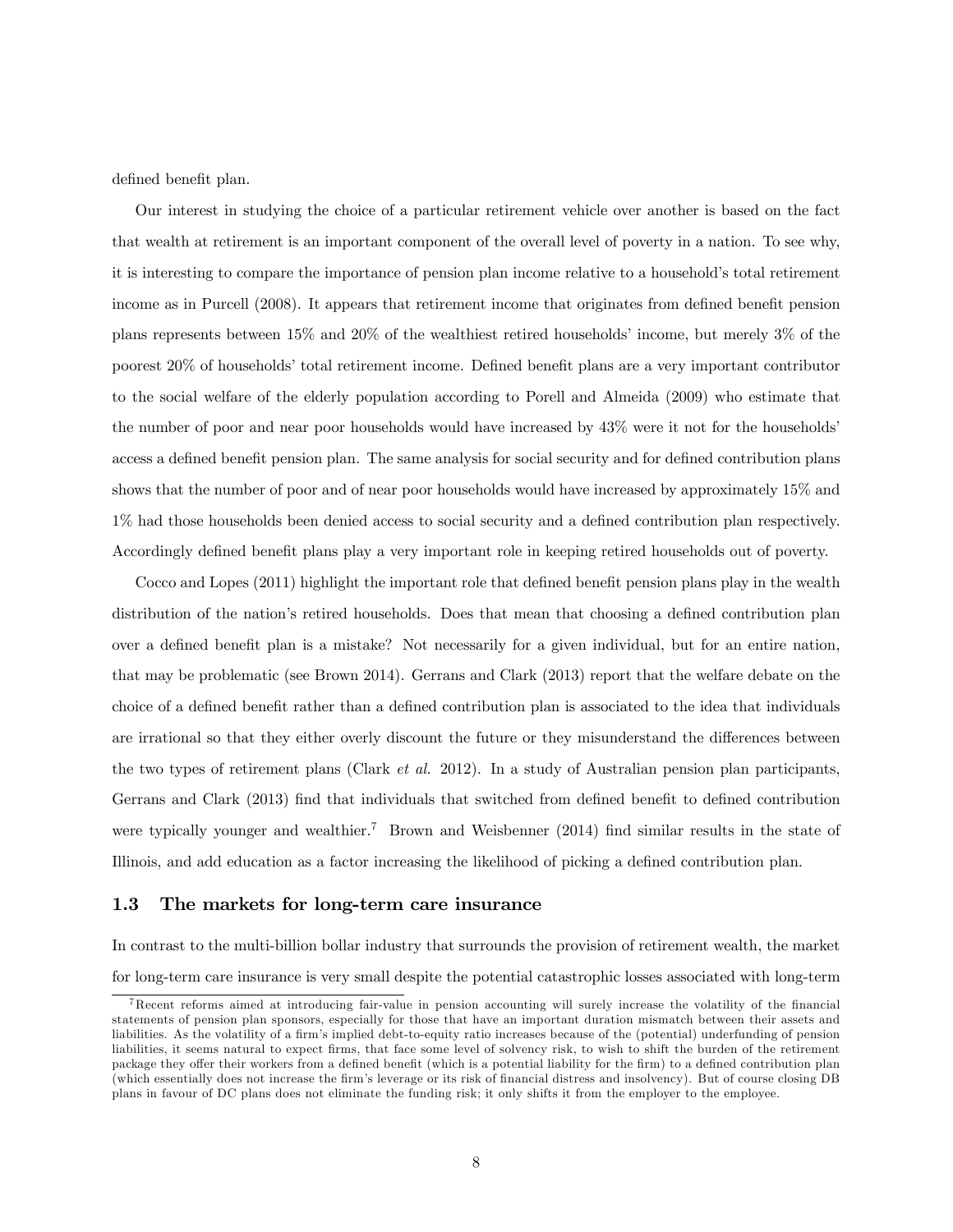care costs and the considerable impact that access to long-term care insurance (or the lack thereof) can have on an individual's ability to smooth his lifetime income. Survey data suggests that those who outlive their age-gender-cohort also need long-term care for a longer-than-average period of time as compared to their respective cohort. In other words, longer-lived individuals are more likely to use long-term care (Yang et al. 2003; Crimmins and Beltrán-Sánchez 2011; Hurd *et al.* 2014). In addition to a more likely need for long term care when an individual gets older, the total cost of long-term care also increases with age as highlighted in Spillman and Lubitz (2000, 2002), Manton et al. (2006) and Hurd et al. (2014). According to the American Association of Long-Term Care Insurers,<sup>8</sup>

"Most long term care insurance claims begin after a person reaches age 70... 22.7% of new claims begin between ages 70-79 ... 67.4% of all new long-term care insurance claims begin after age 80".

The same message is provided by the National Association of Insurance Commissioners who claim9 that "the longer you live, the more likely it is that you will need long—term care". Since individuals do not seem to buy long-term care insurance, the empirical question that needs anwering is therefore associated with their apparent disregard for long-term care risk. According to Zhou-Richter *et al.* (2010), it may be due to a misperception of the risk. Given the potential catastrophic nature of this risk, however, it is hard to imagine that individuals would not want to acquire the relevant information about that risk or do their proper research into the nature of long-term care risk. Another explanation is that individuals are only slightly risk averse, if not even risk neutral, with respect to long-term care risk. This hypothesis is in conflict, however, with the results presented in Sydnor (2010) whereby individuals appear to be extremely risk averse over small gambles, which makes it unlikely that they would be risk neutral over one as large at that of long-term care risk. Boyer (2015) proposes instead that an individual does not see the cost of long-term care (or of nursing home) as being borne by himself, but rather by his younger spouse or heir (this is equivalent to including a bequest motive in a long-term care framework as in Lockwood 2010, and Brunner 2012). Put differently, the cost of long-term care only reduces the size of the bequest that an individual leaves behind so that it should be the heir who should be buying long-term care insurance to protect the bequest that is left behind by his elderly and rapidly aging parent.

The projected need of long-term care insurance as one grows older holds despite the apparent counterevidence of compressed morbidity whereby the number of years during which an individual is sick is decreas-

<sup>8</sup> http://www.aaltci.org/long-term-care-insurance/learning-center/life-span-calculator.php, 27 January 2015.

 $9$ http://www.naic.org/documents/consumer\_alert\_ltc.htm, 27 January 2015.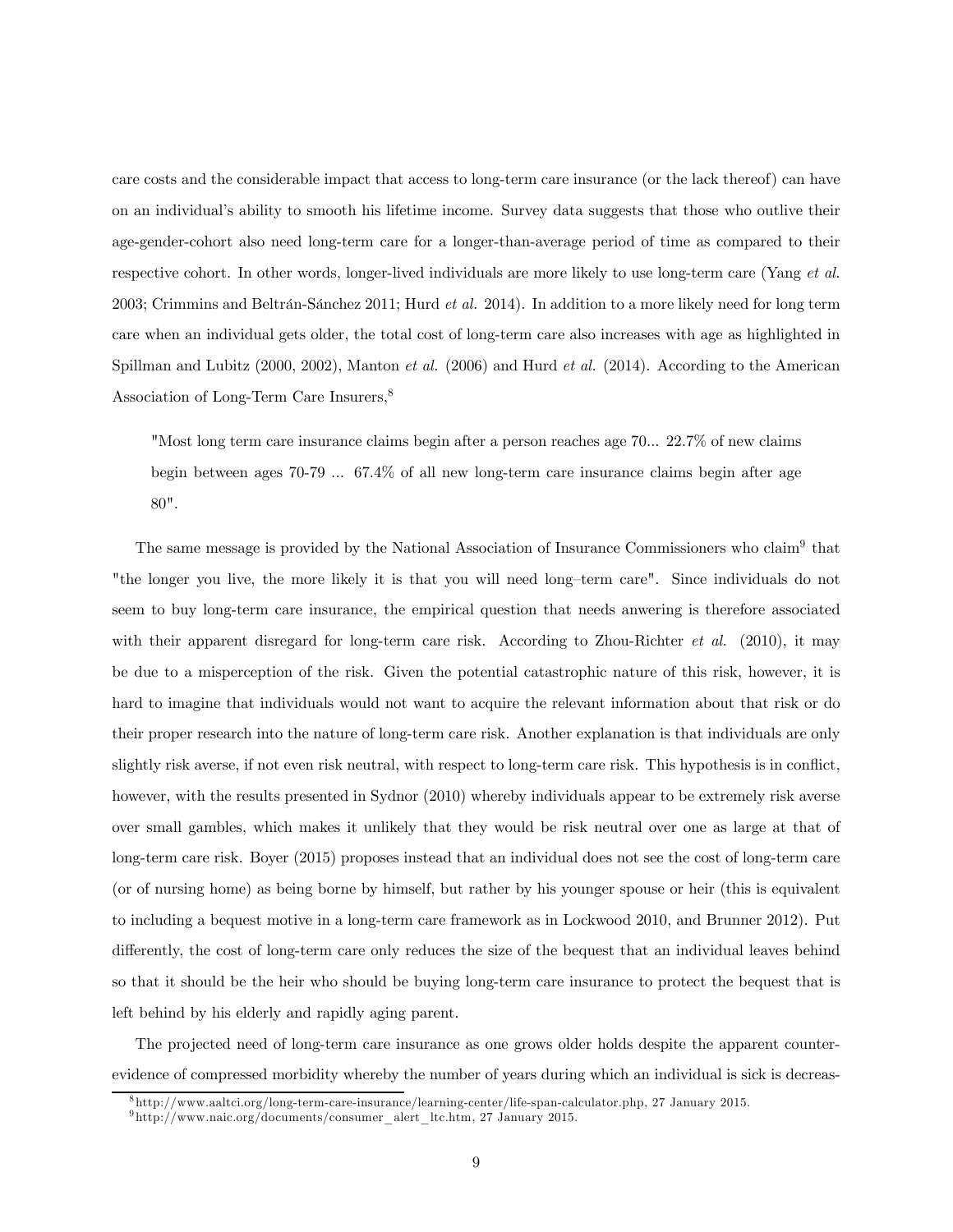ing. The debate surrounding the compression of morbidity is best presented in the surveys of Crimmins and Beltrán-Sánchez (2010) and Fries et al. (2011). Even if morbidity is compressed, the out-of-pocket cost associated with the last two years of life increases exponentially as the individual gets older. One possible reason is that individuals prefer to use the professional services of nursing homes instead of the natural services of family and informal care-givers (Robine *et al.* 2007, Tennyson and Yang 2014). This shift in the demand for geriatric-specific health services will necessarily have a very important impact on the future demand for long-term care insurance. The projected rise in the demand for formal long-term care is associated with the rapid growth in the elderlier population, changes in their relative independence from their spouse and children (if any), and with a substitution effect across public and private services of geriatric-specific medical care (see the recent De Donder and Leroux 2015 for more on the political economy of long-term care, and Brown and Finkelstein 2011 and Cremer et al. 2009 for more extensive surveys).

A longer period spent in need of long-term care is equivalent to a higher present value of future longterm care insurance benefits, hence a higher loss severity in the long-term care segment. Thus, instead of considering different probabilities to eventually need long-term care, it seems straightforward to model different loss severities instead. Doherty and Jung (1993) propose a model of adverse selection in loss probabilities when loss severity is positively correlated with the loss probability. We built on both theirs and on Webb's (2009) model to examine the equilibrium properties of stand-alone annuities and long-term care insurance market equilibria where agents have private information with respect to their survival probability (i.e., their risk type in the annuity market) and their severity of loss on the long-term care market.<sup>10</sup> Based on this model we then examine the situation when the two markets are integrated at the individual risk level as well as at the entire risk portfolio level.

## 2 The Model Setup

### 2.1 Timing of the model

Our model starts from the premise that individuals enrolled early in a defined benefit pension plan do not yet have any information about their longevity risk type, so that they have nothing to signal to the providers of retirement income. In other words, an individual enrolled in a defined benefit pension plan has an income path upon retirement that is independent of his future health status since it is contracted at the time he starts his career. This means that at the time he enters a defined benefit pension plan, an individual is so far away

 $10$  In contrast to Doherty and Jung (1993) our model does not require a positive correlation between the longevity and the extent to which long-term care is needed. Assuming that a healthy individual will live longer and will also live longer in long-term care simply seems to better reflect empirical evidence.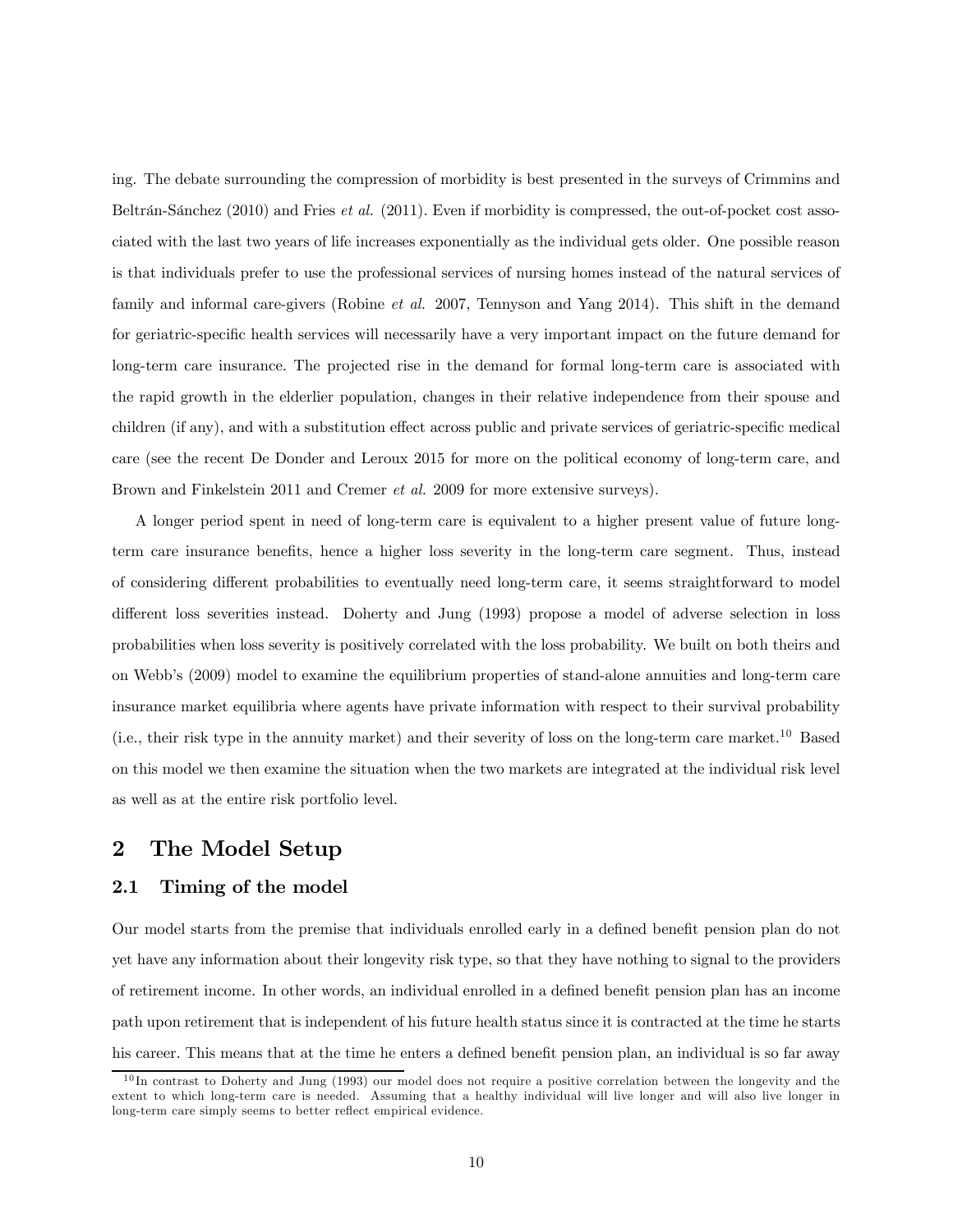from retirement that he surely has no information whatsoever about his future health condition. In contrast, when the time comes to annuitize their accumulated wealth individuals enrolled in defined contribution pension plans have acquired information on their health. As a result, they have more and better information about their health and longevity risk. Put differently, an individual who accumulates vast sums of money will eventually want to transfer it into a income-generating vehicle upon retirement (say an annuity)<sup>11</sup>. Surely by the point when individuals head into retirement they will have lived long enough to accumulate some private information regarding their health status.

In such a world, and absent any other retirement market characteristics (see Bodie et al. 1988), a defined benefit pension plan would always dominate a defined contribution pension plan. The reason is that the distribution of wealth in a defined contribution plan can be seen as a mean-preserving spread of the distribution of wealth in a defined benefit pension plan. Opting for a defined contribution pension plan becomes the equivalent of acquiring a lottery with a mean payoff of zero. To see why, note that agents enrolled in a defined benefit plan often become part of a pool of individuals so early in their career that they have not acquired any private information about their health status upon reaching retirement. And the little information they may have is pooled with that of all the other members of the pension plan. Moreover, any information they learn about true health status over time does not really affect the benefits they receive when they retire. With a DC plan, however, agents accumulate wealth over time, and acquire information about their health status, such that at the time of retirement, when they are considering purchasing an annuity contract, they have valuable private information, which affects their choice of an annuity. Given this delayed albeit forecasted adverse selection problem, it can be easily shown that initially uninformed agents are better off purchasing the contract before they acquire any information. In the case of the defined benefit versus defined contribution plan, our assumption means that abstracting from pension portability, autonomy, vesting, investment risk, interest rate risk, inflation risk, incentives, and every other factor (see Poterba et al. 2007 for more on the different risk components associated with the different retirement vehicles), a defined benefit plan is always preferred to a defined contribution plan for risk averse agents.

As it has become obvious, we are starting with a model of pension plan dynamics that is tilted toward the dominance of defined benefit over defined contribution pension plans. Our agents will be fully rational and will only care about their expected utility over final wealth. There is no investment risk or wage risk; inflation and interest rates are both zero.

 $11$ Rothschild (2015) provides an adverse selection model of annuity purchase in a market where all retirement savings must be annuitized upon retirement. See also Villeneuve (2003) and Finkelstein  $et$  al. (2009).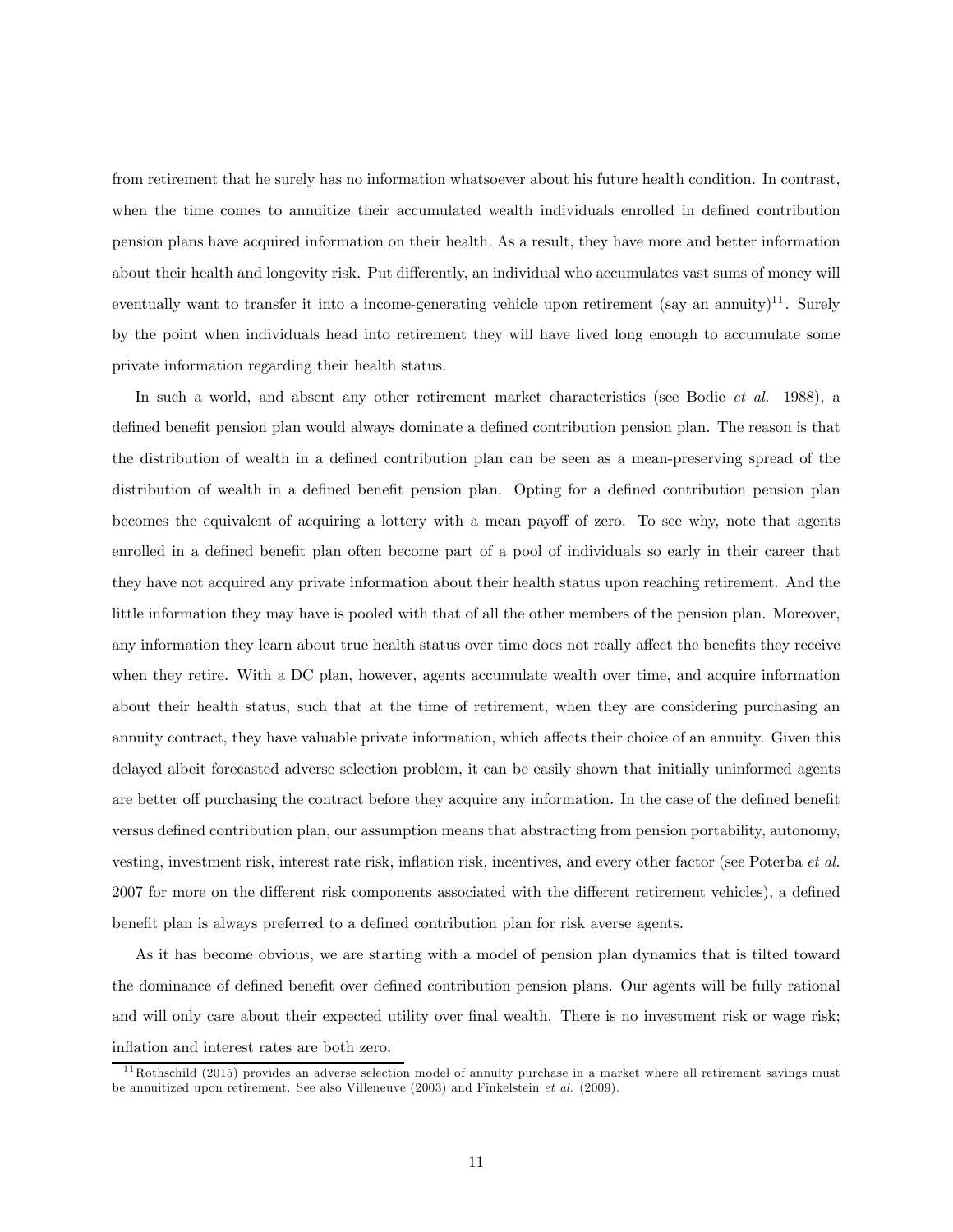|                                                                                                 |                                                   | 3                                                                                                                  | 4                                                                                                        |                            |
|-------------------------------------------------------------------------------------------------|---------------------------------------------------|--------------------------------------------------------------------------------------------------------------------|----------------------------------------------------------------------------------------------------------|----------------------------|
| Individuals choose<br>between a DC or a<br>DB plan;<br>If DB, retirement<br>contract is written | Individuals learn<br>about their<br>health status | Individuals may<br>purchase long-<br>term care<br>insurance;<br>Purchase of<br>annuities for those<br>who chose DC | Nature chooses<br>between three<br>states of the<br>world: Die, Live<br>healthy, Live in<br>nursing home | Payoffs are<br>distributed |

Figure 2: Time line of decision taken by the individuals and the actions of nature in distributing information about types and in choosing the end state of the world.

In addition to facing a longevity risk that can be managed through either a defined benefit or a defined contribution pension plan, we will also assume that individuals face a health risk that requires the potential disbursement of a large amount of money during the retirement period. In other words, with a certain probability individuals will be in need of costly long-term care. They will have the possibility of acquiring long-term care insurance upon reaching retirement, when they privately know their longevity-risk type.

Figure 2 presents the time line more succinctly. Adverse selection becomes relevant starting in step 2, that is after individuals have privately learned their health status. We therefore choose to simplify the economic model to its simplest expression by concentrating exclusively on the combination of longevity and long-term care risk. This means that we do not model the exact investment choice of bonds versus stock versus housing (see Davidoff 2009 and Cocco 2005), nor do we include bequest or legacy motives (see Pauly 1990). We concentrate only on the choice between retirement saving vehicles (DB versus DC) and on the purchase of long-term care insurance in a world where individuals acquire information about their health status over time.

Our results will show that one advantage of waiting to have information about one's health status before acquiring a retirement-income contract (i.e., the DC way) is that full long-term care insurance will be obtainable for all the agents in the economy. If on the other hand individuals acquire their retirementincome contract before their health status is known, then full long-term care insurance will not be chosen by any individual upon retirement.

Our model differs from the multidimensional screening model of Crocker and Snow (2011) in the sense that our agents' private information is does not span the entire dimensionality of the type-space problem. In other words, Crocker and Snow (2011) use an n-dimensional vector screening devices for n-possible types of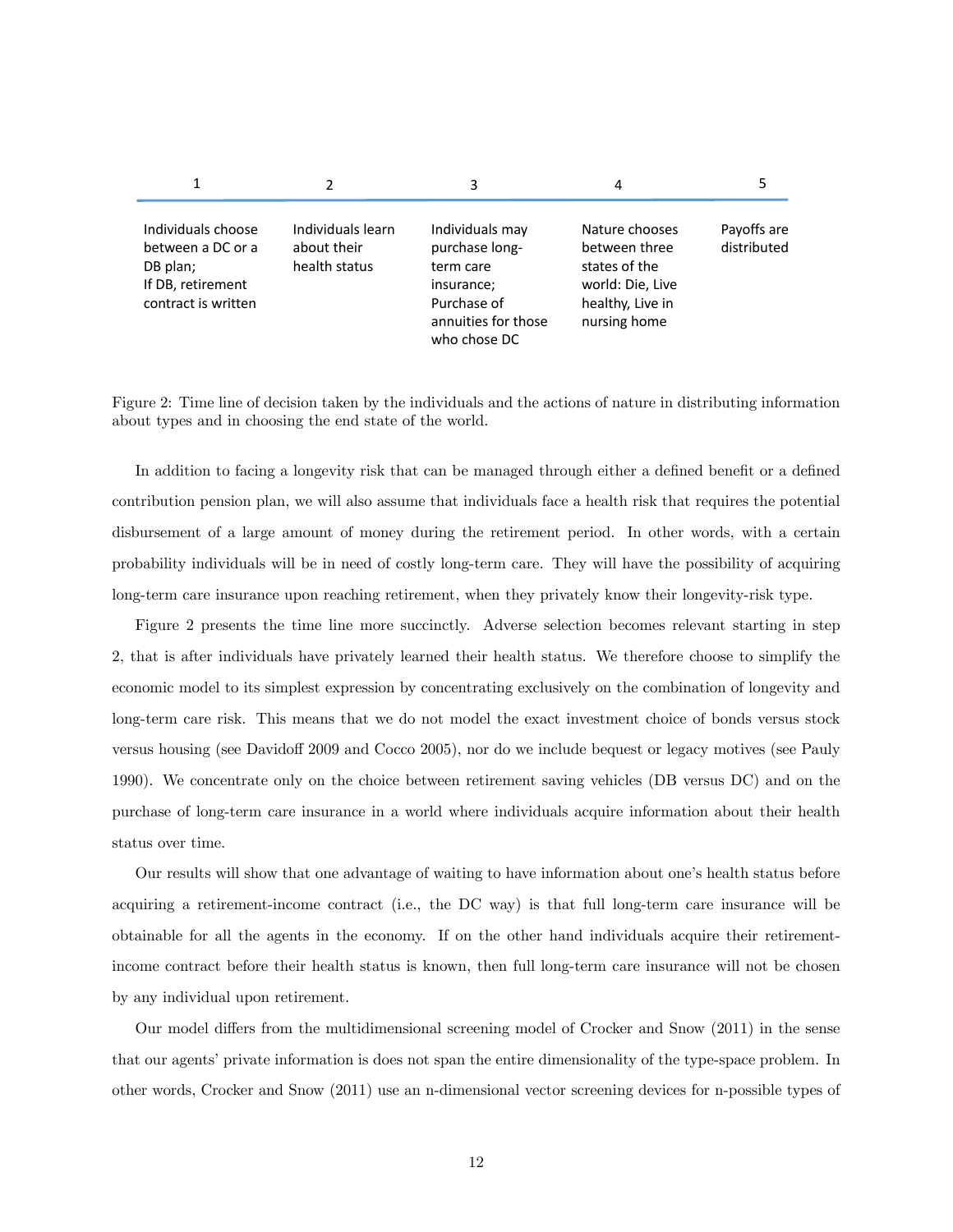losses whereas we have only one screening device for a two-dimensional risk (see also Fluet and Pannequin 1997).

#### 2.2 Individual decision and variable definition

The initial setup of our model finds its inspiration in Webb (2009) whereby individuals care about obtaining a decent income upon retirement and protection against the possibility of needing long-term care. Without any retirement vehicle or long-term care insurance, an agent's vonNeumann-Morgenstern expected utility over final wealth in autarchy is given by

$$
\Omega_i = U(W_0) + p_i \left[ (1 - \pi) U(W) + \pi \int_0^{\Lambda} U(W - \lambda) g(\lambda) d\lambda \right]
$$

where  $W_0$  and W are the agent's wealth endowments in period 0 and 1 respectively, with  $W_0 >> W \ge 0$ .  $\lambda$ is the cost of long-term care; it is distributed according to some function  $g(\lambda)$  over the range  $\lambda \in [0,\Lambda]$ . is the probability of needing long-term care and  $p_i$ , which is agent specific, is the probability of living past retirement. If the agent dies, we let his utility be zero.<sup>12</sup> Of course we suppose that agents are risk averse and prefer to consume more than less so that  $U'(C_t) > 0$  and  $U''(C_t) < 0$ . We assume no discounting of future periods.

We will assume that agents can be of two types,  $i \in \{L, H\}$ , with a proportion x of agents of type  $i = H$ . The unconditional probability that any individual will live past retirement is therefore given by  $xp_H + (1-x)p_L$ , whereas the unconditional probability that any individual will need long term care is  $[xp_H + (1-x)p_L]\pi$ . Note that we assume that individuals do not have any private information regarding their conditional probability of needing long-term care  $(\pi)$ .

Individuals who choose to acquire a retirement vehicle BEFORE knowing their type will receive a payment of  $B$  in period 1. Individuals who choose to acquire a retirement vehicle AFTER knowing their type will receive a type-specific payment of  $A_i$  in period 1. Irrespective of their retirement contract individuals also get to acquire some level of long-term care insurance protection  $d_i$ , which is defined as the proportion of the long-term care cost that is reimbursed by the insurer (or equivalently, they choose an amount  $D_i = d_i \lambda$  of protection) AFTER learning about their risk type. Consequently  $d_i$  is conditional on each agent's type i.

$$
\Omega_i = U(W_0 - \Gamma) + (1 - p_i) V(\Gamma) + p_i \left[ (1 - \pi) U(W) + \pi \int_0^{\Lambda} U(W - \lambda) g(\lambda) d\lambda \right]
$$

<sup>&</sup>lt;sup>12</sup>Alternatively, we could also give the agents in this model a bequest motive from which they extract utility  $V(\Gamma)$  for a given amount of wealth bequested  $\Gamma$ . Their expected utility function would then be given by

The main results of our model are not affected by the inclusion of bequest motives since it will appear only as a reduction in the total wealth. See Pauly (1990) for more on bequest motives.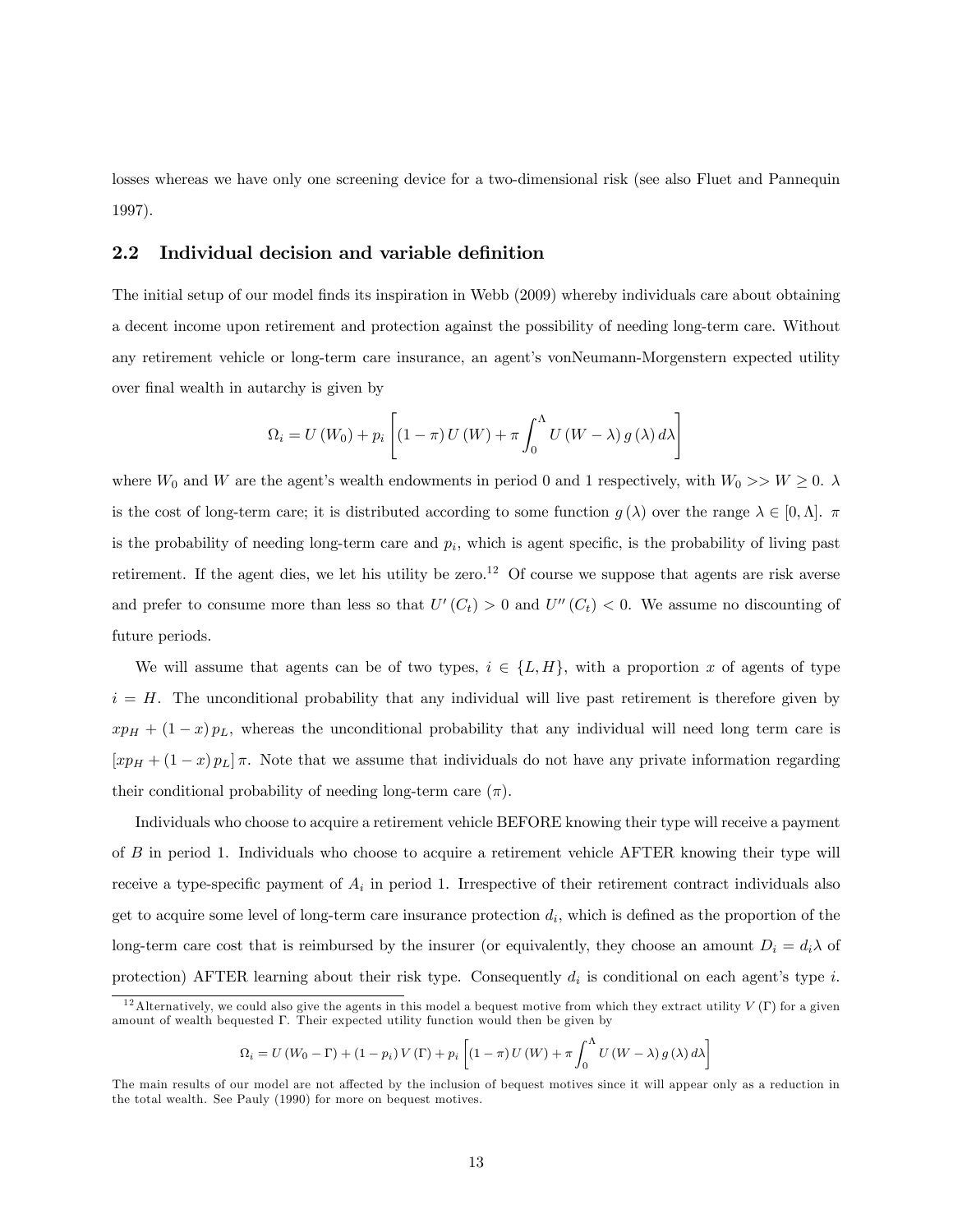We let  $\beta$  represent the premium of the pre-information (DB) retirement contract, whereas  $\alpha_i$  represents the premium of the post-information (DC) retirement contract.  $\delta_i$  is then the long-term care insurance contact premium. The expected utility of agents are then equal to

$$
\Omega_i^{before} = U(W_0 - \beta - \delta_i) + p_i \left[ (1 - \pi) U(W + B) + \pi \int_0^{\Lambda} U(W + B - (1 - d_i) \lambda) g(\lambda) d\lambda \right]
$$

if the agent chooses the retirement option before knowing his type (DB) and

$$
\Omega_i^{after} = U(W_0 - \alpha_i - \delta_i) + p_i \left[ (1 - \pi) U(W + A_i) + \pi \int_0^{\Lambda} U(W + A_i - (1 - d_i) \lambda) g(\lambda) d\lambda \right]
$$

if the agent chooses his retirement package after knowing his type (DC).

We assume that both the retirement-provision and the long-term care insurance markets are perfectly competitive in the sense that neither the suppliers of retirement income nor the long-term care insurers make any profit in expectation. Even though markets are assumed to be competitive, insurers face transaction and other types of costs. We shall account for theses costs through three parameters that behave as fixed loading:  $\mu$  denotes the fixed loading on the long-term care market, whereas  $m_A$  (resp.  $m_B$ ) denotes the fixed loading on the retirement contracts after (resp. before) the agent has learned about his risk type. Loadings represent marketing, management, underwriting, and claims-handling expenses which need to be recouped somehow.

Given the competitive nature of the markets, the premium that individuals must pay for the preinformation (DB) retirement contract is given by  $\beta = [xp_H + (1-x)p_L]B + m_B$ . That is, with average probability  $[xp_H + (1-x)p_L]$  the agent lives to the next period in which case he is entitled to receive a payment equal to B. With average probability  $1 - [xp_H + (1 - x)p_L]$  he dies. With respect to the premium paid for the retirement contract purchased after the information is learned (DC), it must be set to  $\alpha_i = p_i A_i + m_A$ , with  $i \in \{L, H\}$ . The premium is of course agent-type specific since agents who face different probability of living to the next period may not choose the same payment, and surely will not pay the same premium. Finally, in the case of the long-term care insurance contract, the premium is given by  $\delta_i = p_i \pi \int_0^{\Lambda} d_i \lambda g(\lambda) d\lambda + \mu$ . Again the premium is agent-type specific so that with probability  $p_i \pi$  the agent needs long-term care. If this happens, the insurer pays a proportion  $d_i$  of the agent's loss  $\lambda$ , which is distributed according to some function  $g(\lambda)$ . In the case of the long-term care contract, the fixed loading is given by  $\mu$ .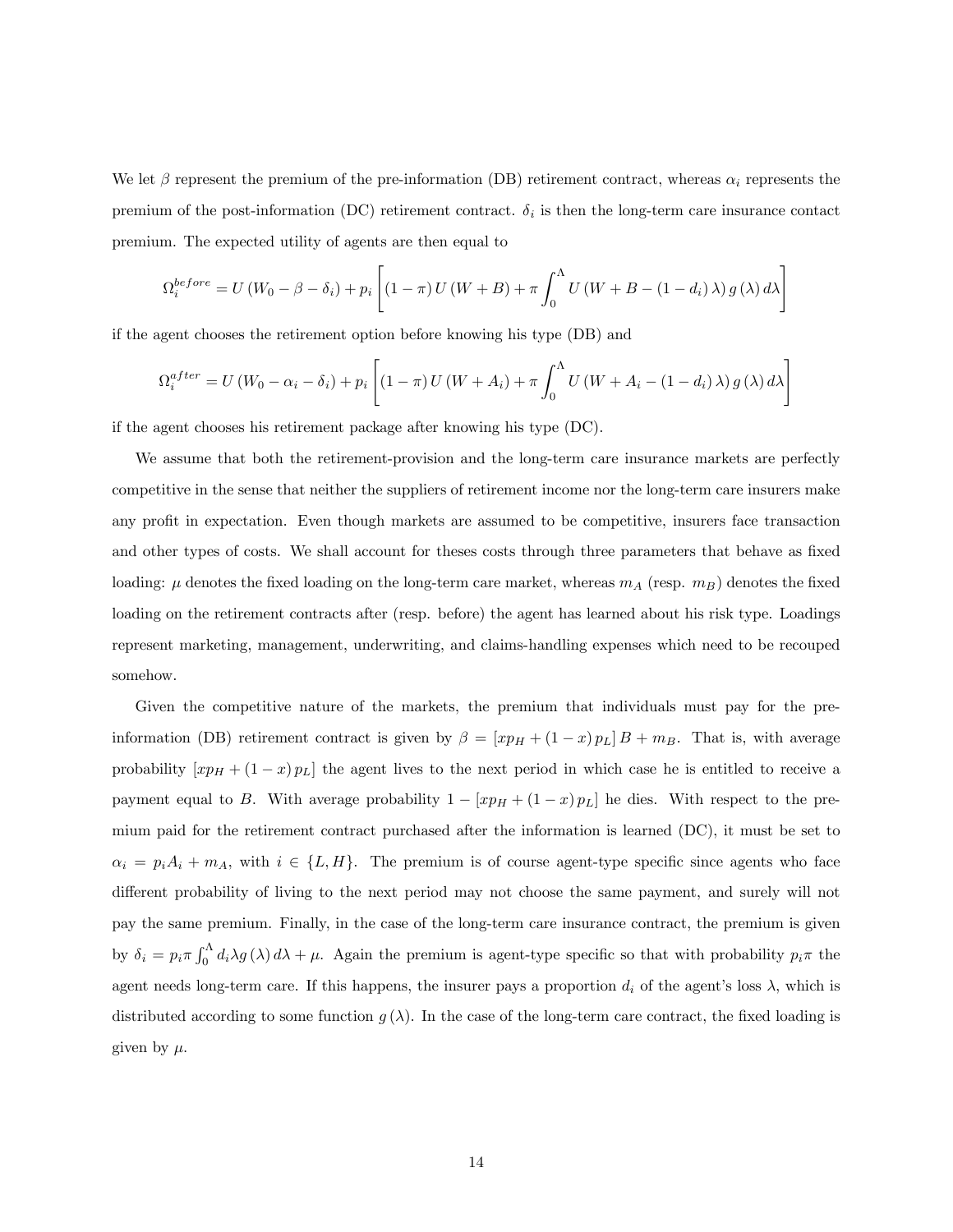## 3 Full Information Contracts

We first establish a benchmark by examining the situation where all information is common knowledge. In such a situation, there is no difference between obtaining a retirement contract before or after learning private information since there is no private information. Without loss of generality, let us use the notation of the post-information (DC) retirement vehicle. With full information, the problem that agent  $i \in \{L, H\}$ faces is given by

$$
\max_{\substack{A_i, \alpha_i, \\ d_i, \delta_i}} \Omega_i = U(W_0 - \alpha_i - \delta_i) + p_i \left[ (1 - \pi) U(W + A_i) + \pi \int_0^{\Lambda} U(W + A_i - (1 - d_i) \lambda) g(\lambda) d\lambda \right]
$$

subject to the following two zero-profit constraints for the insurers

$$
\alpha_i = p_i A_i + m_A; \qquad \delta_i = p_i \pi \left( \int_0^{\Lambda} d_i \lambda g(\lambda) d\lambda \right) + \mu,
$$

which we substitute in the maximization problem to write the entire problem as

$$
\max_{A_i, d_i} \Omega_i = U \left( W_0 - (p_i A_i + m_A) - \left( p_i \pi \left( \int_0^{\Lambda} d_i \lambda g(\lambda) d\lambda \right) + \mu \right) \right)
$$

$$
+ p_i \left[ (1 - \pi) U (W + A_i) + \pi \int_0^{\Lambda} U (W + A_i - (1 - d_i) \lambda) g(\lambda) d\lambda \right].
$$

The first order conditions are

$$
\frac{\partial}{\partial A_i} : 0 = -U' \left( W_0 - (p_i A_i + m_A) - \left( p_i \pi \left( \int_0^{\Lambda} d_i \lambda g(\lambda) d\lambda \right) + \mu \right) \right) p_i
$$
  
+ 
$$
+ p_i \left[ (1 - \pi)' U (W + A_i) + \pi \int_0^{\Lambda} U' (W + A_i - (1 - d_i) \lambda) g(\lambda) d\lambda \right]
$$
 (1)

and

$$
\frac{\partial}{\partial d_i} : 0 = -U' \left( W_0 - (p_i A_i + m_A) - \left( p_i \pi \left( \int_0^{\Lambda} d_i \lambda g(\lambda) d\lambda \right) + \mu \right) \right) p_i \pi \left( \int_0^{\Lambda} \lambda g(\lambda) d\lambda \right)
$$
\n
$$
+ p_i \pi \int_0^{\Lambda} \lambda U' \left( W + A_i - (1 - d_i) \lambda \right) g(\lambda) d\lambda.
$$
\n(2)

From these conditions, it can be easily shown that  $d_i = 1$  is a solution so that full insurance on the LTC market is best. This takes us to the first proposition of the paper:

Proposition 1 Under full information and a fixed loading factor, the first best allocation is obtained such that

$$
d_i = 1 \text{ and } A_i = \frac{W_1 - p_i W - m_A - \mu - p_i \pi \left( \int_0^{\Lambda} \lambda g(\lambda) d\lambda \right)}{1 + p_i}.
$$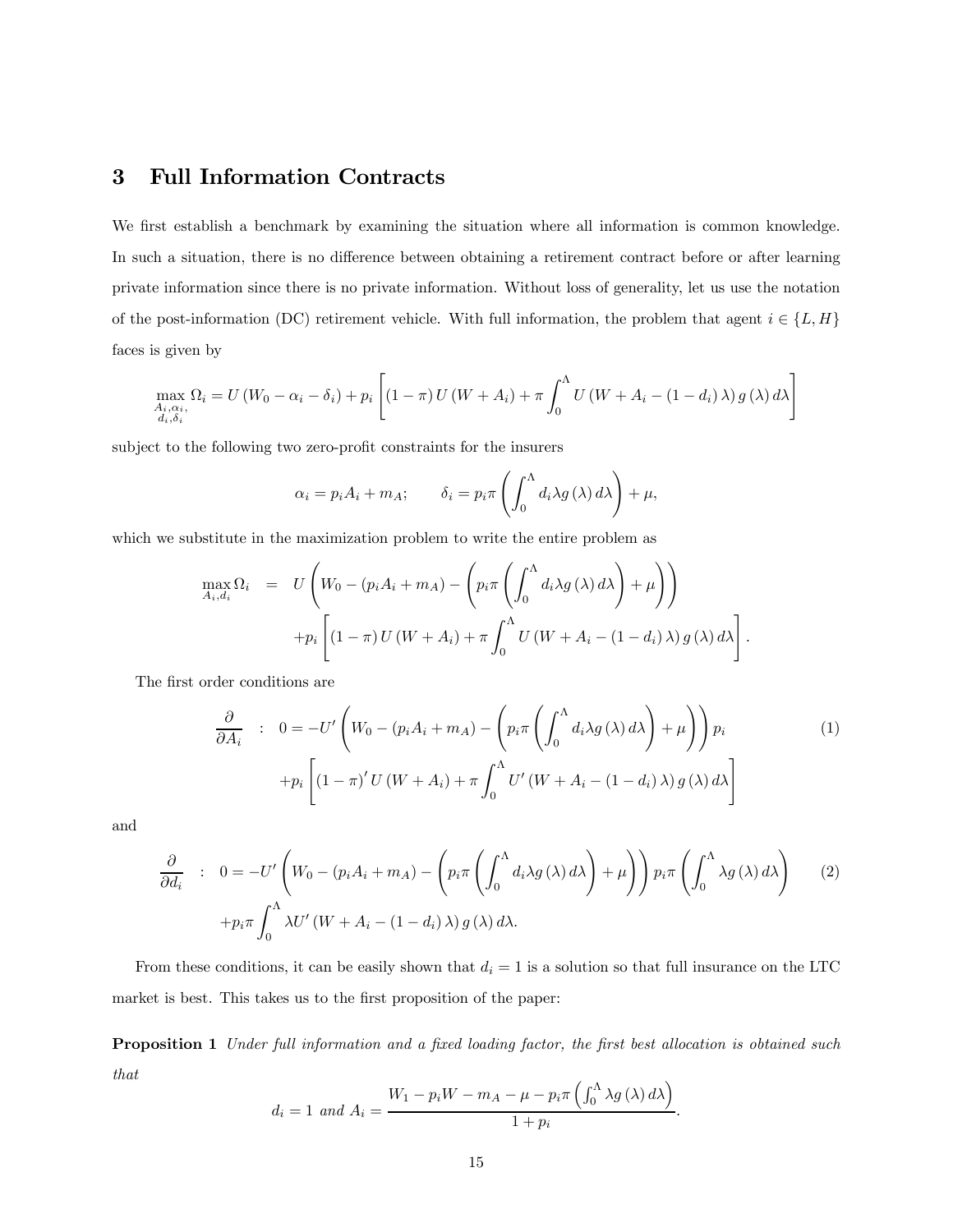Proof. From Equations 1 and 2, we isolate  $U'\left(W_0-(p_iA_i+m_A)-\left(p_i\pi\left(\int_0^{\Lambda}d_i\lambda g\left(\lambda\right)d\lambda\right)+\mu\right)\right)$  to find that

$$
\frac{\int_0^\Lambda \lambda U'(W + A_i - (1 - d_i) \lambda) g(\lambda) d\lambda}{\int_0^\Lambda \lambda g(\lambda) d\lambda} = (1 - \pi) U'(W + A_i) + \pi \int_0^\Lambda U'(W + A_i - (1 - d_i) \lambda) g(\lambda) d\lambda.
$$

This equality holds only when  $d_i = 1$ .

From Equation 1, we obtain

$$
U'\left(W_0 - (p_i A_i + m_A) - \left(p_i \pi \left(\int_0^{\Lambda} d_i \lambda g(\lambda) d\lambda\right) + \mu\right)\right) = U'\left(W + A_i\right),\,
$$

which means that  $A_i = \frac{W_0 - W - m_A - \mu - p_i \pi \left( \int_0^{\Lambda} \lambda g(\lambda) d\lambda \right)}{1 + p_i}$ .

The first best allocation gives the agent perfect income smoothing so that, whatever is the state of the world, his consumption is equal to  $C = W + A_i = \frac{W_0 + p_i W - m_A - \mu - p_i \pi \left( \int_0^{\Lambda} \lambda g(\lambda) d\lambda \right)}{1 + p_i}$ . Given that there is no discounting of future periods, we see that  $W_0 + p_i W$  is the total expected wealth of the agent (an agent who is dead, with probability  $1 - p_i$ , does not receive any wealth). The agent who purchases annuities and long-term care insurance has to incur the fixed loading factors for both contracts,  $\mu + m_A$ , and must pay the premium of the long-term care insurance contract  $p_i \pi\left(\int_0^{\Lambda} \lambda g(\lambda) d\lambda\right)$  given his choice of  $d_i = 1$ . The agent's total lifetime expected consumption is then  $(1 + p_i) C$ .

### 4 Information asymmetry

We will assume from now on that there are two types of individuals that differ only with respect to their probability of reaching retirement age. We assume that high risk individuals (denoted  $H$ ) are more likely to reach period 1 than low risk individuals (denoted L) so that  $p_H > p_L$ . Conditional upon reaching period 1, all agents face the same risk of needing long-term care. In other words the probability of needing long-term care and the potential cost of long-term care to the agents is the same for the two types of agents.<sup>13</sup>

In Subsection 4.1, we consider the case of DC plans whereby individuals have accumulated some wealth  $W_0$ needed to finance consumption at retirement. During the wealth-accumulation phase of their lives, individuals also acquire private information about their health status, which translates into a private information about their longevity risk. Providers of retirement schemes, such as annuity providers in a Yaari-type world, know that individuals have acquired such information but ignore the exact nature of such information. They

<sup>&</sup>lt;sup>13</sup>We make this assumption regarding the distribution of long-term care losses even though we are aware theat there is empirical evidence to suggest that agents that are more at risk to live a longer life are also more likely to face high cost of long-term care (see Spillman and Lubitz 2000, Yang et al. 2003, and Hurd et al. 2014).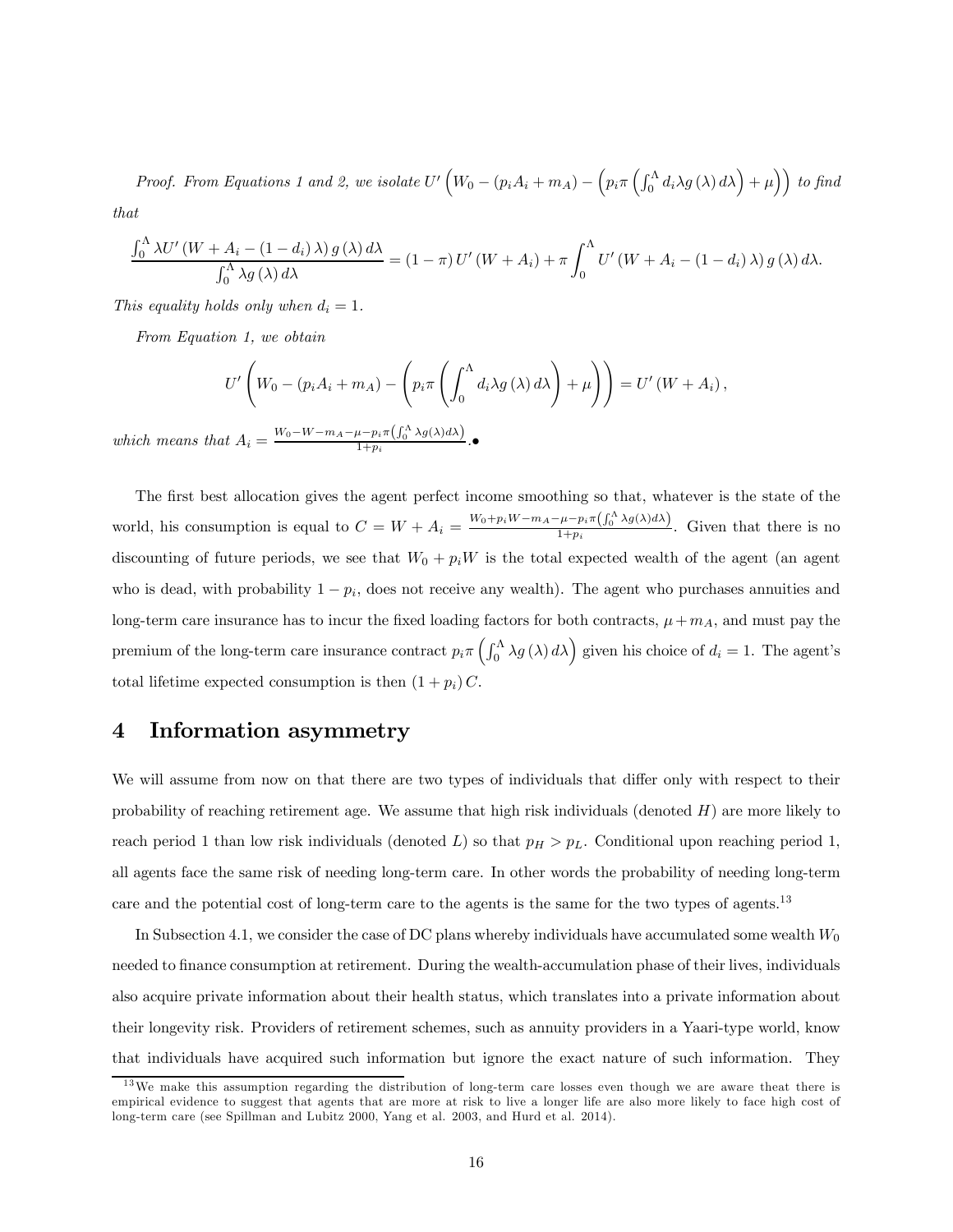only know that a proportion x of agents learned that they are high risk (i.e., have a probability  $p<sub>H</sub>$  of reaching retirement age), the remaining proportion  $1 - x$  of agents learning that they have a probability  $p<sub>L</sub>$ of reaching retirement age. In addition to purchasing the annuity contract that maximizes their expected utility, individuals must also decide whether they want to purchase long-term care insurance.

In Subsection 4.2, we consider the case associated with defined benefit retirement plans. In that situation no information about risk types is known at the time the retirement contract is purchased, except for the average probability of living past retirement,  $xp_H + (1-x)p_L$ . Although individuals do not know their type when choosing their retirement vehicle, they do know it when the time comes to purchasing long-term care insurance. As in the defined contribution situation, long-term care insurers know that individuals know their type, and they know the distribution of types in the economy.

#### 4.1 Adverse Selection with Post-information retirement choices

In this section, we examine the situation where agents purchase retirement vehicles and long-term care insurance after they have learned about their risk type. We will start with the situation where each contract (retirement or long-term care insurance) must make zero-profit in expectation. We will then allow for cross-subsidization across agent types and products.

#### 4.1.1 Zero-profit for each type, for each product

Given our assumption of zero-profit in expectation for each product and each type  $i \in \{L, H\}$ , and a fixed loading of  $m_A$  in the annuity market and of  $\mu$  in the long-term care market, we have premium functions given by  $\alpha_i = p_i A_i + m_A$  and  $\delta_i = p_i \pi \left( \int_0^{\Lambda} d_i \lambda g(\lambda) d\lambda \right) + \mu$ . The maximization problem then writes as

$$
\max\limits_{\substack{A_L, d_L, \alpha_L, \delta_L \\ A_H, d_H, \alpha_H, \delta_H}} \Omega_L^{after} = U\left(W_0 - \alpha_L - \delta_L\right) + p_L \left[ \left(1 - \pi\right)U\left(W + A_L\right) + \pi \int_0^\Lambda U\left(W + A_L - \left(1 - d_L\right)\lambda\right)g\left(\lambda\right) d\lambda \right]
$$

subject to four zero-profit conditions (agent-type specific and insurance-product specific)

$$
\alpha_L = p_L A_L + m_A
$$

$$
\alpha_H = p_H A_H + m_A
$$

$$
\delta_L = p_L \pi \left( \int_0^{\Lambda} d_L \lambda g(\lambda) d\lambda \right) + \mu
$$

$$
\delta_H = p_H \pi \left( \int_0^{\Lambda} d_H \lambda g(\lambda) d\lambda \right) + \mu.
$$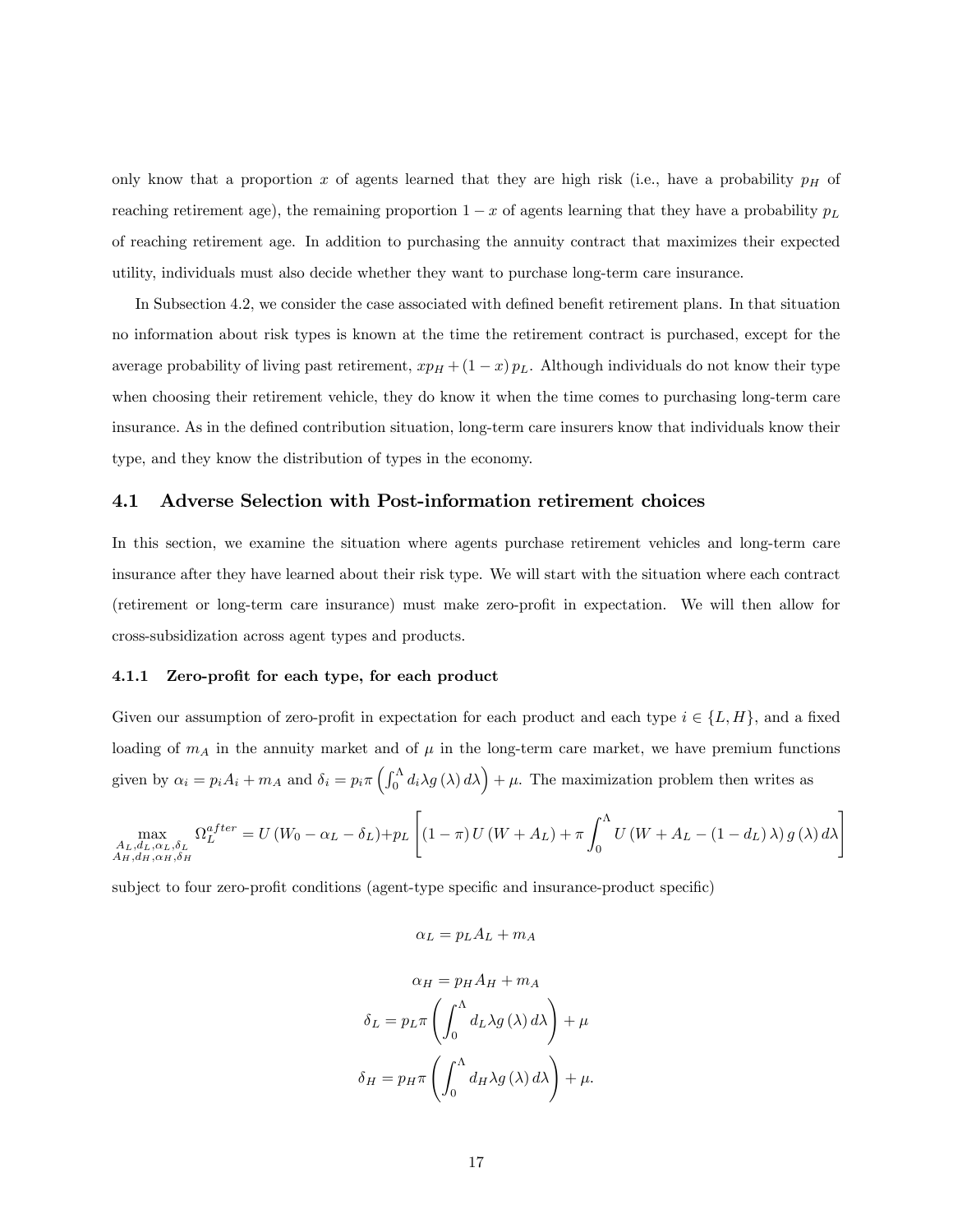We further add to the problem an incentive compatibility constraint (see below) that guarantees that highrisk agents are better off purchasing the contracts designed for them than purchasing the contracts designed for low-risk agents

$$
0 < U(W_0 - \alpha_H - \delta_H) + p_H \left[ (1 - \pi) U(W + A_H) + \pi \int_0^{\Lambda} U(W + A_H - (1 - d_H) \lambda) g(\lambda) d\lambda \right]
$$
  

$$
-U(W_0 - \alpha_L - \delta_L) - p_H \left[ (1 - \pi) U(W + A_L) + \pi \int_0^{\Lambda} U(W + A_L - (1 - d_L) \lambda) g(\lambda) d\lambda \right].
$$

Solving this problem yields the following proposition.

Proposition 2 In a market where providers of services are restricted to offer menus of contracts, each of which makes no profit in expectation, when there are two types of agents that differ with respect to their probability of living long, and when agents privately know that information when making their contract choice, then all agents will be fully indemnified for losses on the long-term care market. On the retirement market, the high risk agent receives his first best allocation (perfect consumption smoothing) whereas the low risk agent must signal his type by accepting an allocation where he still faces some retirement consumption risk.

Proof. See Appendix 9.1 •

This proposition tells us that full insurance on the long-term care market is possible even if agents have private information about their probability of needing long-term care. Agents are able to obtain full longterm care insurance but not perfect consumption smoothing because, once agents have signalled their type on the longevity market, there is no information asymmetry left to prevent first best long-term care insurance purchase. Consequently, conditional on learning the agents' longevity risk type  $(p_L \text{ or } p_H)$ ,  $\pi$  and  $g(\lambda)$  are the same for all the agents in the economy. In other words, the only difference across agents comes from the probability of reaching retirement age and not from the conditional probability of needing long-term care.

#### 4.1.2 Zero-profit in the industry

There are two ways to look at the problem when cross-subsidization of types is allowed. Either providers on each market make no profit in expectation (so that within a market, cross-subsidization is permitted) or they make no profit in expectation on the joint markets (so that cross-subsidization is permitted across agent types and across insurance products). Although the insurance providers' ability to cross-subsidize across agent types has been well documented, it has been more natural to examine insurance products separately. Given our setup it should be clear that in terms of Pareto efficiency the industry structure that is preferable is the one where subsidization across types and products is permitted. We will therefore only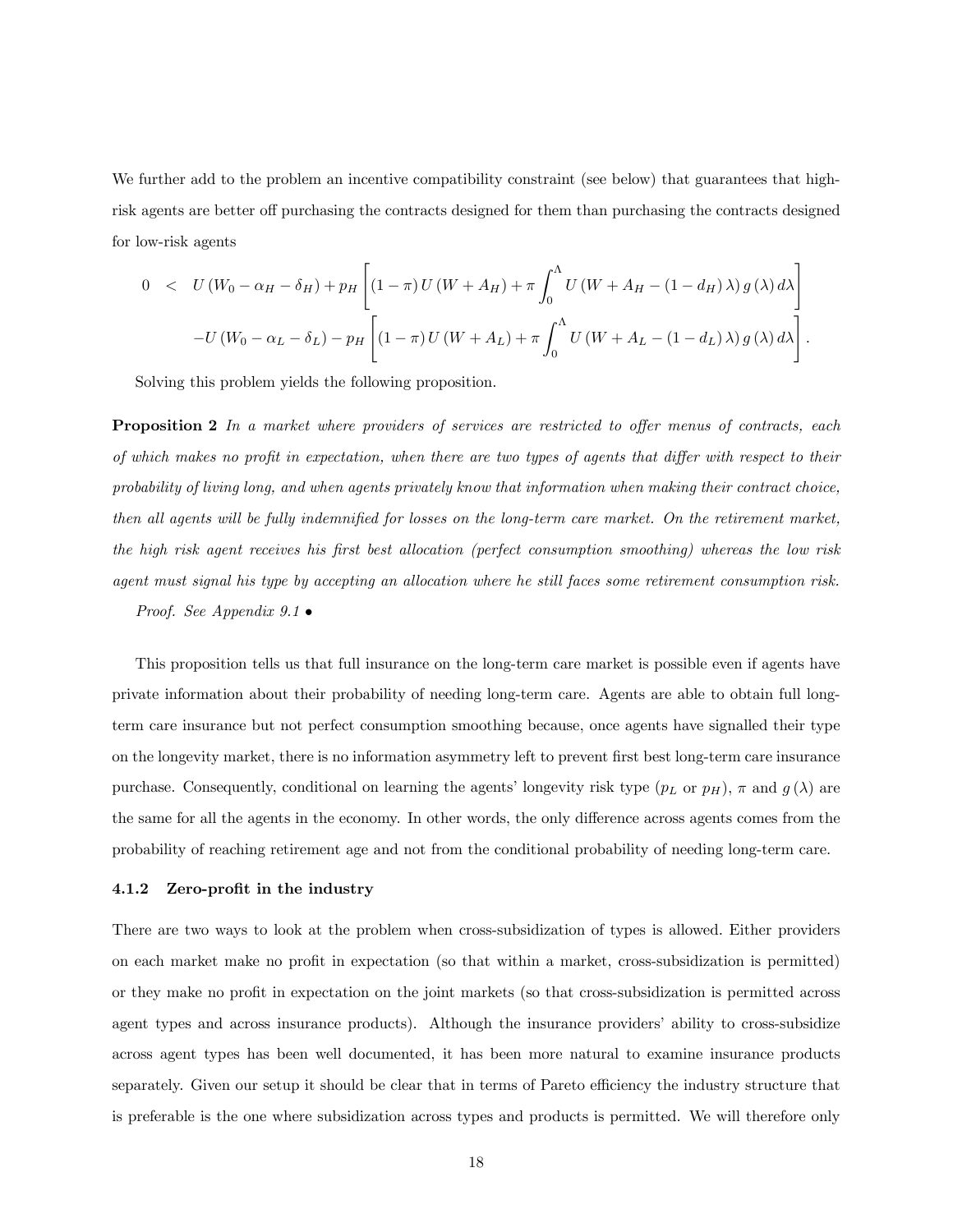present and discuss the nature of the contract and the equilibrium in the economy in which providers are allowed to cross-subsidize types and products provided they make zero profit on their entire book of business in expectation. The other case of cross-subsidization across types but not across products is available from the authors Results are similar in their nature.

Letting  $\xi_i$  represent the total premium that agent of type  $i \in \{L, H\}$  must pay to purchase the retirement vehicle and long-term care insurance, the problem can be written as

$$
\max_{\substack{A_H, A_L, d_L, d_H, \\ \xi_H, \xi_L}} \Omega_L^{after} = U(W_0 - \xi_L) + p_L \left[ (1 - \pi) U(W + A_L) + \pi \int_0^{\Lambda} U(W + A_L - (1 - d_L) \lambda) g(\lambda) d\lambda \right]
$$

subject to the unique zero-profit condition

$$
x\xi_H + (1-x)\xi_L = xp_H \left[A_H + \pi d_H \int_0^{\Lambda} \lambda g(\lambda) d\lambda \right] + \mu + m_A
$$

$$
+ (1-x) p_L \left[A_H + \pi d_H \int_0^{\Lambda} \lambda g(\lambda) d\lambda \right]
$$

and the incentive-compatibility constraint

$$
0 < U(W_0 - \xi_H) + p_H \left[ (1 - \pi) U(W + A_H) + \pi \int_0^{\Lambda} U(W + A_H - (1 - d_H) \lambda) g(\lambda) d\lambda \right]
$$
  

$$
-U(W_0 - \xi_L) - p_H \left[ (1 - \pi) U(W + A_L) + \pi \int_0^{\Lambda} U(W + A_L - (1 - d_L) \lambda) g(\lambda) d\lambda \right]
$$

 $\ddot{\phantom{0}}$ 

The Lagrangian is

$$
\max_{A_H, A_L, \alpha_L, \alpha_H, \alpha_H} \Omega_L^{after} = U(W_0 - \xi_L) + p_L \left[ (1 - \pi) U(W + A_L) + \pi \int_0^{\Lambda} U(W + A_L - (1 - d_L) \lambda) g(\lambda) d\lambda \right]
$$
  
+ 
$$
\eta \left[ x \xi_H + (1 - x) \xi_L - xp_H \left[ A_H + \pi d_H \int_0^{\Lambda} \lambda g(\lambda) d\lambda \right] - \mu - m_A \right]
$$
  
- 
$$
(1 - x) p_L \left[ A_L + \pi d_L \int_0^{\Lambda} \lambda g(\lambda) d\lambda \right]
$$
  
+ 
$$
\gamma \left[ U(W_0 - \xi_H) + p_H \left[ \begin{array}{c} (1 - \pi) U(W + A_H) \\ + \pi \int_0^{\Lambda} U(W + A_H - (1 - d_H) \lambda) g(\lambda) d\lambda \\ -U(W_0 - \xi_L) - p_H \left[ \begin{array}{c} (1 - \pi) U(W + A_L) \\ + \pi \int_0^{\Lambda} U(W + A_L - (1 - d_L) \lambda) g(\lambda) d\lambda \end{array} \right] \end{array} \right].
$$

The following proposition<sup>14</sup> highlights the characteristics of the optimal contract using this modelling approach.

Proposition 3 When providers of retirement and long-term care insurance services are allowed to crosssubsidize across agent types and insurance products, then the optimal allocation is such that agents are fully

<sup>&</sup>lt;sup>14</sup>It must of course be that the allocation under this contract is preferred to, or at least as good as, the one in the standard Rothschild-Stiglitz case if only because the Rothschild-Stiglitz case is a more constrained problem with zero expected profit on each contract type.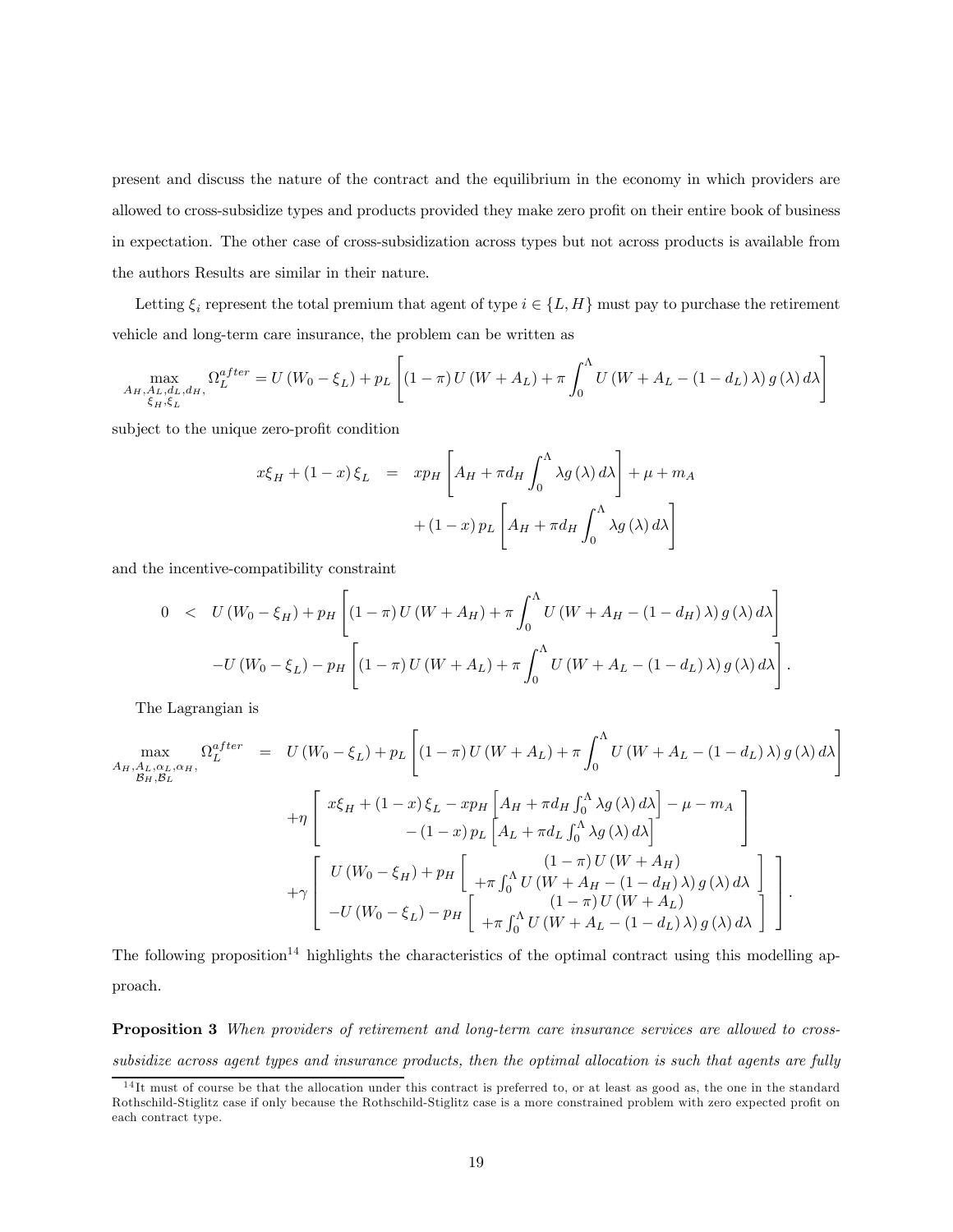insured on the long-term care market (i.e.,  $d_L = d_H = 1$ ). Furthermore, the high risk individual is receiving a retirement package that perfectly smooths his consumption in all states of the world whereas the low risk must signal his type by accepting a contact whereby his consumption is not smoothed.

Proof: See Appendix 9.2. •

Similarly to the first Rothschild-Stiglitz equilibrium contract we presented (that is, zero profit in expectation for each product line and for each agent type), this proposition tell us that irrespective of the agents' risk type full insurance against the potential catastrophic expenses associated with long-term care should be purchased. As before, the reason is that there is no conditional asymmetric information on the long-term care market since agents only differ with respect to the probability of reaching retirement age  $(p \in \{p_L, p_H\})$ and not with respect to their probability of needing long-term care  $(\pi)$ .

Given that there is no conditional asymmetric information on the long-term care market so that all agents are fully insured on that market, it must be that the signalling and all the cross-subsidization across risk types occur on the retirement product market. We may wonder what happens if we take this cross-subsidization to the extreme by forcing high-risk and low-risk type to acquire a contract that completely pools their risk of reaching retirement age altogether. As we will see in the next section, the complete cross-subsidization through a pooling contract will not yield the same full insurance results on the long-term care market.

#### 4.2 Adverse Selection with Pre-information retirement choices

In this section, we examine the situation where agents purchase retirement vehicles before knowing their type, but learn about their type before deciding to purchase long-term care insurance. Again, we will start with the situation where each contract (retirement or long-term care insurance) must make zero-profit in expectation. We will then allow for cross-subsidization across agent types and products.

#### 4.2.1 Zero-profit for each type on the long-term care insurance market

Given our assumption of zero-profit in expectation for each risk type in the long-term care insurance market, it must be that for  $i \in \{L, H\}$ ,  $\delta_i = p_i \pi \left( \int_0^{\Lambda} d_i \lambda g(\lambda) d\lambda \right) + \mu$ . On the retirement vehicle market, the zero profit condition for all is  $\beta = [xp_H + (1-x)p_L]B + m_B$ . At the time they are choosing the structure of their retirement vehicle product, agents are able to forecast what will be their long-term care insurance decision once they learn information about their type. Given that agents have no information about their type, they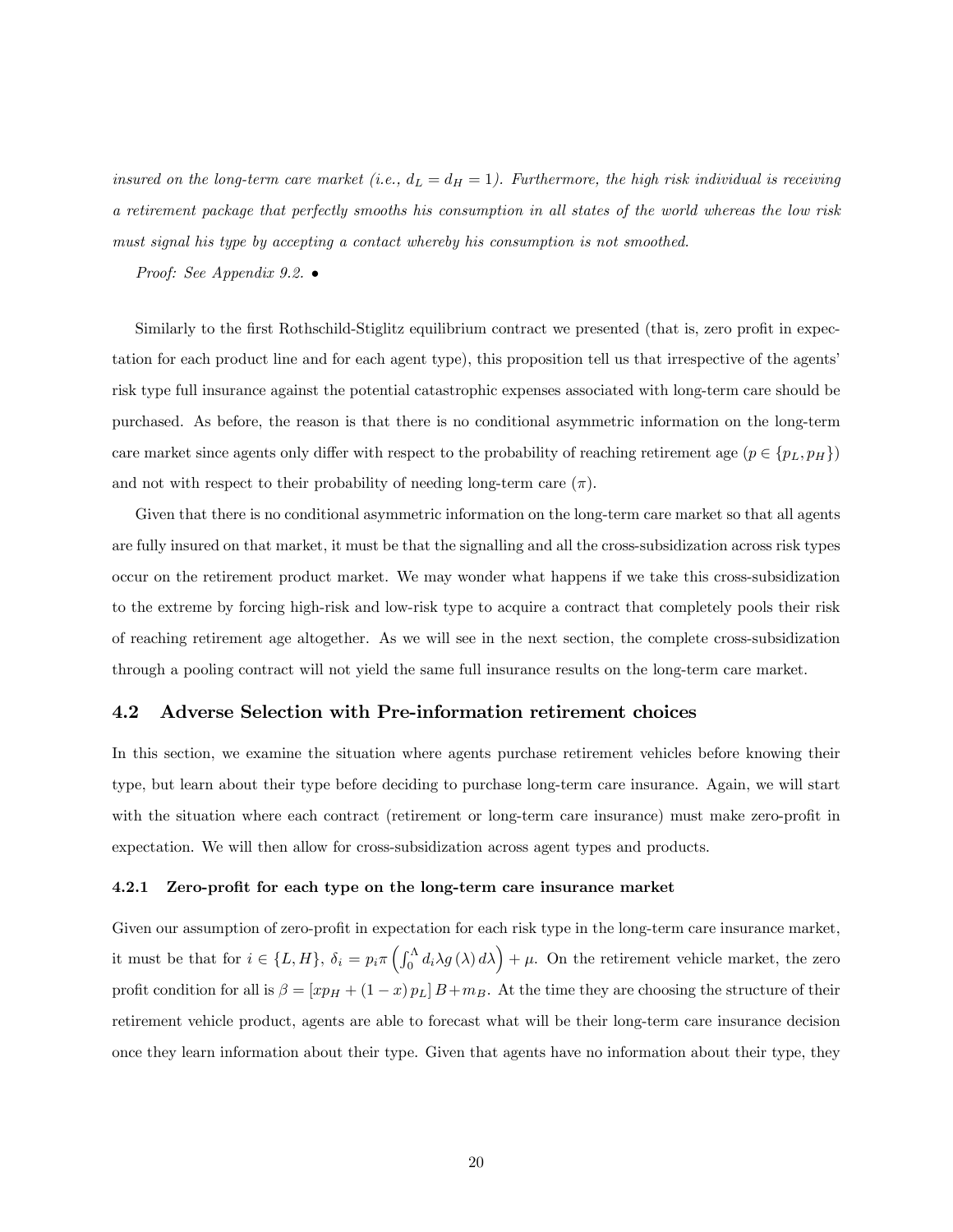then face the following retirement vehicle maximization problem:

$$
\max_{\beta,B} \Omega_L^{before} = (1-x) \left( U \left( W_0 - \beta - \hat{\delta}_L \right) + p_L \left[ \begin{array}{c} (1-\pi) U (W+B) \\ + \pi \int_0^{\Lambda} U \left( W + B - \left( 1 - \hat{d}_L \right) \lambda \right) g(\lambda) d\lambda \end{array} \right] \right) + x \left( U \left( W_0 - \beta - \hat{\delta}_H \right) + p_H \left[ \begin{array}{c} (1-\pi) U (W+B) \\ + \pi \int_0^{\Lambda} U \left( W + B - \left( 1 - \hat{d}_H \right) \lambda \right) g(\lambda) d\lambda \end{array} \right] \right)
$$

subject to the zero profit conditions

$$
\beta = [xp_H + (1-x) p_L] B + m_B
$$

and the projected choices of  $\delta_L, \delta_H, d_L, d_H$  that are the solution to the maximization problem exposed in Appendix 9.3.

The "values" of  $\delta_L, \delta_H, d_L, d_H$  will therefore be anticipated by the agent when choosing his retirement vehicle. The rational expectation problem he faces at that point in time (after substituting in all the relevant zero-profit constraints on the retirement and the long-term care markets) is written as

$$
\max_{B,d_L,d_H,\gamma} \Omega_L^{before} = (1-x) \left( \begin{array}{c} U\left(W_0 - (\left[xp_H + (1-x)p_L\right]B + m_B) - \left(p_L \pi \left(\int_0^{\Lambda} d_L \lambda g(\lambda) d\lambda\right) + \mu\right) \right) \\ + p_L \left[ (1-\pi) U\left(W+B\right) + \pi \int_0^{\Lambda} U\left(W+B - (1-d_L)\lambda\right) g(\lambda) d\lambda \right] \end{array} \right) + x \left( \begin{array}{c} U\left(W_0 - (\left[xp_H + (1-x)p_L\right]B + m_B) - \left(p_H \pi \left(\int_0^{\Lambda} d_H \lambda g(\lambda) d\lambda\right) + \mu\right) \right) \\ + p_H \left[ (1-\pi) U\left(W+B\right) + \pi \int_0^{\Lambda} U\left(W+B - (1-d_H)\lambda\right) g(\lambda) d\lambda \right] \end{array} \right)
$$

and the projected first order conditions that solve the long-term care insurance problem:

$$
0 = -U'\left(W_0 - ([xp_H + (1-x) p_L] B + m_B) - \left(p_L \pi \left(\int_0^{\Lambda} d_L \lambda g(\lambda) d\lambda\right) + \mu\right)\right) p_L \pi \left(\int_0^{\Lambda} \lambda g(\lambda) d\lambda\right)
$$
  
+
$$
p_L \pi \int_0^{\Lambda} \lambda U'(W + B - (1 - d_L) \lambda) g(\lambda) d\lambda
$$
  
+
$$
\gamma \left(\begin{array}{c} U'\left(W_0 - ([xp_H + (1-x) p_L] B + m_B) - (p_L \pi \left(\int_0^{\Lambda} d_L \lambda g(\lambda) d\lambda\right) + \mu\right) p_L \pi \left(\int_0^{\Lambda} \lambda g(\lambda) d\lambda\right) \\ -p_H \pi \int_0^{\Lambda} \lambda U'(W + B - (1 - d_L) \lambda) g(\lambda) d\lambda \end{array}\right)
$$
  

$$
0 = -\left(\int_0^{\Lambda} \lambda g(\lambda) d\lambda\right) U'\left(W_0 - ([xp_H + (1-x) p_L] B + m_B) - \left(p_H \pi \left(\int_0^{\Lambda} d_H \lambda g(\lambda) d\lambda\right) + \mu\right)\right)
$$
  
+
$$
\int_0^{\Lambda} \lambda U'(W + B - (1 - d_H) \lambda) g(\lambda) d\lambda
$$
  

$$
0 = U\left(W_0 - ([xp_H + (1-x) p_L] B + m_B) - \left(p_H \pi \left(\int_0^{\Lambda} d_H \lambda g(\lambda) d\lambda\right) + \mu\right)\right)
$$
  
+
$$
p_H \pi \left(\int_0^{\Lambda} U(W + B - (1 - d_H) \lambda) g(\lambda) d\lambda - \int_0^{\Lambda} U(W + B - (1 - d_L) \lambda) g(\lambda) d\lambda\right)
$$
  
-
$$
U\left(W_0 - ([xp_H + (1-x) p_L] B + m_B) - \left(p_L \pi \left(\int_0^{\Lambda} d_L \lambda g(\lambda) d\lambda\right) + \mu\right)\right).
$$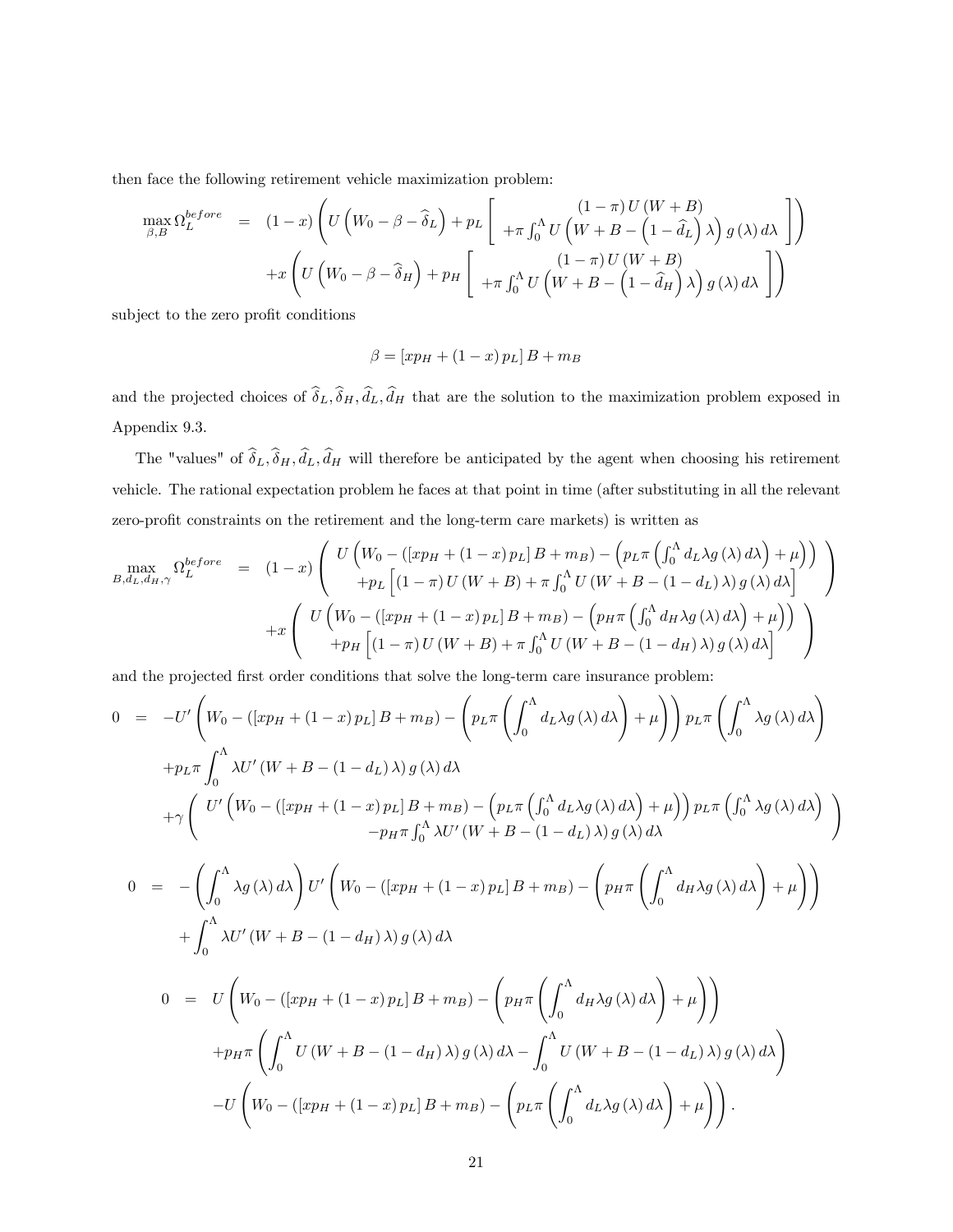Of course this problem is much more complicated than the previous one because of the timing of information. From the last equation, suppose that  $d<sub>L</sub> = d<sub>H</sub> = 1$ , just as in the case where individuals wait to learn their risk type before choosing their retirement and their long-term care insurance contracts. We then have that the following must hold

$$
0 = U \left( W_0 - (\left[ xp_H + (1-x) p_L \right] B + m_B) - \left( p_H \pi \left( \int_0^{\Lambda} \lambda g(\lambda) d\lambda \right) + \mu \right) \right)
$$

$$
-U \left( W_0 - (\left[ xp_H + (1-x) p_L \right] B + m_B) - \left( p_L \pi \left( \int_0^{\Lambda} \lambda g(\lambda) d\lambda \right) + \mu \right) \right).
$$

This is not possible. Consequently full insurance on the long-term care market is not an equilibrium. We state this as our next proposition:

Proposition 4 When the retirement contract is signed before agents know their risk type, then the optimal allocation on the long-term care market is such that full insurance is no longer optimal for neither agent, and the low-risk must signal his type by accepting a less than full insurance contract. In other words, the equilibrium on the long-term care market is such that  $d_L < d_H < 1$ .

Proof: The fact that the low-risk agent must now signal his type on the long-term care market by accepting a contract that is less generous (i.e.,  $d_L < d_H$ ) is easily shown. What is harder is to show that  $d_H < 1$ . To do so consider the following constraint

$$
0 = -\left(\int_0^{\Lambda} \lambda g(\lambda) d\lambda\right) U' \left(W_0 - \left(\left[xp_H + (1-x) p_L\right] \hat{B} + m_B\right) - \left(p_H \pi \left(\int_0^{\Lambda} d_H \lambda g(\lambda) d\lambda\right) + \int_0^{\Lambda} \lambda U' \left(W + \hat{B} - (1 - d_H) \lambda\right) g(\lambda) d\lambda\right)
$$

for which we let  $d_H = 1$ . We then find that

$$
U'\left(W_0 - \left(\left[xp_H + (1-x)p_L\right]\widehat{B} + m_B\right) - \left(p_H\pi\left(\int_0^{\Lambda} \lambda g\left(\lambda\right) d\lambda\right) + \mu\right)\right) = U'\left(W + \widehat{B}\right)
$$

 $\overline{\phantom{a}}$ 

which would be a solution provided that

$$
\widehat{B} = \frac{W_0 - W - m_B - \mu - p_H \pi \left( \int_0^{\Lambda} \lambda g(\lambda) d\lambda \right)}{1 + [xp_H + (1 - x) p_L]}
$$

But this retirement amount  $\widehat{B}$  assumes that agents already know their type since the premium paid by the high risk agents is included in the calculation of  $\widehat{B}$ . That cannot be the case, however, since agents do not know their type at that time. This means that the choice of a retirement contract before the agents learn about their risk type must be such that  $B^* > \widehat{B}$ . It follows that  $d_H < 1$  since there is a negative relationship between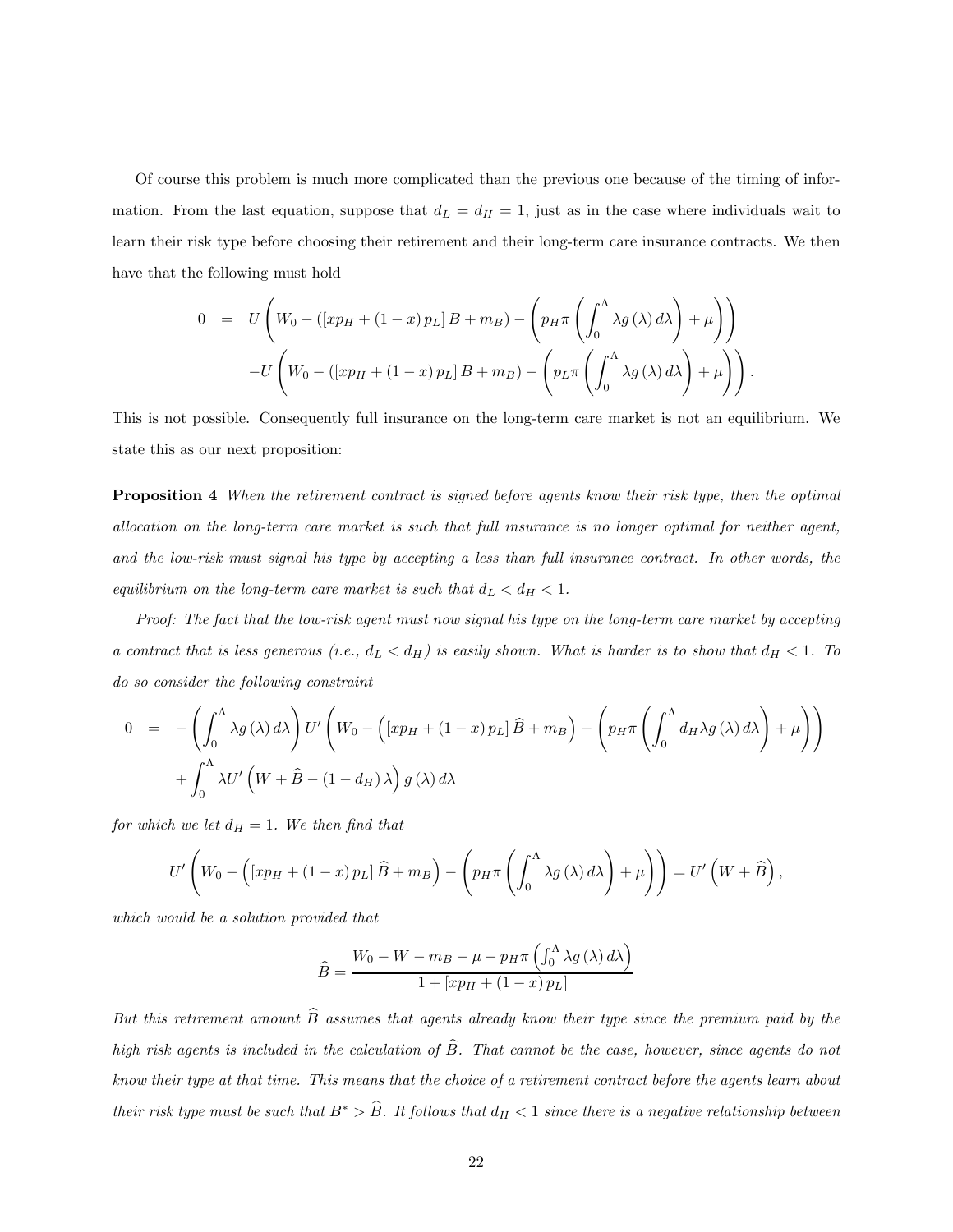the choice of annuities and the choice of the long-term care indemnity. As the pre-information choice of the annuity is greater than the annuity choice if  $d_H = 1$ , it must then be that that full insurance is no longer a possibility on the long-term care contract, even for the high risk.•

Assuming that this problem can be solved (by using an explicit utility function for instance), all that is left to do is compare the expected utility of the agents across the two problems. In other words, do agents prefer to learn about their type before deciding on their retirement vehicle and their long-term care purchase, or do they prefer to hedge that risk completely by acquiring a retirement vehicle before knowing their type? The preference for one or the other will depend on many factors, including the difference between the high risk's and the low risk's probabilities of reaching old age, the probability of needing long-term care and and the agents' risk aversion.

#### 4.2.2 Zero-profit overall on the long-term care insurance market

When insurers are able to cross-subsidize insurance purchases on the long-term care market, that changes a bit the structure of the contract because it allows the low risk individual to sacrifice some wealth (which would be given to the high risk individual) in exchange for more protection. The problem on the retirement market does not change in itself, except for the anticipated contract that will be offered to the different agents when it comes time to purchase long-term care insurance. The problem for the agent before information is learned is still given by

$$
\max_{B,d_L,d_H, G_L} \Omega_L^{before} = (1-x) \left( \begin{array}{cc} U(W_0 - ([xp_H + (1-x) p_L]B + m_B) - \delta_L) \\ + p_L \left[ (1-\pi) U(W+B) + \pi \int_0^{\Lambda} U(W+B - (1-d_L)\lambda) g(\lambda) d\lambda \right] \end{array} \right)
$$
  
+ $x \left( \begin{array}{cc} U(W_0 - ([xp_H + (1-x) p_L]B + m_B) - \delta_H) \\ + p_H \left[ (1-\pi) U(W+B) + \pi \int_0^{\Lambda} U(W+B - (1-d_H)\lambda) g(\lambda) d\lambda \right] \end{array} \right)$ 

subject to

$$
\{d_L, d_H, \delta_L, \delta_H\} \in \arg \max U (W_0 - ([xp_H + (1 - x) p_L] B + m_B) - \delta_L)
$$
  
+
$$
p_L \left[ (1 - \pi) U (W + B) + \pi \int_0^{\Lambda} U (W + B - (1 - d_L) \lambda) g(\lambda) d\lambda \right]
$$
  
+
$$
\eta \left( \begin{array}{c} x\delta_H + (1 - x)\delta_L - xp_H \left[ A_H + \pi d_H \int_0^{\Lambda} \lambda g(\lambda) d\lambda \right] \\ - (1 - x) p_L \left[ A_H + \pi d_H \int_0^{\Lambda} \lambda g(\lambda) d\lambda \right] - \mu \end{array} \right)
$$
  
+
$$
\gamma \left( \begin{array}{c} U (W_0 - ([xp_H + (1 - x) p_L] B + m_B) - \delta_H) \\ -U (W_0 - ([xp_H + (1 - x) p_L] B + m_B) - \delta_L) \\ + p_H \pi \int_0^{\Lambda} [U (W + B - (1 - d_H) \lambda) - U (W + B - (1 - d_L) \lambda)] g(\lambda) d\lambda \end{array} \right).
$$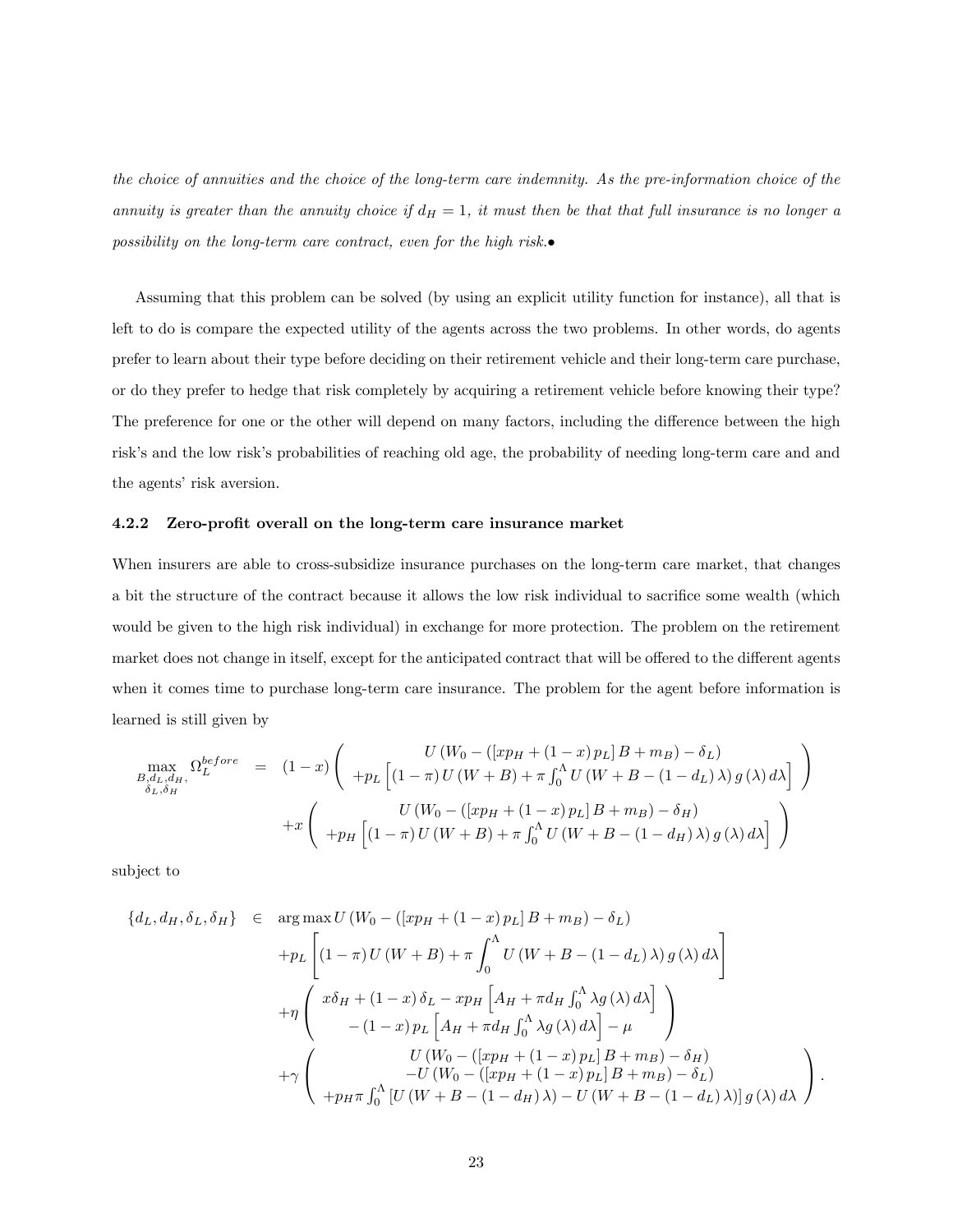This problem is even less tractable analytically than the first. Nevertheless, it is solvable numerically so that we can compare the welfare of agents under the different situations. This is what we do in the following section.

## 5 Example and empirical analysis

As it is quite clear from the modeling section of the paper, comparing a retirement plan with long-term care insurance is not a trivial matter. The timing of information vis-à-vis the decision to acquire a retirement product complicates the analysis. In particular, if the purchase of the retirement product occurs before agents learn their risk types, which occurs before agents choose their long-term care insurance product, then not only are we unable to find a closed-form solution to the problem without specifying an explicit utility function, we are also unable to find a general structure for the contact. This is in sharp contrast to the situation where agents had information before purchasing a retirement vehicle and a long-term care insurance contract. In such a case, we showed that both the high risk and the low risk agents were purchasing contracts that offered full protection against the loss that can befall them if they indeed need long-term care.

What we present in this section of the paper are simulations of contract structures based on parameter values in the traditional Rothschild-Stiglitz framework with no subsidization across agents or products. From those parameter values, we will be able to infer more general results on the impact of each parameter on the agents' preference for the pre-information retirement vehicle (DB plan) versus the post-information retirement vehicle (DC plan). We present simulations that also incorporate the risk of needing of long-term care once old-age is reached  $(\pi)$ , the difference between the two types of agents' probability of needing retirement income  $(p_H - p_L)$ , and on the proportion of high risks in the economy  $(x)$ .

We will be using the following starting (initial) values for our exercise:

| Initial (starting) values for the parameters |  |                                                                                                                                                |  |  |  |  |
|----------------------------------------------|--|------------------------------------------------------------------------------------------------------------------------------------------------|--|--|--|--|
| $U(C) = \ln(C);$ $W_0 = 25;$                 |  | $W = 5;$ $p_L = 0.55;$ $p_H = 0.95;$<br>$m_A = m_B = 1;$ $\mu = 1;$ $\int_0^{\Lambda} \lambda g(\lambda) d\lambda = 5;$ $\pi = 0.2;$ $x = 0.3$ |  |  |  |  |

The final wealth for the high and low risk individuals, as a function of each state of the world, as well as a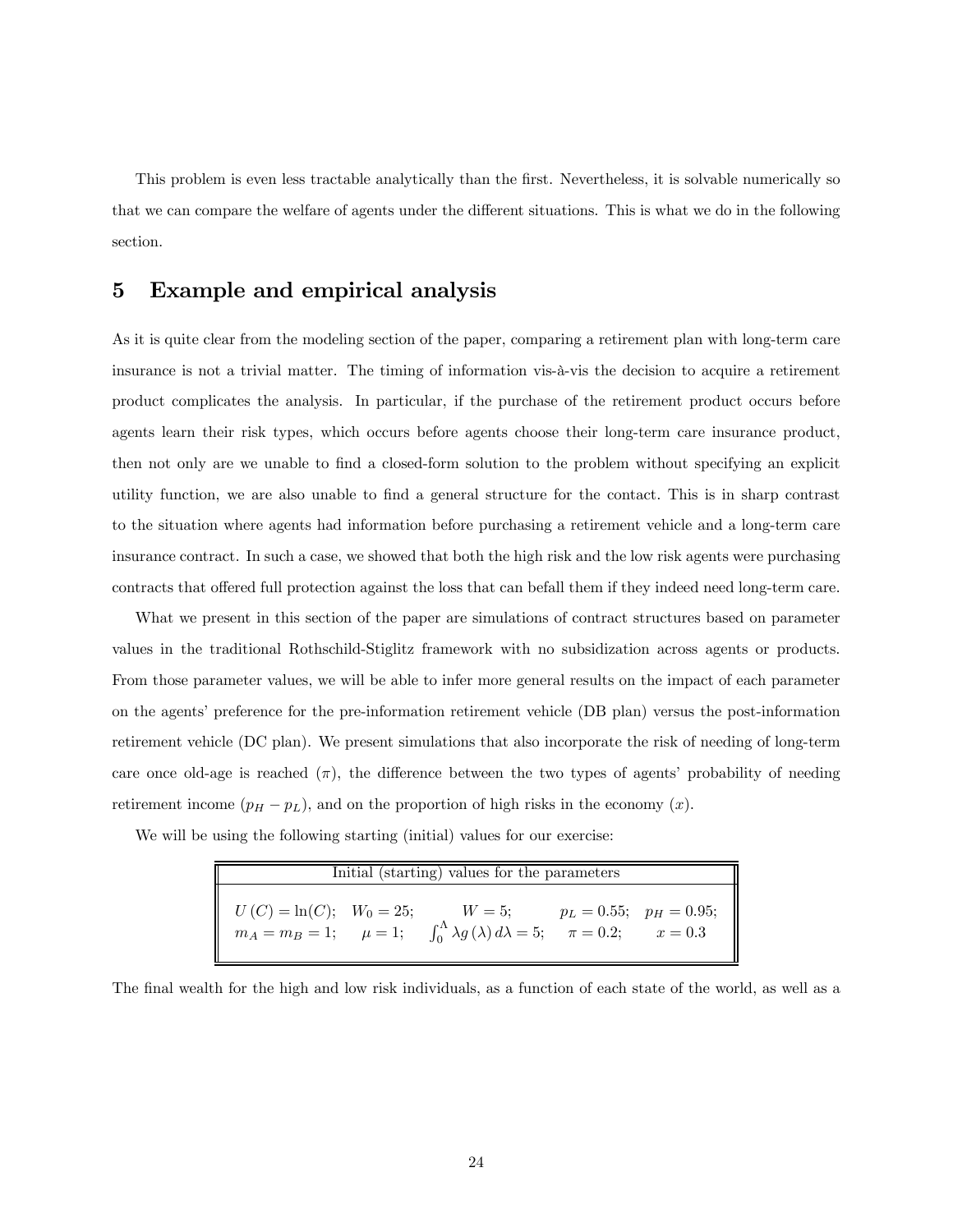| summary of the contract choice are given in the following table. |  |  |  |
|------------------------------------------------------------------|--|--|--|
|------------------------------------------------------------------|--|--|--|

| Consumption in each state of the world as a function of agent type:                                 |                                                                   |              |                                                      |       |         |       |  |
|-----------------------------------------------------------------------------------------------------|-------------------------------------------------------------------|--------------|------------------------------------------------------|-------|---------|-------|--|
|                                                                                                     | The case where the defined contribution pension plan is preferred |              |                                                      |       |         |       |  |
|                                                                                                     |                                                                   |              |                                                      |       |         |       |  |
|                                                                                                     |                                                                   |              | Defined contribution situation; $EU(\bullet) = 4.64$ |       |         |       |  |
|                                                                                                     | Period 1<br>Period 1<br>EU(C)<br>LTC<br>Retirement Period 0       |              |                                                      |       |         |       |  |
|                                                                                                     |                                                                   |              |                                                      |       | Healthy | Sick  |  |
| <i>High risk</i> $(0.3)$                                                                            |                                                                   |              | 5.11 $d_H = 1.00$ $A_H = 8.74$ 13.74                 |       | 13.74   | 13.74 |  |
| Low risk $(0.7)$                                                                                    | 4.45                                                              | $d_L = 1.00$ | $A_L = 4.19$                                         | 20.15 | 9.19    | 9.19  |  |
|                                                                                                     |                                                                   |              |                                                      |       |         |       |  |
|                                                                                                     |                                                                   |              | Defined benefit situation; $EU(\bullet) = 4.56$      |       |         |       |  |
|                                                                                                     | Period 1<br>Period 1<br><i>LTC</i><br>Retirement <i>Period</i> 0  |              |                                                      |       |         |       |  |
|                                                                                                     | EU(C)                                                             |              |                                                      |       | Healthy | Sick  |  |
| <i>High risk</i> $(0.3)$                                                                            | 5.32                                                              |              | $d_H = 0.84$ $B = 10.77$                             | 14.98 | 15.77   | 14.98 |  |
| Low risk $(0.7)$                                                                                    | 4.24                                                              |              | $d_L = 0.22$ $B = 10.77$                             | 15.66 | 15.77   | 11.86 |  |
| Low risk $(exit)$                                                                                   | 4.30                                                              |              | $d_L = 0$ $B = 10.77$                                | 16.78 | 15.77   | 10.77 |  |
|                                                                                                     |                                                                   |              |                                                      |       |         |       |  |
| Values used for the example: $U(C) = \ln(C)$ ; $W_0 = 25$ ; $W = 5$ ; $p_L = 0.55$ ; $p_H = 0.95$ ; |                                                                   |              |                                                      |       |         |       |  |
| $m_A = m_B = \mu = 1; \int_0^{\Lambda} \lambda g(\lambda) d\lambda = 5; \pi = 0.2; x = 0.3.$        |                                                                   |              |                                                      |       |         |       |  |

In such a situation, agents prefer to have a defined contribution contract since their expected utility under a DB contract is 4.56 (calculated as  $0.3 \times 5.32 + 0.7 \times 4.24 = 4.56$ ), which is less than their expected utility under a DC contract, 4.64 (calculated as  $0.3 \times 5.11 + 0.7 \times 4.45 = 4.64$ ). From this information, we are able to find that the optimal level of long-term care insurance under the defined contribution plan is such that both the high risk and the low risk agents receive full insurance (i.e.,  $d_L = d_H = 1$ ). In terms of the retirement contract, the high risk chooses  $A_H = 8.74$  whereas the low risk chooses  $A_L = 4.19$ . In a defined benefit plan, the long-term care insurance choices are  $d_H = 0.84$  and  $d_L = 0.22$  so that neither agent chooses to have full long-term care insurance (and the low-risk even less so). In the DB case, the retirement contract is of course the same for the low and high risk agents (i.e.,  $B = 10.77$ ) given that they purchased the retirement contract before any one has any information about their risk type.

One aspect of the defined benefit contract we did not explicitly examine, but is always a possibility, is for the agents (the low risk most likely) to decide not to buy any long-term care insurance contract after entering a defined benefit retirement arrangement. This is what is meant in the line titled "Low risk (exit)". Given the parameter values, we see that the low risk would be better off by exiting the long-term care insurance market and rely only on the wealth transfer associated with the defined benefit retirement vehicle to pay for the potential cost of long-term care. The reason for preferring to remain uninsured vis-à-vis the long-term care risk is that the fixed loading factor and the cost of signalling eliminate all benefits of having long-term care insurance.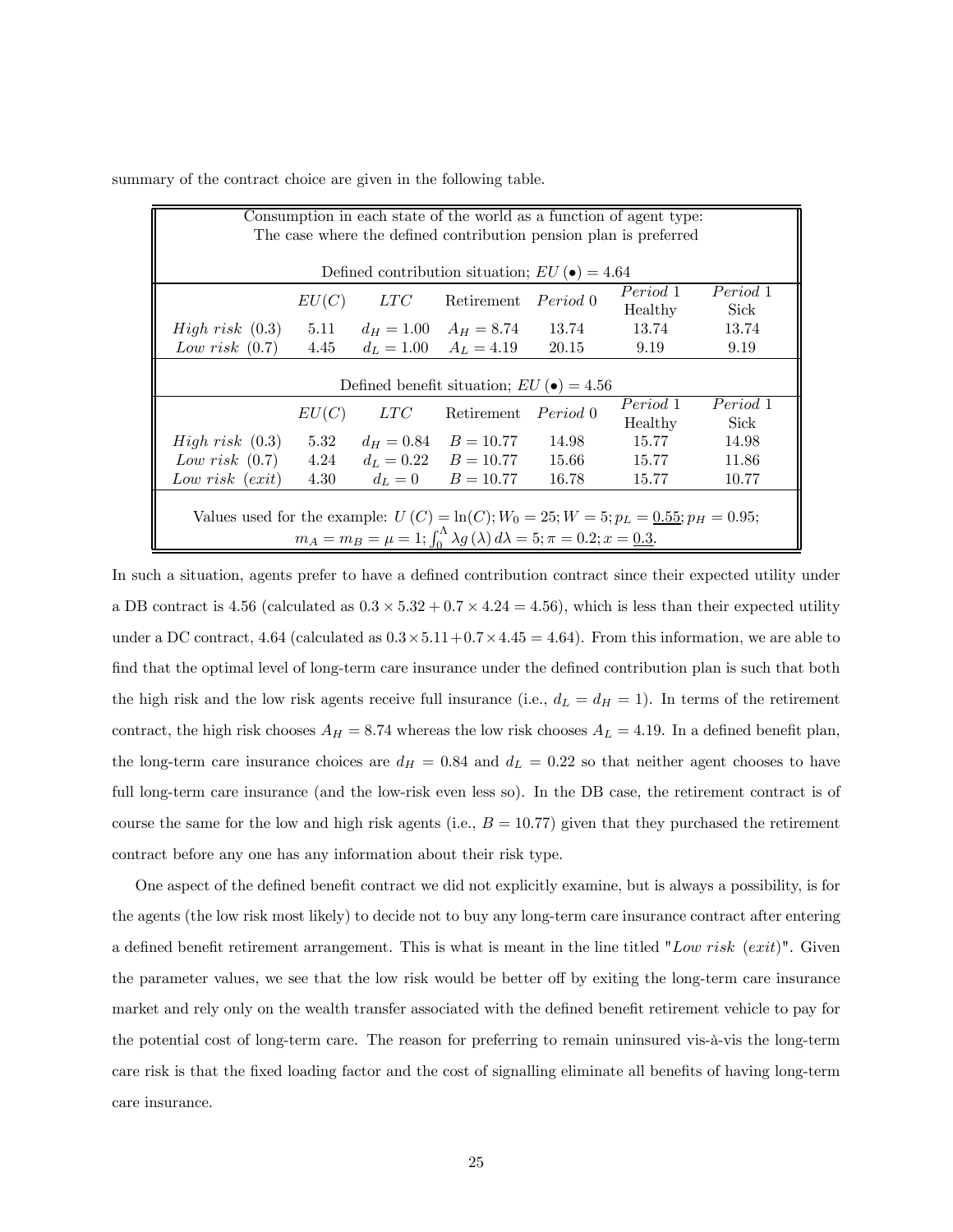Changing the parameter values (say letting  $x = 0.5$  instead of  $x = 0.3$ , and  $p<sub>L</sub> = 0.65$  instead of  $p_L = 0.55$ , we find that agents would prefer to enter a DB contract instead since their expected utility under a DB contract is now 4.82, which is more than the expected utility of 4.75 they anticipate under a DC contract.

| Consumption in each state of the world as a function of agent type:                          |                                                 |              |                                                      |       |          |          |  |
|----------------------------------------------------------------------------------------------|-------------------------------------------------|--------------|------------------------------------------------------|-------|----------|----------|--|
| The case where the defined benefit pension plan is preferred                                 |                                                 |              |                                                      |       |          |          |  |
|                                                                                              |                                                 |              |                                                      |       |          |          |  |
|                                                                                              |                                                 |              | Defined contribution situation; $EU(\bullet) = 4.75$ |       |          |          |  |
|                                                                                              | EU(C)                                           | LTC          | Retirement Period 0                                  |       | Period 1 | Period 1 |  |
|                                                                                              |                                                 |              |                                                      |       | Healthy  | Sick     |  |
| High risk (0.5)                                                                              |                                                 |              | 5.11 $d_H = 1.00$ $A_H = 8.74$ 13.74                 |       | 13.74    | 13.74    |  |
| Low risk $(0.5)$                                                                             | 4.39                                            |              | $d_L = 1.00$ $A_L = 4.57$ 19.38                      |       | 9.57     | 9.57     |  |
|                                                                                              |                                                 |              |                                                      |       |          |          |  |
|                                                                                              | Defined benefit situation; $EU(\bullet) = 4.82$ |              |                                                      |       |          |          |  |
|                                                                                              | Period 1<br>Period 1<br>Retirement Period 0     |              |                                                      |       |          |          |  |
|                                                                                              | EU(C)                                           | $_{LTC}$     |                                                      |       | Healthy  | Sick     |  |
| <i>High risk</i> $(0.5)$                                                                     | 5.21                                            | $d_H = 0.91$ | $B=9.78$                                             | 14.31 | 14.78    | 14.31    |  |
| Low risk $(0.5)$                                                                             | 4.42                                            |              | $d_L = 0.29$ $B = 9.78$                              | 14.98 | 14.78    | 11.25    |  |
| Low risk $(exit)$                                                                            | 4.48                                            |              | $d_L = 0$ $B = 9.78$                                 | 16.17 | 14.78    | 9.78     |  |
|                                                                                              |                                                 |              |                                                      |       |          |          |  |
| Values used for the example: $U(C) = \ln(C);$ $W_0 = 25; W = 5; p_L = 0.65; p_H = 0.95;$     |                                                 |              |                                                      |       |          |          |  |
| $m_A = m_B = \mu = 1; \int_0^{\Lambda} \lambda g(\lambda) d\lambda = 5; \pi = 0.2; x = 0.5.$ |                                                 |              |                                                      |       |          |          |  |

By changing each value one at the time, we are able to find the tipping point where agents prefer to have a retirement scheme chosen before to after the revelation of information. Although we do not provide all possible examples for ease of presentation, we are able to show that the greater is the probability of needing long-term care (i.e., the greater is  $\pi$ ), the more likely individuals will opt for a pre-information investment vehicle (that is, a defined benefit pension plan). The greater is the proportion of high risks  $(x)$ , the greater is an agent's likelihood of choosing a DB plan. The greater is the difference between  $p_H$  and  $p<sub>L</sub>$ , the greater is the likelihood that an agent will choose the defined contribution pension plan. Also, the greater is the expected possible loss associated with long-term care (i.e., the greater is  $\int_0^{\Lambda} \lambda g(\lambda) d\lambda$ ), the more likely to prefer the DB plan. The greater is the agent's initial wealth, the greater his preference for the pre-information investment vehicle. Finally, more risk averse agents will choose the defined benefit pension plan. In summary we find the following:

|                                                                          | The greater is The more likely |
|--------------------------------------------------------------------------|--------------------------------|
| $\pi$                                                                    | DВ                             |
| $\boldsymbol{x}$                                                         | DB                             |
| $p_H-p_L$                                                                | DC                             |
| $\int_0^{\bar{\Lambda}} \lambda g\left(\lambda\right) d\lambda$ $W_0, W$ | DB                             |
|                                                                          | DС                             |
| CRRA                                                                     | DВ                             |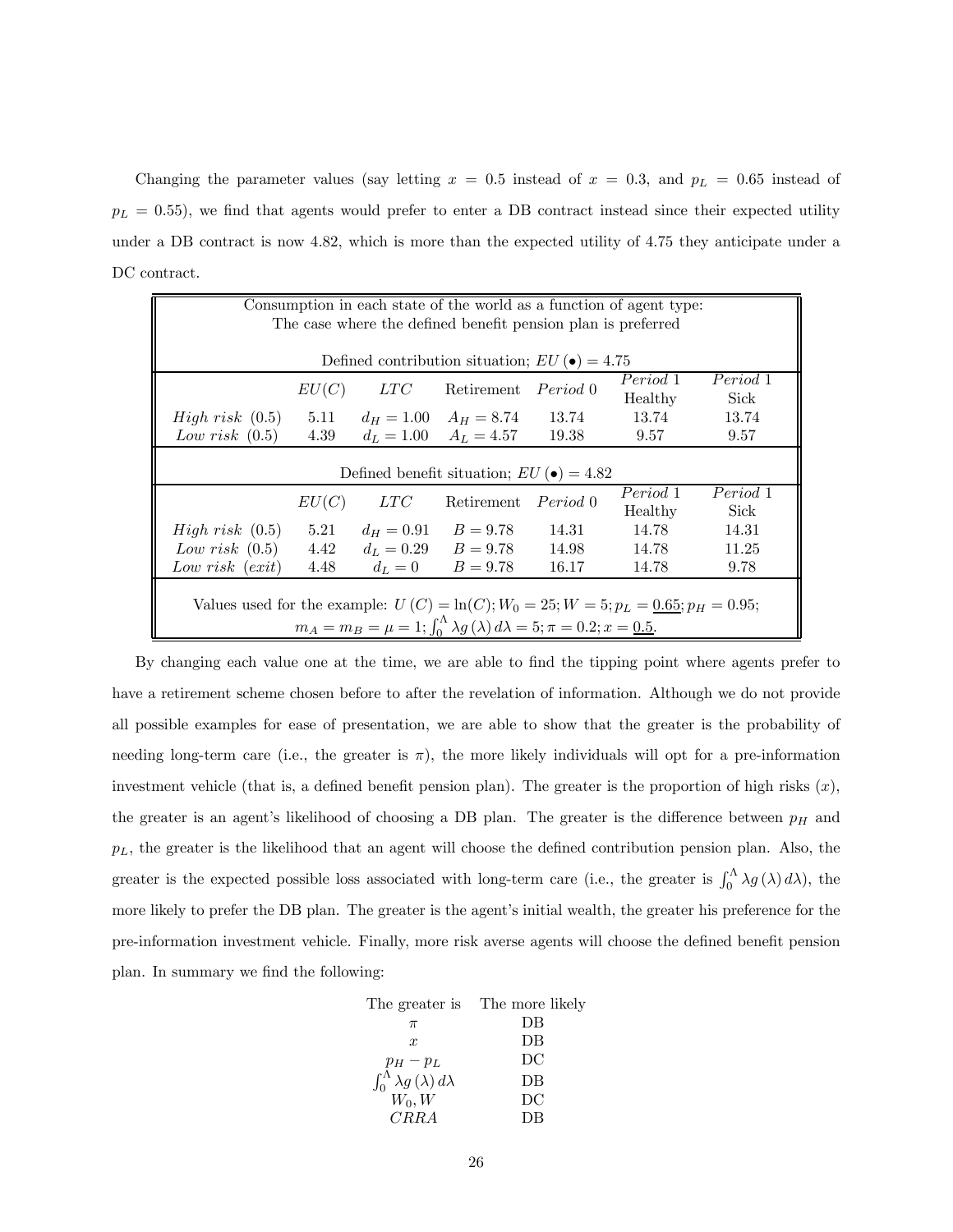How does that match the observed empirical evidence? The last two lines are related to individual wealth and risk aversion. To that end, there is ample evidence that richer individuals prefer DC plans (Gerrans and Clark 2013, Brown and Weisbenner 2014). So the  $(W_0, W)$  line seems to be respected in reality. With respect to risk aversion, Gerrans and Clark (2013) find that younger individuals are more likely to choose a defined contribution plan to a defined benefit plan. If age is correlated with risk aversion, then we have evidence that older more risk averse individuals are more likely to opt for a DB plan. Finally, it is commonly accepted that women are more risk averse then men. In Drolet and Morissette (2014), it is found that 33% of employed Canadian women and 24% of employed Canadian men aged 25 to 54 were covered by DB plans. So the CRRA prediction seems to hold in reality.

The other four predictions are harder to assess.

- If healthy individuals become healthier in general compared to less healthy individuals (i.e.,  $p_H p_L$ ) becomes larger) then DC plans should be preferred. The problem is that we observe an increase in longevity for all; it is not obvious that  $p_H - p_L$  is increasing.
- Is the proportion of high risks  $(x)$  decreasing? Again, the problem is that it is not obvious how we can measure the proportion of high risks in the economy, let alone how their numbers are evolving over time.
- Is the probability of needing LTC conditional on being alive at an advanced age  $(\pi)$  increasing? If so, then a DB plan would be preferable. But as individuals are healthier, it may just be that long-term care is less likely so that more sudden death events become more likely. Again, it is not obvious to us what is the actual directionality here.
- Is the real cost of LTC  $(\int_0^{\Lambda} \lambda g(\lambda) d\lambda)$  increasing? If so DB plan should be more interesting.

These are empirical questions about the model that will need to be taken to the data. Note that we have not taken into account measures of education in the model. Drolet and Morissette (2014) find that education is correlated with the choice of DB over DC plans, but Brown and Weisbenner (2014) find the opposite. The difference between the two studies is that former is conducted using Canadian data whereas the second uses American data. Could it be that the differences between Canadian and American results are driven only by differences across the two countries with respect to  $p_H - p_L$ ,  $\pi$ ,  $x$ , and  $\int_0^{\Lambda} \lambda g(\lambda) d\lambda$ ? The apparent empirical regularity is that DB plans is more popular in Canada than in the United States. Our model would predict such a result provided that  $p_H - p_L$  is greater in the U.S. than in Canada, that  $\pi$  and  $x$  are greater in Canada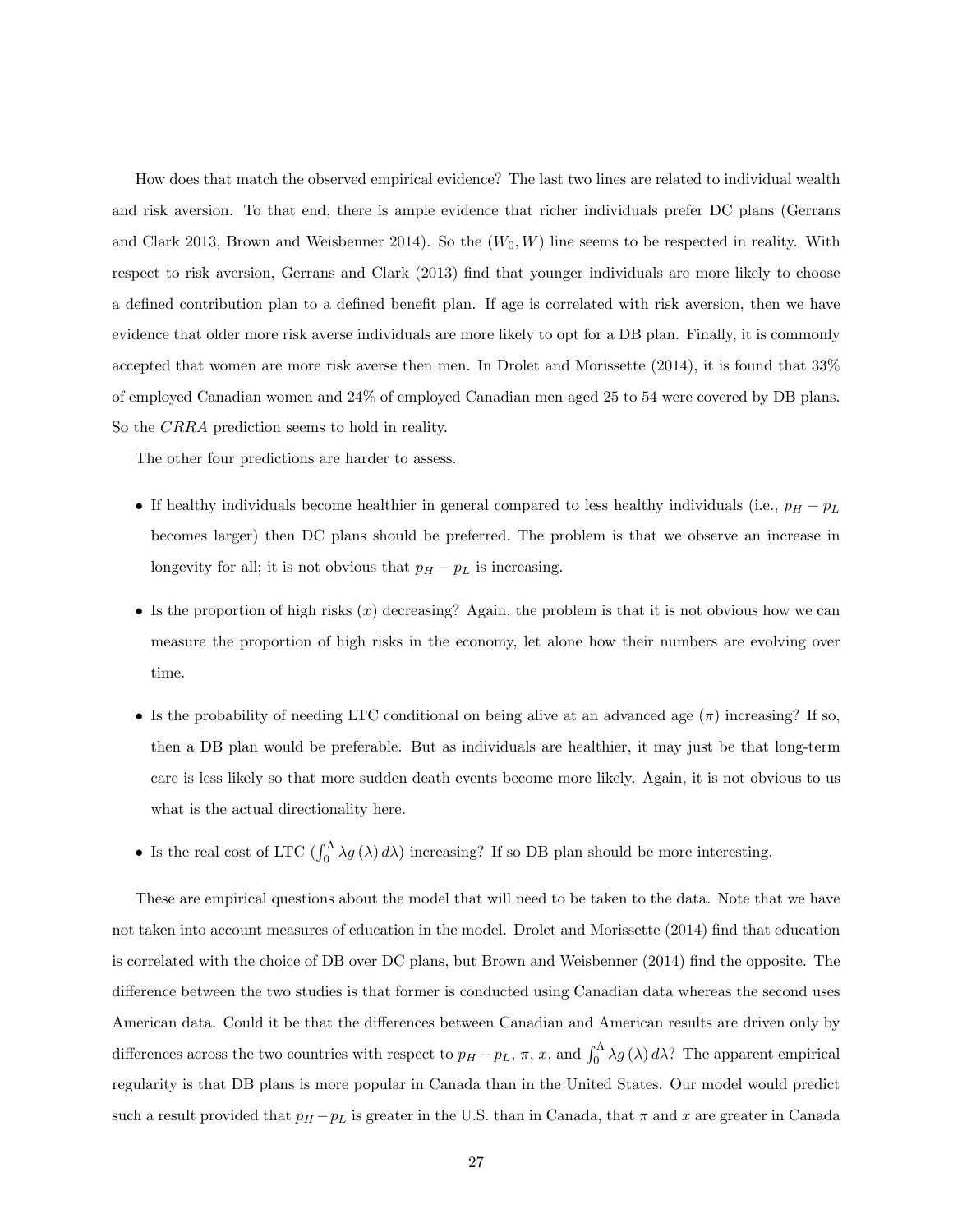than in the U.S.. Is that the case? Anecdotal evidence seems to indicate that the wedge between long-lived and short-lived individuals is higher in the U.S., at least amongst the most educated. Finally, with respect to the cost of long term care, one could imagine that this is a lowly-skilled labor intensive industry in which the U.S. market should have a cost advantage given the lower minimum wage in place in the United States compared to Canada.

## 6 Robustness and other model approaches

#### 6.1 What if LTC losses are type-specific?

One of the assumptions we made early in the model was that the conditional expected long-term care loss (i.e.,  $\pi \int_0^{\Lambda_H} \lambda g_H(\lambda) d\lambda$ ) was the same for all agent types. In other words, agents only differed with respect to the probability of reaching an advanced age,  $p_i$ . What if we were now to assume that  $\int_0^{\Lambda_H} \lambda g_H(\lambda) d\lambda$  $\int_0^{\Lambda_L} \lambda g_L(\lambda) d\lambda$ ? In other words, suppose there is a positive correlation between the probability of living to an old age and the potential loss (in finance, this would be similar to saying that there is a positive correlation between the probability of default and the loss given default). From a modelling perspective, we can show that in the DC case, the high risk individual still obtains full income smoothing so that  $d_H = 1$ and  $A_H = \frac{W_0 - W - m_A - \mu - p_H \pi \left( \int_0^{\Lambda_H} \lambda g_H(\lambda) d\lambda \right)}{1 + n_H}$  $\frac{1+p_{H}+(1,0)(1-p_{H}+p_{H})}{1+p_{H}}$ . We also can show that the low risk individual now receives less than full insurance on the LTC market  $(d_L < 1)$  and must bear some wealth risk on the retirement market  $\left(A_H \leq \frac{W_0 - W - m_A - \mu - p_L \pi \left(\int_0^{\Lambda_L} \lambda g_L(\lambda) d\lambda\right)}{1 + p_L}$  $\frac{1+2}{1+p_L}$ . The question is: what impact does it have on the decision to enter the retirement contract before or after one's risk type is known?

Interestingly, as the high risk's conditional expected long-term care loss increases in comparison to the low risk's, we can show that the value of waiting for more information about one's risk type increases. This is true even if, ultimately, the low risk individuals obtain less LTC insurance protection after the risk types are known.

We run here a simulation similar to the one we did before, using the same initial value for the utility function  $(U(C) = \ln(C))$ , for the wealth in each period  $(W_0 = 25; W = 5)$ , the probability of getting to the second period and the probability of needing long-term care ( $p_L = 0.55$ ;  $p_H = 0.95$ ;  $\pi = 0.2$ ), proportion of high risk individuals ( $x = 0.7$ ), and the same loading factors ( $m_A = m_B = \mu = 1$ ). The only difference we make is to use different potential losses to the agents that need long-term care:  $\int_0^{\Lambda_L} \lambda g_L(\lambda) d\lambda = 5$  and  $\int_0^{\Lambda_H} \lambda g_H(\lambda) d\lambda = 5.4.$ 

Solving empirically this problem gives us an interesting result that if agents choose their retirement contract before they have any information, and then they acquire the long-term care insurance, then the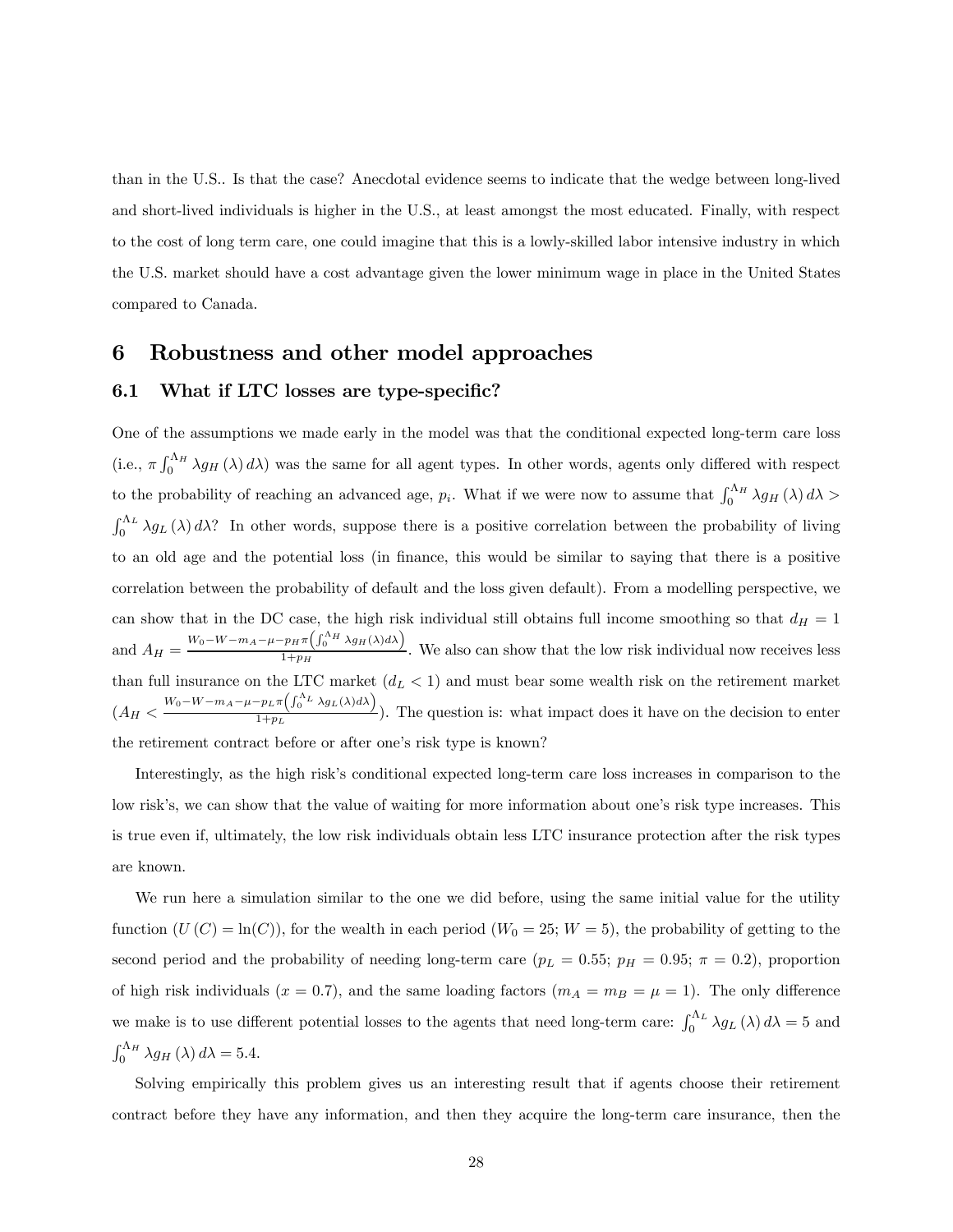agents' choice with respect to the long-term care protection is such that  $d_H = 94\%$  and  $d_L = 27\%$ . Clearly, this is not full insurance for either. Looking now at the case where agents wait until they have private information before choosing their retirement, we find  $d_H = 1$  (so full insurance) and  $d_L = 5\%$ . With respect to the wealth in each state of the world, we find that the low risk individual must accept a much more volatile wealth when agents decide to wait for the information to be transmitted before making their retirement choices than when they can contract before such information is revealed.

Despite the fact that ex ante agents know that the patient low-longevity risk individuals will buy very little insurance for their potential long-term care needs (less than 5%) and that they will have a much more volatile wealth distribution across states of the world than the impatient low-longevity risk individuals, they still prefer to wait to know what their risk type is before making those decisions.

When high risk individuals face a lower loss when entering long-term care (so that  $\int_0^{\Lambda_H} \lambda g_H(\lambda) d\lambda = 4.6$ ), the results are similar to those we have already presented with respect to the choice of contracts with less information (i.e.,  $d_H = 94\%$  and  $d_L = 27\%$ ). When agents know their risk type, however, the choice of the low-longevity risk individual changes such that  $d_L = 142\%$ . In other words, the low risk individual chooses a long-term care contract that over-compensates him in the event that such a state of the world occurs. But of course, such a result is only possible if the indemnity given by the insurer is monetary and not in nature such as the reimbursement of actual expenses or the direct provision of help.

## 7 Discussion and Conclusion

In this paper we analyze an economy where risk averse agents face two levels of uncertainty: longevity and long-term care. We posit that agents learn over time what their risks of needing longevity hedging products and of long-term care insurance are. In addition to that, agents are able to commit to purchasing the retirement product before or after they learn about their risk type. Apart from the long-term care issue, the problem is similar to that of the choice between a defined benefit and a defined contribution investment product. In a defined benefit system, individuals are typically grouped together with their fellow workers in such a way that each individual's specific risk type is irrelevant. In a defined contribution scheme, however, agents get to convert their retirement savings into an annuity at the time of their retirement. Surely at that point in time they have acquired more information about their health risk type than when they had the opportunity of having a defined benefit pension plan.

In a world where there is no long-term care risk, it is well known that risk averse agents will strictly prefer the defined benefit pension plan. The reason is that, in a competitive market, waiting to know if we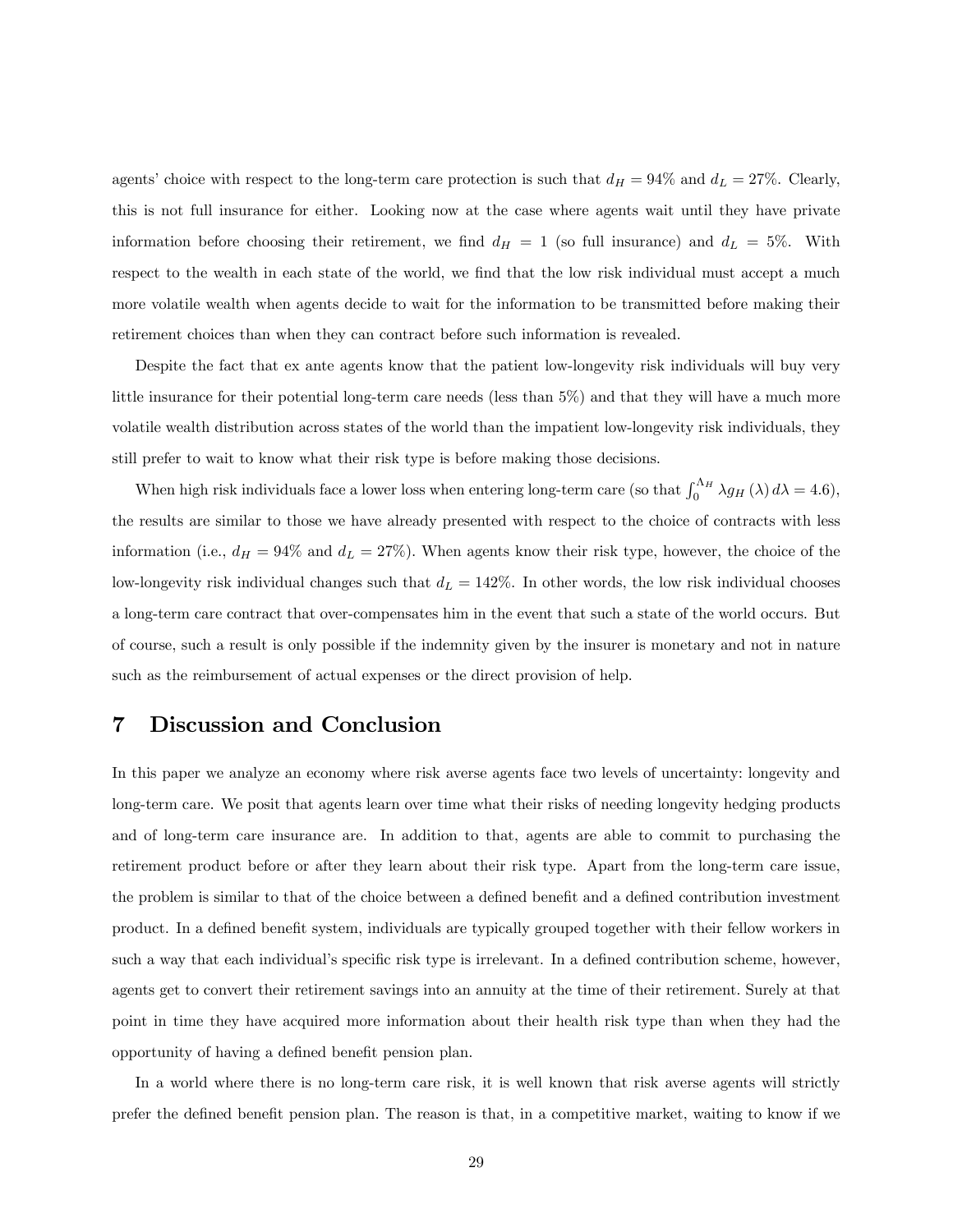are high risk or low risk before purchasing insurance (or planning retirement) is tantamount to choosing a lottery with mean zero (i.e., a mean-preserving spread). At the same time, economic theory tells us that one should smooth consumption over time so that the purchasing annuities should be welfare increasing (Yaari, 1965). Yet, this is not what we observe in reality as individuals rarely purchase annuities (see Mitchell *et al.* 1999 inter alia).

When we introduce long-term care insurance that can be purchased only after the risk type is known, it become possible that individuals prefer to wait to buy their retirement product. In other words, defined contribution pension plans can become preferred when combined with the purchase of long-term care insurance. The reason is that when agents choose to wait before acquiring their retirement product to have information about their risk type, they are able to have full long-term care insurance, no matter what their risk type is. That full insurance result is not possible when agents purchase their retirement product before knowing what their type is. In fact, we find in our model that full long-term care insurance is not even chosen by the high risk individual. To our knowledge, this is the first time that such a result has been found.

Standard insurance theory tells us that the costly nature of long-term care makes such the management of such a risk extremely valuable for risk averse individuals. Surprisingly, however, only 4% of long-term care expenditures are paid for by private insurance (see Brown and Finkelstein 2007). The limited insurance coverage of long-term care costs has important implications for the welfare of the elderly, and for their adult children as well is they are forced to quit their job (or cut down on their hours worked) to take care of their elderly parents.

Although we do not directly address the question of the thinness of the long-term care insurance market or of the quasi-absence of the bundling of annuities with long-term care insurance (or life-care annuities as defined in Murtaugh et al. 2001, Warshawsky 2007, and Zhou-Richter and Gründl 2011),<sup>15</sup> we are able to offer some possible explanation based on the characteristics of the equilibria we find. Another possibility, which is outside of this model, is that individuals have access to informal care so that they do not need to pay for long-term care insurance. A third possibility is that the annuity market is so unattractive (see all the papers on the thinness of the annuity market) as to make the bundling of the contracts not attractive enough. In other words, the omnipresence of a DB-like social security system is such that it is crowding out the long-term care risk market.

<sup>&</sup>lt;sup>15</sup>As a response to the shortcomings of both the long-term care insurance and the annuity market, it has been suggested that a product bundling both product lines would help mitigate the problems encountered in each individual segment. Warshawsky (2007) coined the term "Life Care Annuity" (LCA) for this bundled product.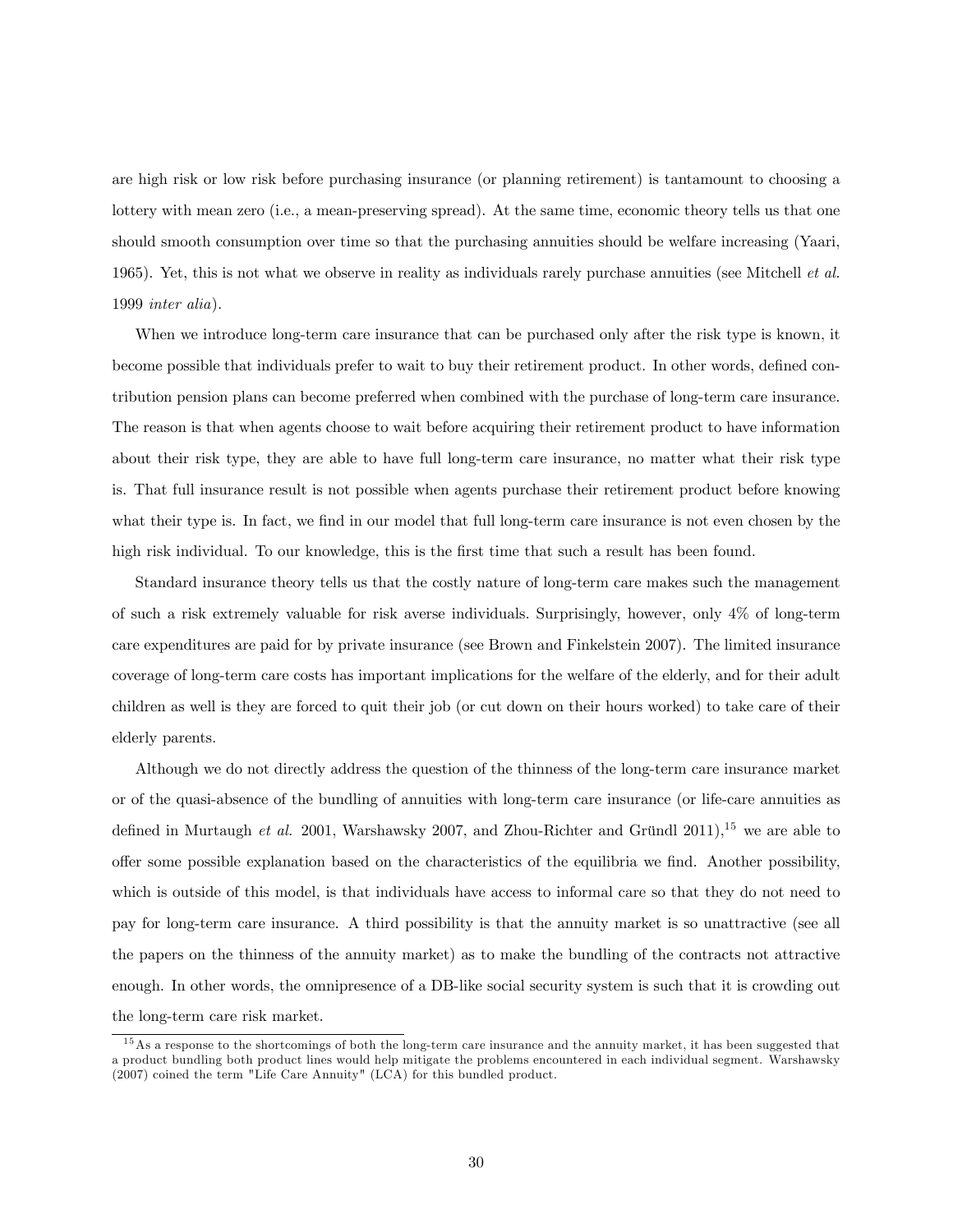## 8 References

- 1. Aaronson, S. & J. Coronado (2005). Are Firms or Workers Behind the Shift Away from DB Pension Plans? Federal Reserve Board, Washington, D.C.
- 2. Adams, C.J., C. Donnelly & A.S. Macdonald (2014). Adverse selection in a start-up long-term care insurance market. British Actuarial Journal 1-50.
- 3. Adams, C.J., C. Donnelly & A.S. Macdonald (2013). The impact of known breast cancer polygenes on critical illness insurance. Scandinavian Actuarial Journal, 1—31.
- 4. Bodie, Z., A.J. Marcus & R.C. Merton (1988). Defined Benefit versus Defined Contribution Pension Plans: What are the Real Trade-offs? In Pensions in the U.S. Economy, Z. Bodie, J.B. Shoven & D.A. Wise, eds. University of Chicago Press, pp. 139-162.
- 5. Boyer, M.M. (2015). Bequest as Long-Term Care Insurance. Mimeo, HEC Montréal.
- 6. Brown, J.R. & A. Finkelstein (2007). Why is the market for long-term care insurance so small? Journal of Public Economics 91: 1967—1991.
- 7. Brown, J.R. & A. Finkelstein (2009). The Private Market for Long-Term Care Insurance in the United States: A Review of the Evidence. The Journal of Risk and Insurance 2009, Vol. 76, No. 1, 5-29
- 8. Brown, J.R. & A. Finkelstein (2011). Insuring Long-Term Care in the United States. Journal of Economic Perspectives 25:4, 119-142.
- 9. Brown, J. & S. Weisbenner (2014). Why Do Individuals Choose Defined Contribution Plans? Evidence from Participants in a Large Public Plan. Journal of Public Economics 116: 35—46.
- 10. Browne, M.J. & T. Zhou-Richter (2014). Lemons or Cherries? Asymmetric Information in the German Private Long-term Care Insurance Market. The Geneva Papers on Risk and Insurance Issues and Practice 39, 603-624.
- 11. Brunner, J.K. (2012). The Bequest Tax as Long-Term Care Insurance. CESIFO working paper 3901.
- 12. Clark, R.L. and M.M. Pitts (2002). Faculty Choice of a Pension Plan: Defined Benefit versus Defined Contribution. Industrial Relations: A Journal of Economy and Society 38(1): 18-45.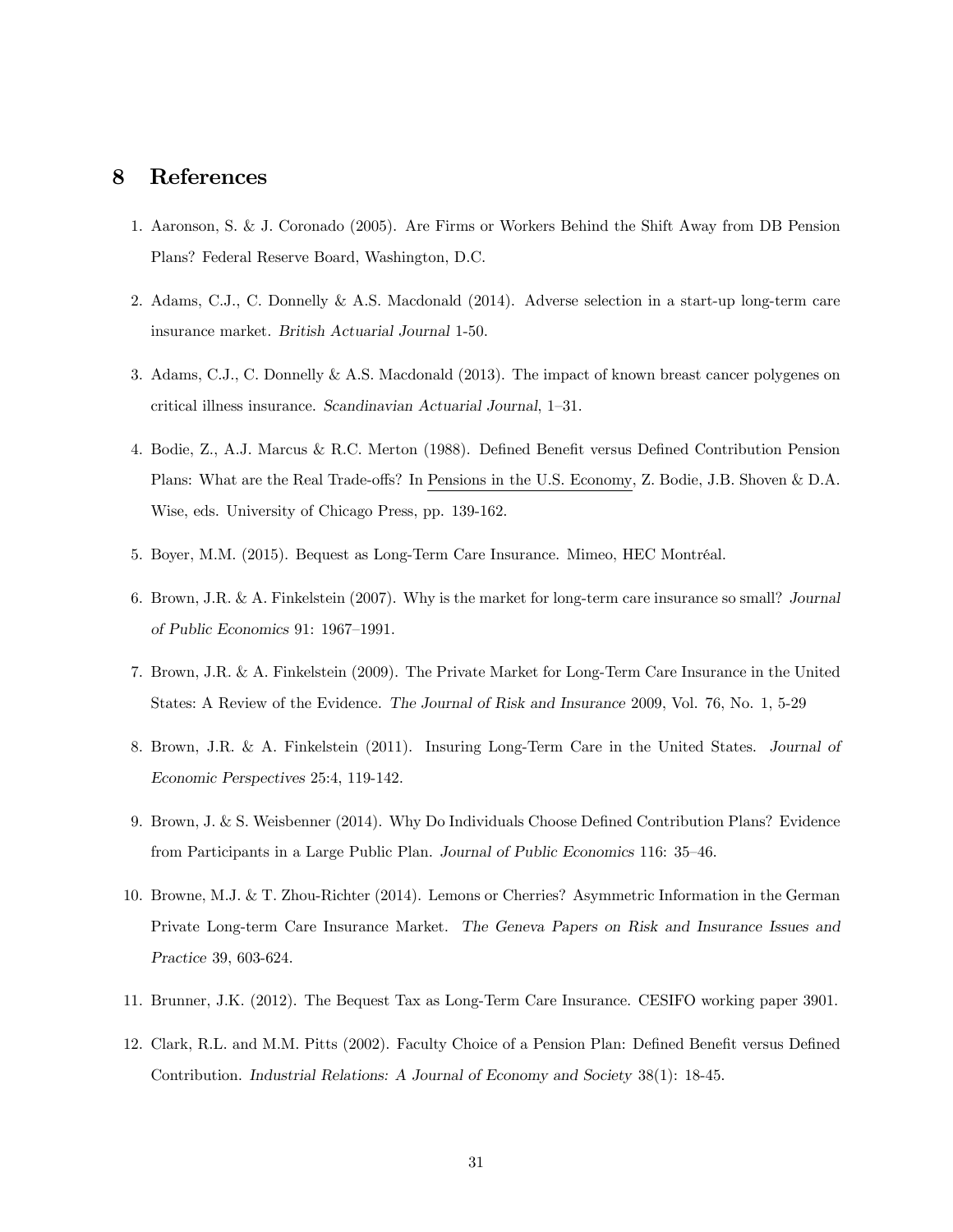- 13. Clark, R.L. M.S. Morrill & D. Vanderweide (2014). Defined benefit pension plan distribution decisions by public sector employees. Journal of Public Economics 116: 73—88.
- 14. Cocco, J.F. (2005). Portfolio Choice in the Presence of Housing. Review of Financial Studies,18(2): 535-567.
- 15. Cocco, J.F. & P. Lopes (2011). Defined Benefit or Defined Contribution? A Study of Pension Choices. The Journal of Risk and Insurance 78(4): 931-960.
- 16. Coe, N.B., M.M. Skira, & C.H. Van Houtven (2015). Long-Term Care Insurance: Does Experience Matter?, Journal of Health Economics forthcoming.
- 17. Crocket, K. & A. Snow (2011). Multidimentional Screening in Insurance Markets with Adverse Selection. The Journal of Risk and Insurance 78(2): 287-307.
- 18. Cremer H., P. De Donder & P. Pestieau (2009). Providing sustainable long term care: A looming challenge. Toulouse School of Economics.
- 19. Crimmins, E. M. & H. Beltrán-Sanchez (2011). Mortality and morbidity trends: Is there compression of morbidity? Journal of Gerontology: Social Sciences 66B: 75-86.
- 20. Curry, L.A., J. Robinson, N. Shugrue, P. Keenan & M.B. Kapp (2009). Individual Decision Making in the Non-Purchase of Long-Term Care Insurance. The Gerontologist 49, 560-569.
- 21. Davidoff, T. (2009). Housing, health and annuities. Journal of Risk & Insurance, 76 (1): 31—52
- 22. Davidoff, T., J.R. Brown & P.A. Diamond (2005). Annuities and individual welfare. American Economic Review, 95 (5): 1573—159
- 23. De Donder, P. & M.-L. Leroux (2015). The political economy of (in)formal long term care transfers. CEDIA Working Paper, n◦15-08, April 2015 http://www.cedia.ca/sites/cedia.ca/files/cahier\_15-08\_politicaleconomy.pdf
- 24. Doherty, N.A. & H. Joo Jung (1993) Adverse Selection When Loss Severities Differ: First-Best and Costly Equilibria. The Geneva Papers on Risk and Insurance Theory, 18:2 173-182.
- 25. Doherty, N.A. & L. Posey (1998). On the value of a checkup: adverse selection, moral hazard and the value of information. Journal of Risk and Insurance, pages 189—211.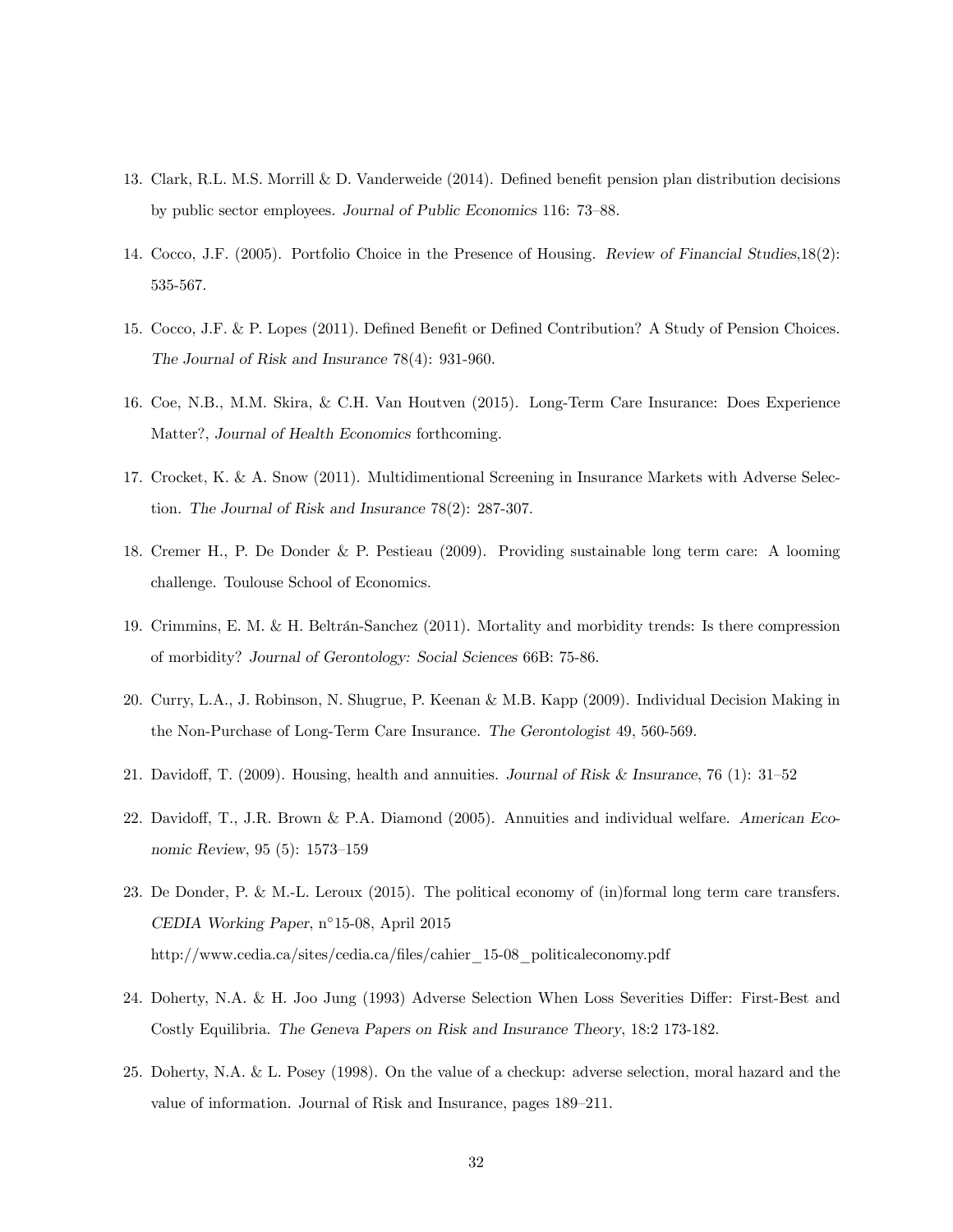- 26. Doherty, N.A. & H. Schlesinger (1995). Severity Risk and the Adverse Selection of Frequency Risk. Journal of Risk and Insurance 62(4): 649-665.
- 27. Doherty, N.A. & P. Thistle (1996). Adverse selection with endogenous information in insurance markets. Journal of Public Economics, 63(1):83—102.
- 28. Drolet, M. & R. Morissette (2014). New facts on pension coverage in Canada. Insights on Canadian society, Statistics Canada Catalogue no. 75-006-X, ISSN 2291-0840.
- 29. Finkelstein, A. & K. McGarry (2006). Multiple Dimensions of Private Information: Evidence from the Long-Term Care Insurance Market. American Economic Review 96(4): 938-958.
- 30. Finkelstein, A. & J. Poterba (2004). Adverse Selection in Insurance Markets: Policyholder Evidence from the U.K. Annuity Market. Journal of Political Economy 112 (1): 183-208.
- 31. Finkelstein, A., J. Poterba & C. Rothschild (2009). Redistribution by Insurance Market Regulation: Analyzing a Ban on Gender-Based Retirement Annuities. Journal of Financial Economics 91: 38-58.
- 32. Frank, R.G. (2012). Long-term Care Financing in the United States: Sources and Institutions. Applied Economic Perspectives and Policy 34, 333-345
- 33. Fries, J.F., B. Bruce & E. Chakravarty (2011).Compression of Morbidity 1980—2011: A Focused Review of Paradigms and Progress. Journal of Aging Research, Article ID 261702, 10 pages.
- 34. Gerrans, P. & G.L. Clark (2013). Pension plan participant choice: Evidence on defined benefit and defined contribution preferences. Journal of Pension Economics and Finance 12: 351-378
- 35. Gottlieb, D. & H. Moreira (2013). Simultaneous Adverse Selection and Moral Hazard. Mimeo, The Wharton School of the University of Pennsylvania.
- 36. Hurd, M.D., P.-C. Michaud & S. Rohwedder (2014). The Lifetime Risk of Nursing Home Use.
- 37. Kanemasu, J.D., S. Sormano Walker & V. Wong (2014). Increasing Defined Contribution Plan Participation: A California Pilot Project. The Journal of Retirement 2(2): 109-115.
- 38. Konetzka, R.T., D. He, J. Guo & J. Nyman (2014). Moral Hazard and Long-Term Care Insurance. Conference presentation, http://www.ilpnetwork.net/images/PdfFiles/konetzka\_mh.pdf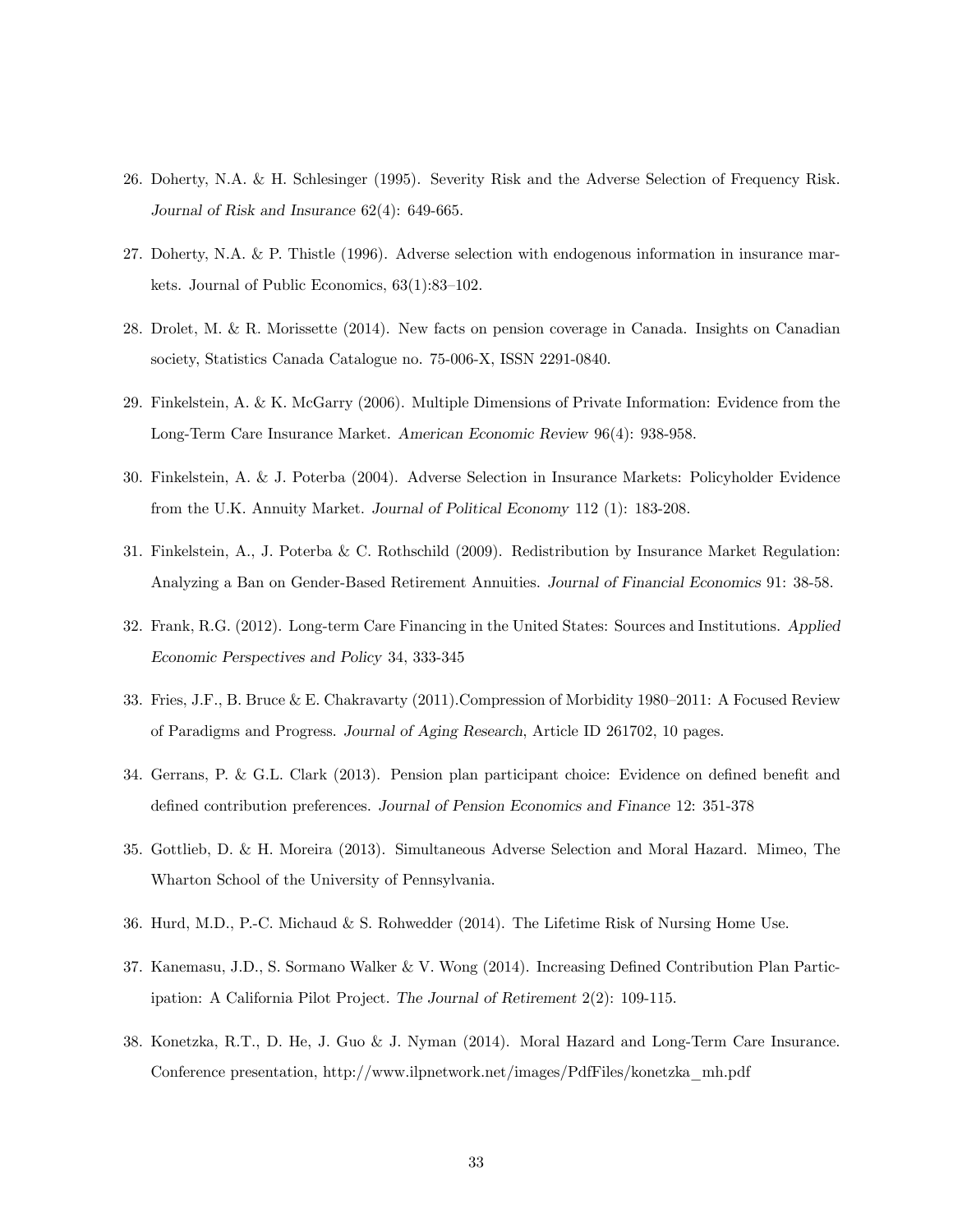- 39. Lachance, M.-E., O.S. Mitchell & K. Smetters (2003). Guaranteeing Defined Contribution Pensions: The Option to Buy Back a Defined Benefit Promise. Journal of Risk and Insurance 70(1): 1-16.
- 40. Lockwood, L.M. (2010). The Importance of Bequest Motives: Evidence from Long-Term Care Insurance and the Pattern of Saving. NBER working paper.
- 41. Manton, K.G., X. Gu & V.L. Lamb (2006). Long-Term Trends in Life Expectancy and Active Life Expectancy in the United States. Population and Development Review 32(1): 81—105
- 42. Milevsky, M.A. & S.D. Promislow (2004). Florida's pension election: from DB to DC and back. Journal of Risk and Insurance, 71(3): 381—404.
- 43. Mitchell, O.S. & D. McCarthy. (2004). Annuities for an Ageing World. In Developing an Annuities Market in Europe, eds E. Fornero & E. Luciano. Elgar: 19-68.
- 44. Mitchell, O.S., J.M. Poterba, M.J. Warshawsky & J.R. Brown (1999). New evidence on the money's worth of individual annuities. The American Economic Review 89(5): 1299—1318
- 45. Mohan, N. & T. Zhang (2014). An analysis of risk-taking behavior for public defined benefit pension plans. Journal of Banking and Finance 40: 403—419.
- 46. Murtaugh, C., B. Spillman & M. Warshawsky (2001). In Sickness and in Health: An Annuity Approach to Financing Long-Term Care and Retirement Income. Journal of Risk and Insurance, 68(2): 225-254.
- 47. Pauly, M.V. (1990). The Rational Nonpurchase of Long-Term Care Insurance. Journal of Political Economy, 98(1): 153-168.
- 48. Peter, R., A. Richter & P. Thistle (2014). Endogenous Information and Adverse Selection under Loss Prevention. Munich Risk and Insurance Center working paper.
- 49. Porell, F. & B. Almeida (2009). The Pension Factor: Assessing the Role of Defined Benefit Plans in Reducing Elder HardshipsGerontology Institute Publications 7-1-2009, University of Massachusetts Boston.
- 50. Poterba, J., J. Rauh, S. Venti & D. Wise (2007). Defined contribution plans, defined benefit plans, and the accumulation of retirement wealth. Journal of Public Economics 91(10): 2062—2086
- 51. Purcell, P. (2008). Income and Poverty among Older Americans in 2007. CRS Report for Congress RL32697. Washington, DC: Congressional Research Service.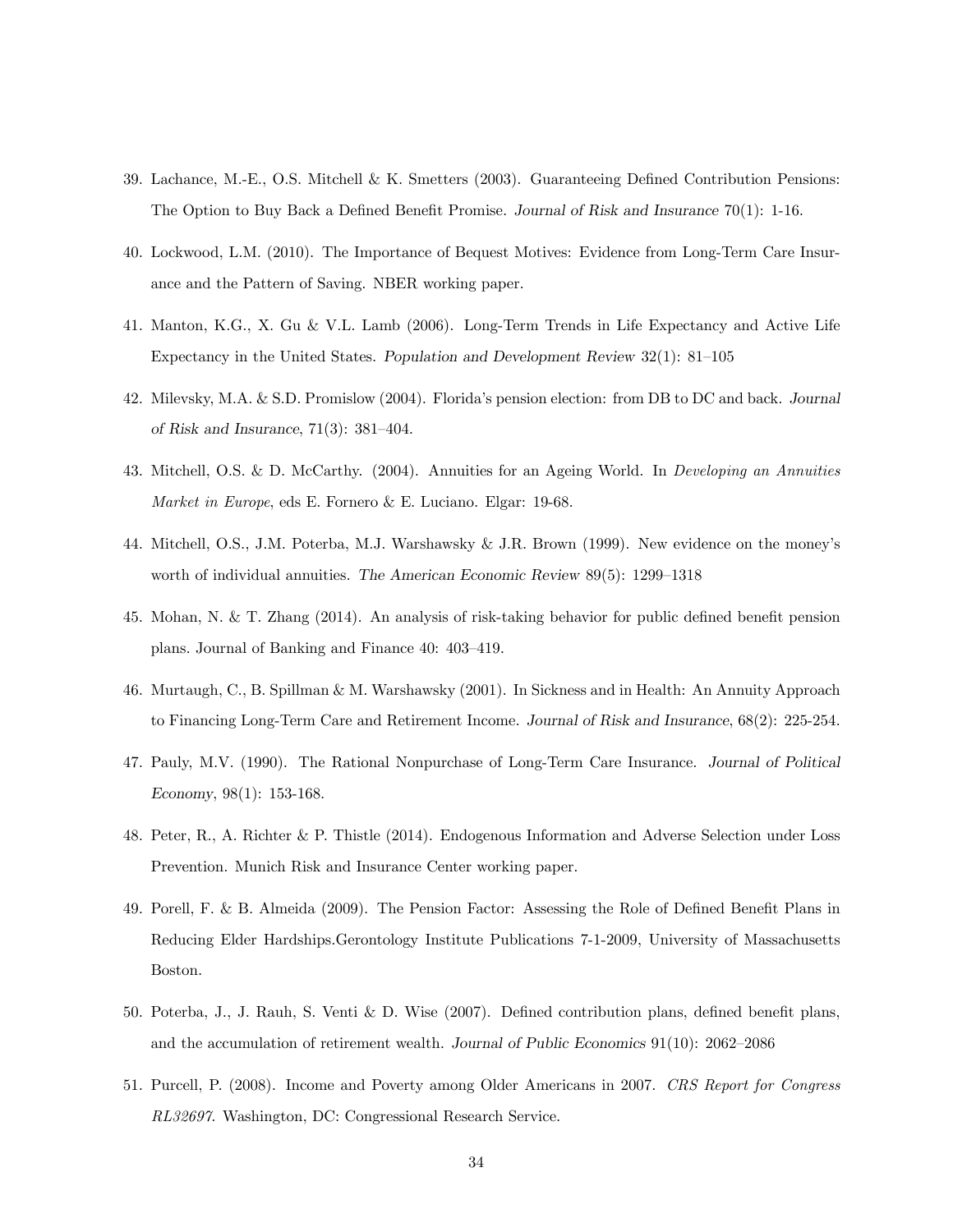- 52. Rothschild, C. (2015). Nonexclusivity, Linear Pricing, and Annuity Market Screening. Journal of Risk and Insurance, 82: 1-32.
- 53. Rothschild, M. & J.E. Stiglitz (1976). Equilibrium in competitive insurance markets: an essay on the economics of imperfect information. Quarterly Journal of Economics, 90: 630-649.
- 54. Spillman, B.C., & J. Lubitz (2000). The Effect of Longevity on Spending for Acute and Long-Term Care. New England Journal of Medicine 342 (19): 1409-1415.
- 55. Spillman, B.C., & J. Lubitz (2002). New estimates of lifetime nursing home use: have patterns of use changed? Medical Care 40 (10): 965-75.
- 56. Tennyson, S. & H. Kyung Yang (2014). The role of life experience in long-term care insurance decisions. Journal of Economic Psychology 42, 175-188.
- 57. Villeneuve, B. (2003). Mandatory Pensions and the Intensity of Adverse Selection in Life Insurance Markets. Journal of Risk and Insurance 70, 527—548.
- 58. Warshawsky, M.J. (2007). The Life Care Annuity–A Proposal for an Insurance Product Innovation to Simultaneously Improve Financing and Benefit Provision for Long-Term Care and to Insure the Risk of Outliving Assets in Retirement, Working Paper No. 2 (Washington, DC: Georgetown University Long-Term Care Financing Project).
- 59. Webb, D.C. (2009). Asymmetric Information, Long-Term Care Insurance, and Annuities: The Case for Bundled Contracts. Journal of Risk and Insurance 76, 53-85.
- 60. Wittenberg, R. (2014). Financing LTC in the United Kingdom. Conference presentation, http://www.ilpnetwork.net/images/PdfFiles/wittenberg3.pdf
- 61. Yaari, M.E. (1965). Uncertain Lifetime, Life Insurance, and the Theory of the Consumer. Review of Economic Studies 32: 137—50.
- 62. Yang, Z., E.C. Norton & S.C. Stearns (2003). Longevity and Health Care Expenditures: The Real Reasons Older People Spend More. Journal of Gerontology: Social Sciences 58B(1), S2—S10.
- 63. Zhou-Richter, T., M.J. Browne & H. Gründl (2010). Don't They Care? Or, Are They Just Unaware? Risk Perception and the Demand for Long-Term Care Insurance. Journal of Risk and Insurance 77 (4), 715-747.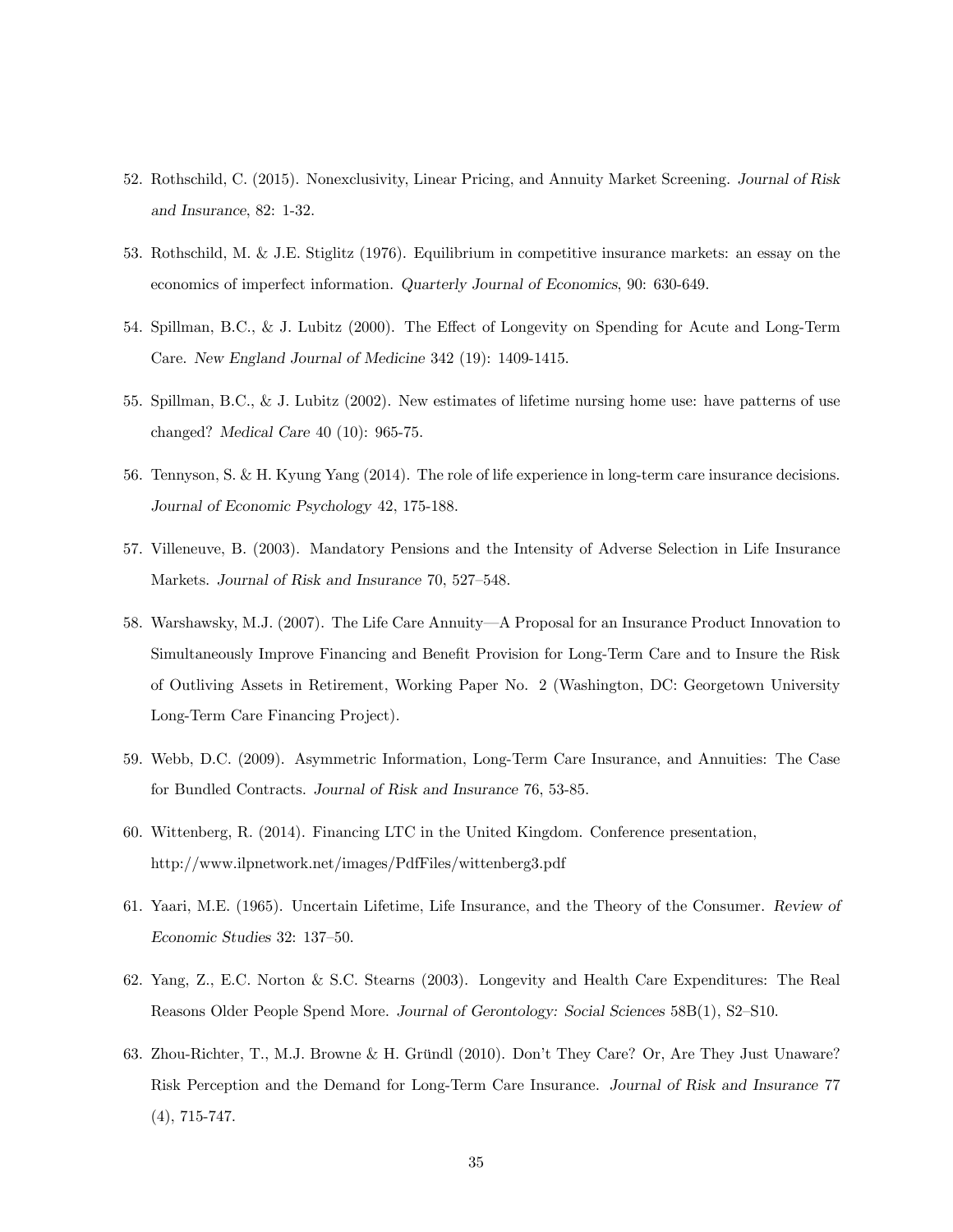64. Zick, C.D., C.J. Mathews, J.S. Roberts, R. Cook-Deegan, R.J. Pokorski. & R.C. Green (2005). Genetic testing for Alzheimer's disease and its impact on insurance purchasing behavior. Health Affairs, 24(2), 483—490.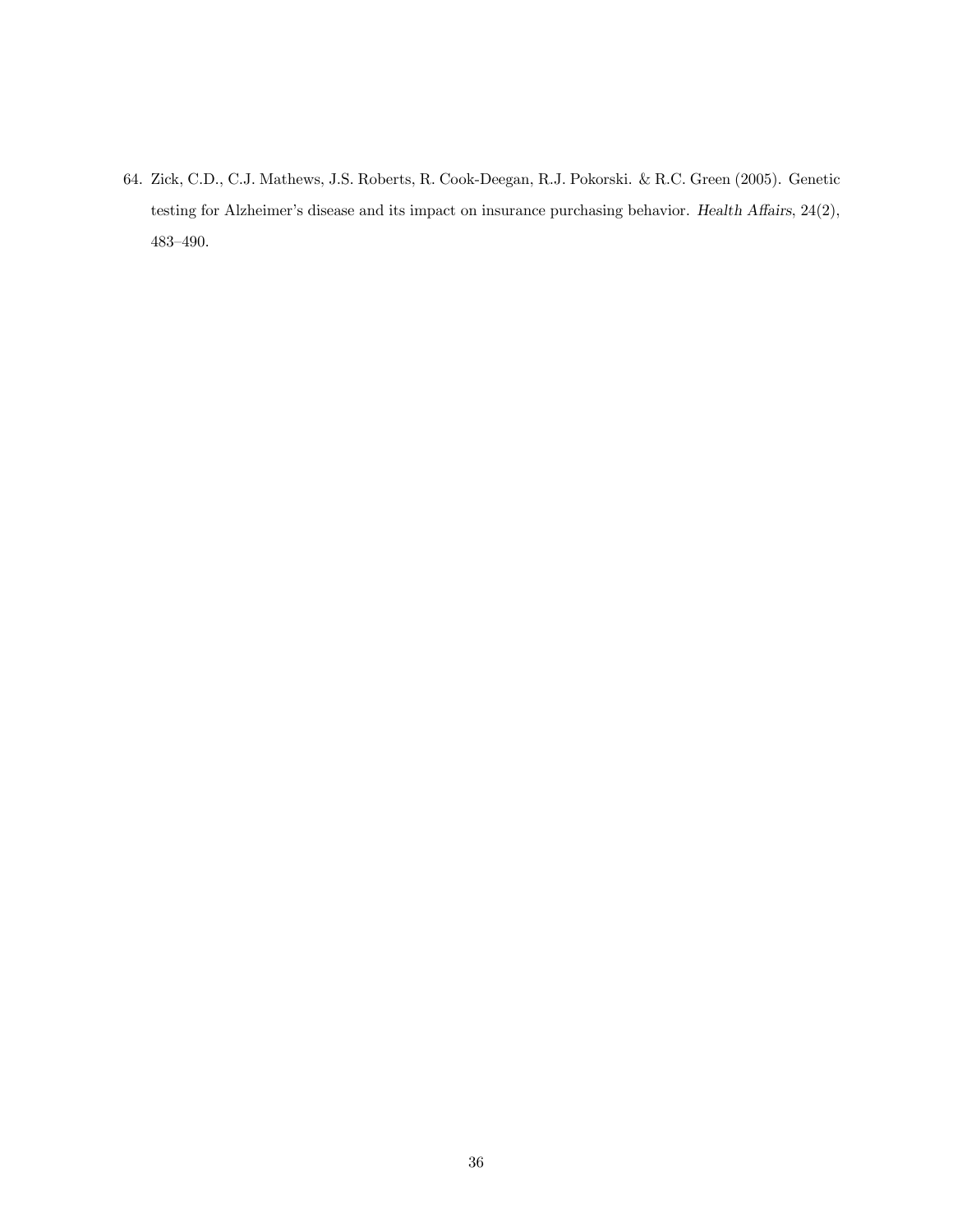## 9 Appendix: Proofs

## 9.1 Post-information choice with zero-profit for each contract & type

By substituting the four zero-profit constraints where appropriate, the problem in its Langrangian form takes the following form:

$$
A_{L,d_{L},A_{H},d_{H},\gamma} \Omega_{L}^{after} = U \left( W_{0} - (p_{L}A_{L} + m_{A}) - \left( p_{L}\pi \left( \int_{0}^{\Lambda} d_{L}\lambda g(\lambda) d\lambda \right) + \mu \right) \right)
$$
  
+
$$
p_{L} \left[ (1 - \pi) U (W + A_{L}) + \pi \int_{0}^{\Lambda} U (W + A_{L} - (1 - d_{L}) \lambda) g(\lambda) d\lambda \right]
$$
  
+
$$
\gamma \left( \begin{array}{c} U \left( W_{0} - (p_{H}A_{H} + m_{A}) - \left( p_{H}\pi \left( \int_{0}^{\Lambda} d_{H}\lambda g(\lambda) d\lambda \right) + \mu \right) \right) \\ + p_{H} \left[ (1 - \pi) U (A_{H}) + \pi \int_{0}^{\Lambda} U (W + A_{H} - (1 - d_{H}) \lambda) g(\lambda) d\lambda \right] \\ - U \left( W_{0} - (p_{L}A_{L} + m_{A}) - \left( p_{L}\pi \left( \int_{0}^{\Lambda} d_{L}\lambda g(\lambda) d\lambda \right) + \mu \right) \right) \\ - p_{H} \left[ (1 - \pi) U (W + A_{L}) + \pi \int_{0}^{\Lambda} U (W + A_{L} - (1 - d_{L}) \lambda) g(\lambda) d\lambda \right] \end{array} \right)
$$

The first order conditions are

$$
\frac{\partial}{\partial A_L} : 0 = -U' \left( W_0 - (p_L A_L + m_A) - \left( p_L \pi \left( \int_0^{\Lambda} d_L \lambda g(\lambda) d\lambda \right) + \mu \right) \right) p_L
$$
  
+
$$
p_L \left[ (1 - \pi) U'(W + A_L) + \pi \int_0^{\Lambda} U'(W + A_L - (1 - d_L) \lambda) g(\lambda) d\lambda \right]
$$
  
+
$$
\gamma \left( U' \left( W_0 - (p_L A_L + m_A) - \left( p_L \pi \left( \int_0^{\Lambda} d_L \lambda g(\lambda) d\lambda \right) + \mu \right) \right) p_L
$$
  
-
$$
-p_H \left[ (1 - \pi) U'(W + A_L) + \pi \int_0^{\Lambda} U'(W + A_L - (1 - d_L) \lambda) g(\lambda) d\lambda \right]
$$

$$
\frac{\partial}{\partial d_L} : 0 = -U' \left( W_0 - (p_L A_L + m_A) - \left( p_L \pi \left( \int_0^{\Lambda} d_L \lambda g(\lambda) d\lambda \right) + \mu \right) \right) p_L \pi \left( \int_0^{\Lambda} \lambda g(\lambda) d\lambda \right)
$$

$$
+ p_L \pi \int_0^{\Lambda} \lambda U' (W + A_L - (1 - d_L) \lambda) g(\lambda) d\lambda
$$

$$
+ \gamma \left( U' \left( W_0 - (p_L A_L + m_A) - \left( p_L \pi \left( \int_0^{\Lambda} d_L \lambda g(\lambda) d\lambda \right) + \mu \right) \right) p_L \pi \left( \int_0^{\Lambda} \lambda g(\lambda) d\lambda \right) \right)
$$

$$
- p_H \pi \int_0^{\Lambda} \lambda U' (W + A_L - (1 - d_L) \lambda) g(\lambda) d\lambda
$$

$$
\frac{\partial}{\partial A_H} : 0 = \gamma \left( \begin{array}{c} -p_H U' \left( W_0 - (p_H A_H + m_A) - \left( p_H \pi \left( \int_0^{\Lambda} d_H \lambda g(\lambda) d\lambda \right) + \mu \right) \right) \\ + p_H \left[ (1 - \pi) U' (W + A_H) + \pi \int_0^{\Lambda} U' (W + A_H - (1 - d_H) \lambda) g(\lambda) d\lambda \right] \end{array} \right)
$$

$$
\frac{\partial}{\partial d_H} : 0 = \gamma \left( \begin{array}{c} -p_H \pi \left( \int_0^{\Lambda} \lambda g(\lambda) d\lambda \right) U' \left( W_0 - (p_H A_H + m_A) - \left( p_H \pi \left( \int_0^{\Lambda} d_H \lambda g(\lambda) d\lambda \right) + \mu \right) \right) \\ + p_H \pi \int_0^{\Lambda} \lambda U' (W + A_H - (1 - d_H) \lambda) g(\lambda) d\lambda \end{array} \right)
$$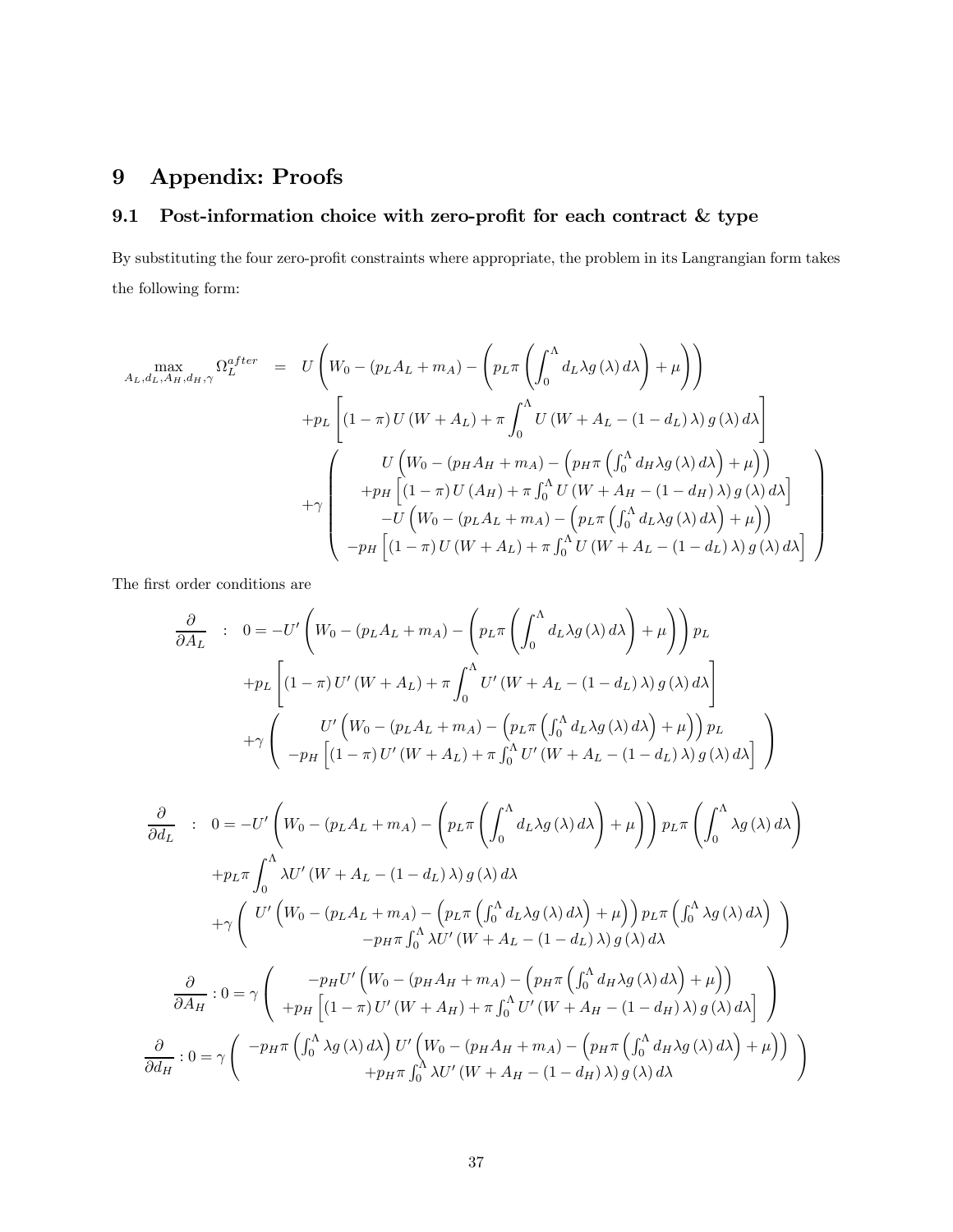$$
\frac{\partial}{\partial \gamma}: 0 = \begin{pmatrix} U\left(W_0 - (p_H A_H + m_A) - (p_H \pi \left(\int_0^{\Lambda} d_H \lambda g(\lambda) d\lambda\right) + \mu\right) \right) \\ + p_H \left[ (1 - \pi) U(W + A_H) + \pi \int_0^{\Lambda} U(W + A_H - (1 - d_H) \lambda) g(\lambda) d\lambda \right] \\ - U\left(W_0 - (p_L A_L + m_A) - (p_L \pi \left(\int_0^{\Lambda} d_L \lambda g(\lambda) d\lambda\right) + \mu\right) \right) \\ - p_H \left[ (1 - \pi) U(W + A_L) + \pi \int_0^{\Lambda} U(W + A_L - (1 - d_L) \lambda) g(\lambda) d\lambda \right] \end{pmatrix}
$$

The high risk allocation is easy to find using  $\frac{\partial}{\partial A_H}$  and  $\frac{\partial}{\partial d_H}$ . These first order conditions are exactly the same as those that we had when types were known. This means that the high risk individual is able to obtain his first best allocation. As we recall, the first best allocation for the high risks means that  $d_H = 1$  and  $A_H = \frac{W_0 - W - m_A - \mu - p_H \pi \left( \int_0^{\Lambda} \lambda g(\lambda) d\lambda \right)}{1 + p_H}.$ 

Finding the low risk's allocation requires more work. From  $\frac{\partial}{\partial A_L}$  and  $\frac{\partial}{\partial d_L}$ , we find

$$
U'\left(W_0 - (p_L A_L + m_A) - \left(p_L \pi \left(\int_0^{\Lambda} d_L \lambda g(\lambda) d\lambda\right) + \mu\right)\right) p_L
$$
  

$$
\gamma = \frac{-p_L \left[ (1 - \pi) U'\left(W + A_L\right) + \pi \int_0^{\Lambda} U'\left(W + A_L - (1 - d_L)\lambda\right) g(\lambda) d\lambda \right]}{U'\left(W_0 - (p_L A_L + m_A) - \left(p_L \pi \left(\int_0^{\Lambda} d_L \lambda g(\lambda) d\lambda\right) + \mu\right)\right) p_L}
$$
  

$$
-p_H \left[ (1 - \pi) U'\left(W + A_L\right) + \pi \int_0^{\Lambda} U'\left(W + A_L - (1 - d_L)\lambda\right) g(\lambda) d\lambda \right]
$$

and

$$
V' \left( W_0 - (p_L A_L + m_A) - \left( p_L \pi \left( \int_0^{\Lambda} d_L \lambda g(\lambda) d\lambda \right) + \mu \right) \right) p_L \pi \left( \int_0^{\Lambda} \lambda g(\lambda) d\lambda \right)
$$

$$
\gamma = \frac{-p_L \pi \int_0^{\Lambda} \lambda U' \left( W + A_L - (1 - d_L) \lambda \right) g(\lambda) d\lambda}{U' \left( W_0 - (p_L A_L + m_A) - \left( p_L \pi \left( \int_0^{\Lambda} d_L \lambda g(\lambda) d\lambda \right) + \mu \right) \right) p_L \pi \left( \int_0^{\Lambda} \lambda g(\lambda) d\lambda \right)}
$$

$$
-p_H \pi \int_0^{\Lambda} \lambda U' \left( W + A_L - (1 - d_L) \lambda \right) g(\lambda) d\lambda
$$

so

$$
U'\left(W_0 - (p_L A_L + m_A) - (p_L \pi \left(\int_0^{\Lambda} d_L \lambda g(\lambda) d\lambda\right) + \mu\right)) p_L
$$
  
\n
$$
0 = \frac{-p_L \left[ (1 - \pi) U'(W + A_L) + \pi \int_0^{\Lambda} (W + A_L - (1 - d_L) \lambda) g(\lambda) d\lambda \right]}{U'\left(W_0 - (p_L A_L + m_A) - (p_L \pi \left(\int_0^{\Lambda} d_L \lambda g(\lambda) d\lambda\right) + \mu\right)) p_L}
$$
  
\n
$$
-p_H \left[ (1 - \pi) U'(W + A_L) + \pi \int_0^{\Lambda} (W + A_L - (1 - d_L) \lambda) g(\lambda) d\lambda \right]
$$
  
\n
$$
U'\left(W_0 - (p_L A_L + m_A) - (p_L \pi \left(\int_0^{\Lambda} d_L \lambda g(\lambda) d\lambda\right) + \mu\right)) p_L \pi \left(\int_0^{\Lambda} \lambda g(\lambda) d\lambda\right)
$$
  
\n
$$
-p_L \pi \int_0^{\Lambda} \lambda U'(W + A_L - (1 - d_L) \lambda) g(\lambda) d\lambda
$$
  
\n
$$
-p_H \pi \int_0^{\Lambda} \lambda U'(W + A_L - (1 - d_L) \lambda) g(\lambda) d\lambda
$$
  
\n
$$
-p_H \pi \int_0^{\Lambda} \lambda U'(W + A_L - (1 - d_L) \lambda) g(\lambda) d\lambda
$$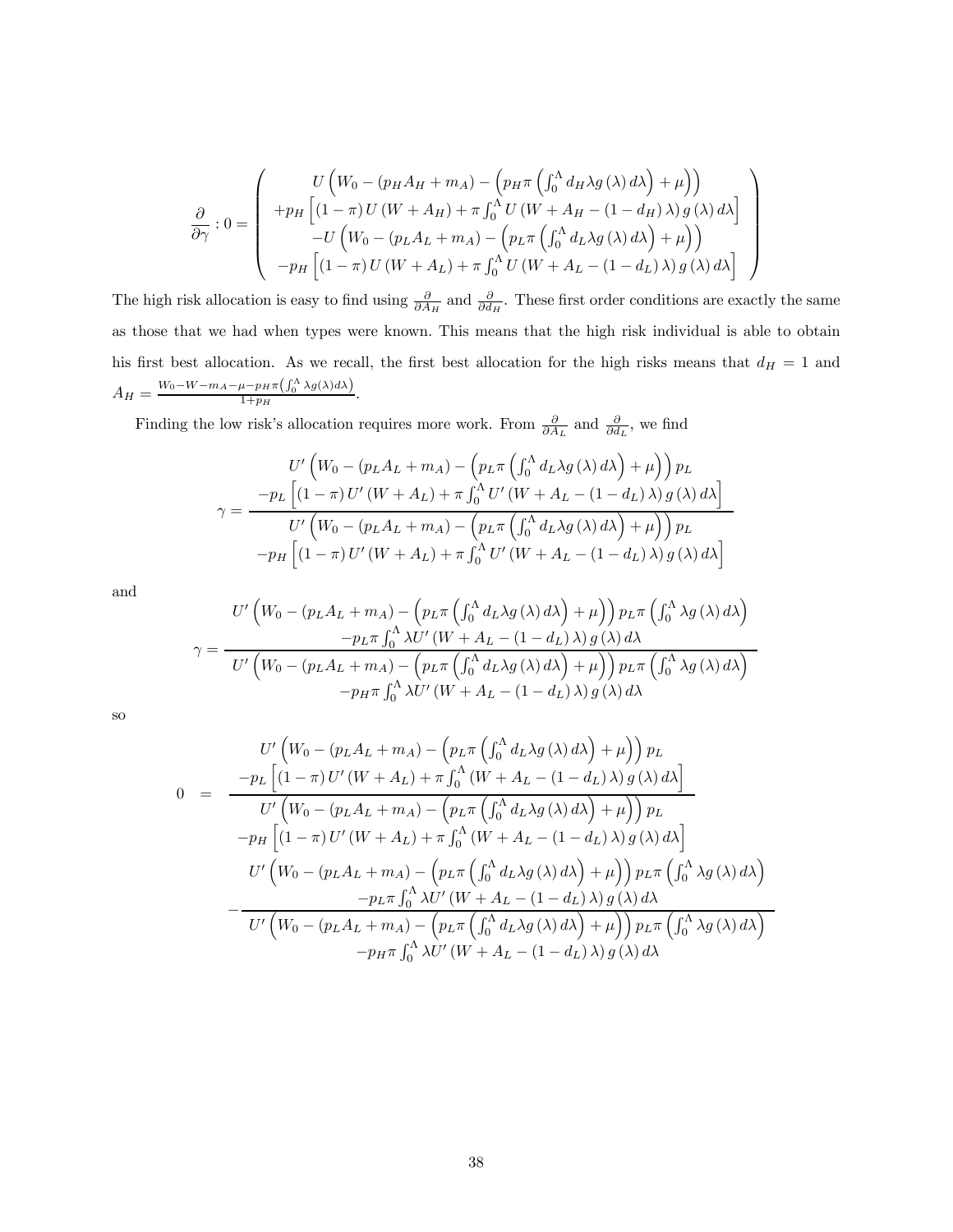and

$$
0 = U' \left( \begin{array}{cc} W_0 - (p_L A_L + m_A) \\ - (p_L \pi \left( \int_0^{\Lambda} d_L \lambda g(\lambda) d\lambda \right) + \mu \end{array} \right) p_L U' \left( \begin{array}{cc} W_0 - (p_L A_L + m_A) \\ - (p_L \pi \left( \int_0^{\Lambda} d_L \lambda g(\lambda) d\lambda \right) + \mu \end{array} \right) p_L U'' \left( \begin{array}{cc} W_0 - (p_L A_L + m_A) \\ - (p_L \pi \left( \int_0^{\Lambda} d_L \lambda g(\lambda) d\lambda \right) + \mu \end{array} \right) p_L p_H \pi \int_0^{\Lambda} \lambda U' \left( W + A_L - (1 - d_L) \lambda \right) g(\lambda) d\lambda \\ - p_L \left[ \begin{array}{cc} (1 - \pi) U' \left( W + A_L \right) \\ + \pi \int_0^{\Lambda} U' \left( W + A_L - (1 - d_L) \lambda \right) g(\lambda) d\lambda \end{array} \right] U' \left( \begin{array}{cc} W_0 - (p_L A_L + m_A) \\ - (p_L \pi \left( \int_0^{\Lambda} d_L \lambda g(\lambda) d\lambda \right) + \mu \end{array} \right) p_L \pi \left( \int_0^{\Lambda} \lambda g(\lambda) d\lambda \right) \\ + p_L \left[ \begin{array}{cc} (1 - \pi) U' \left( W + A_L \right) \\ + \pi \int_0^{\Lambda} U' \left( W + A_L - (1 - d_L) \lambda \right) g(\lambda) d\lambda \end{array} \right] p_H \pi \int_0^{\Lambda} \lambda U' \left( W + A_L - (1 - d_L) \lambda \right) g(\lambda) d\lambda \\ - U' \left( \begin{array}{cc} V_0 - (p_L A_L + m_A) \\ - (p_L \pi \left( \int_0^{\Lambda} d_L \lambda g(\lambda) d\lambda \right) + \mu \end{array} \right) p_L U' \left( \begin{array}{cc} W_0 - (p_L A_L + m_A) \\ - (p_L \pi \left( \int_0^{\Lambda} d_L \lambda g(\lambda) d\lambda \right) + \mu \end{array} \right) p_L \pi \left( \int_0^{\Lambda} \lambda g(\lambda) d\lambda \right) \\ - (p_L \pi \left( \int_0^{\Lambda} d_L \lambda g(\lambda) d\lambda \right) + \mu \end{array} \
$$

Simplifying all the terms, we find the following condition

$$
0 = \int_0^{\Lambda} \lambda U'(W + A_L - (1 - d_L) \lambda) g(\lambda) d\lambda
$$

$$
- \left[ (1 - \pi) U'(W + A_L) + \pi \int_0^{\Lambda} U'(W + A_L - (1 - d_L) \lambda) g(\lambda) d\lambda \right] \left( \int_0^{\Lambda} \lambda g(\lambda) d\lambda \right)
$$

The only solution to this equality is to have  $d<sub>L</sub> = 1$ . To see why, note that when  $d<sub>L</sub> = 1$ , we find

$$
U'(W + A_L) \left( \int_0^{\Lambda} \lambda g(\lambda) d\lambda \right) = U'(W + A_L) \left[ (1 - \pi) + \pi \int_0^{\Lambda} g(\lambda) d\lambda \right] \left( \int_0^{\Lambda} \lambda g(\lambda) d\lambda \right)
$$

Which is obviously true since  $\left[ (1 - \pi) + \pi \int_0^{\Lambda} g(\lambda) d\lambda \right] = 1$ . It therefore means that  $d_H = d_L = 1$ .

Finally, we only have the retirement vehicle choice for the low risk agent to find. Concentrating on the first order condition with respect to the Lagrangian multiplier,  $\frac{\partial}{\partial \gamma}$ , and substituting for  $d_H = 1$  we find

$$
0 = U \left( W_0 - (p_H A_H + m_A) - \left( p_H \pi \left( \int_0^{\Lambda} \lambda g(\lambda) d\lambda \right) + \mu \right) \right)
$$
  
-U \left( W\_0 - (p\_L A\_L + m\_A) - \left( p\_L \pi \left( \int\_0^{\Lambda} d\_L \lambda g(\lambda) d\lambda \right) + \mu \right) \right)  
+ p\_H U (W + A\_H) - p\_H \left[ (1 - \pi) U (W + A\_L) + \pi \int\_0^{\Lambda} U (W + A\_L - (1 - d\_L) \lambda) g(\lambda) d\lambda \right]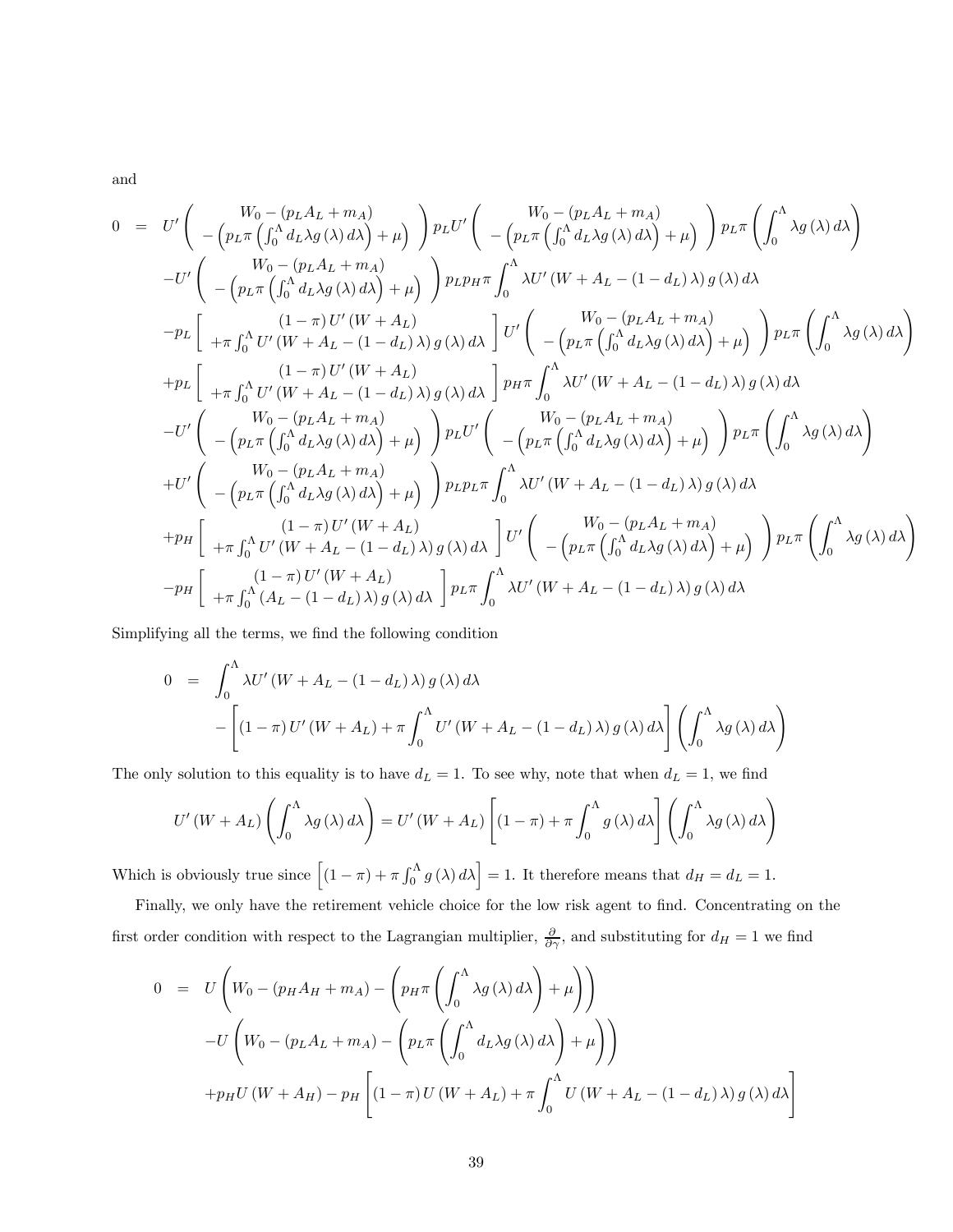Now substituting in for  $A_H = \frac{W_0 - W - m_A - \mu - p_H \pi \left(\int_0^{\Lambda} \lambda g(\lambda) d\lambda\right)}{1 + p_H}$ , the previous equation writes as

$$
(1 + p_H) U (W + A_H) = U \left( W_0 - (p_L A_L + m_A) - \left( p_L \pi \left( \int_0^{\Lambda} d_L \lambda g(\lambda) d\lambda \right) + \mu \right) \right)
$$

$$
+ p_H \left[ (1 - \pi) U (W + A_L) + \pi \int_0^{\Lambda} U (W + A_L - (1 - d_L) \lambda) g(\lambda) d\lambda \right]
$$

Substituting now for  $d_L = 1$  yields

$$
(1+p_H) U (W+A_H) = U \left( W_0 - (p_L A_L + m_A) - \left( p_L \pi \left( \int_0^{\Lambda} \lambda g(\lambda) d\lambda \right) + \mu \right) \right) + p_H U (W+A_L)
$$

We remember that the first best is given by  $A_L = \frac{W_0 - W - m_A - \mu - p_L \pi \left( \int_0^{\Lambda} \lambda g(\lambda) d\lambda \right)}{1 + p_L}$ . Substituting this value in the previous equation gives us

$$
(1+p_H) U \left( \frac{W_0 - W - m_A - \mu - p_L \pi \left( \int_0^{\Lambda} \lambda g(\lambda) d\lambda \right)}{1+p_L} \right) = (1+p_H) U \left( \frac{W_0 - W - m_A - \mu - p_H \pi \left( \int_0^{\Lambda} \lambda g(\lambda) d\lambda \right)}{1+p_H} \right)
$$

which cannot be a solution because  $\frac{W_0 - W - m_A - \mu - p_L \pi \left(\int_0^{\Lambda} \lambda g(\lambda) d\lambda\right)}{1 + p_L} > \frac{W_0 - W - m_A - \mu - p_H \pi \left(\int_0^{\Lambda} \lambda g(\lambda) d\lambda\right)}{1 + p_H}$ . So this means that  $A_L^* < \frac{W_0 - W - m_A - \mu - p_L \pi \left(\int_0^{\Lambda} \lambda g(\lambda) d\lambda\right)}{1 + p_L}$ . Consequently, the low risk agents is accepting an allocation that does not give him his first best allocation through perfect income smoothing.•

#### 9.2 Post-information choice with zero-profit in the industry

From the Lagrangian

$$
\max_{A_H, A_L, \alpha_L, \alpha_H, \alpha_H} \Omega_L^{after} = U(W_0 - \xi_L) + p_L \left[ (1 - \pi) U(W + A_L) + \pi \int_0^{\Lambda} U(W + A_L - (1 - d_L) \lambda) g(\lambda) d\lambda \right]
$$
  
+ 
$$
\eta \left[ x \xi_H + (1 - x) \xi_L - xp_H \left[ A_H + \pi d_H \int_0^{\Lambda} \lambda g(\lambda) d\lambda \right] - \mu - m_A \right]
$$
  
- 
$$
(1 - x) p_L \left[ A_L + \pi d_L \int_0^{\Lambda} \lambda g(\lambda) d\lambda \right]
$$
  
+ 
$$
\gamma \left[ U(W_0 - \xi_H) + p_H \left[ (1 - \pi) U(W + A_H) + \pi \int_0^{\Lambda} U(W + A_H - (1 - d_H) \lambda) g(\lambda) d\lambda \right] - U(W_0 - \xi_L) - p_H \left[ (1 - \pi) U(W + A_L) + \pi \int_0^{\Lambda} U(W + A_L - (1 - d_L) \lambda) g(\lambda) d\lambda \right]
$$

⎤  $\overline{a}$ 

we find the following first order conditions:

$$
\frac{\partial}{\partial A_L} : 0 = p_L \left[ (1 - \pi) U'(W + A_L) + \pi \int_0^{\Lambda} U'(W + A_L - (1 - d_L) \lambda) g(\lambda) d\lambda \right]
$$

$$
+ \eta \left[ -(1 - x) p_L \right]
$$

$$
+ \gamma \left[ -p_H \left[ (1 - \pi) U'(W + A_L) + \pi \int_0^{\Lambda_i} U'(W + A_L - (1 - d_L) \lambda) g(\lambda) d\lambda \right] \right]
$$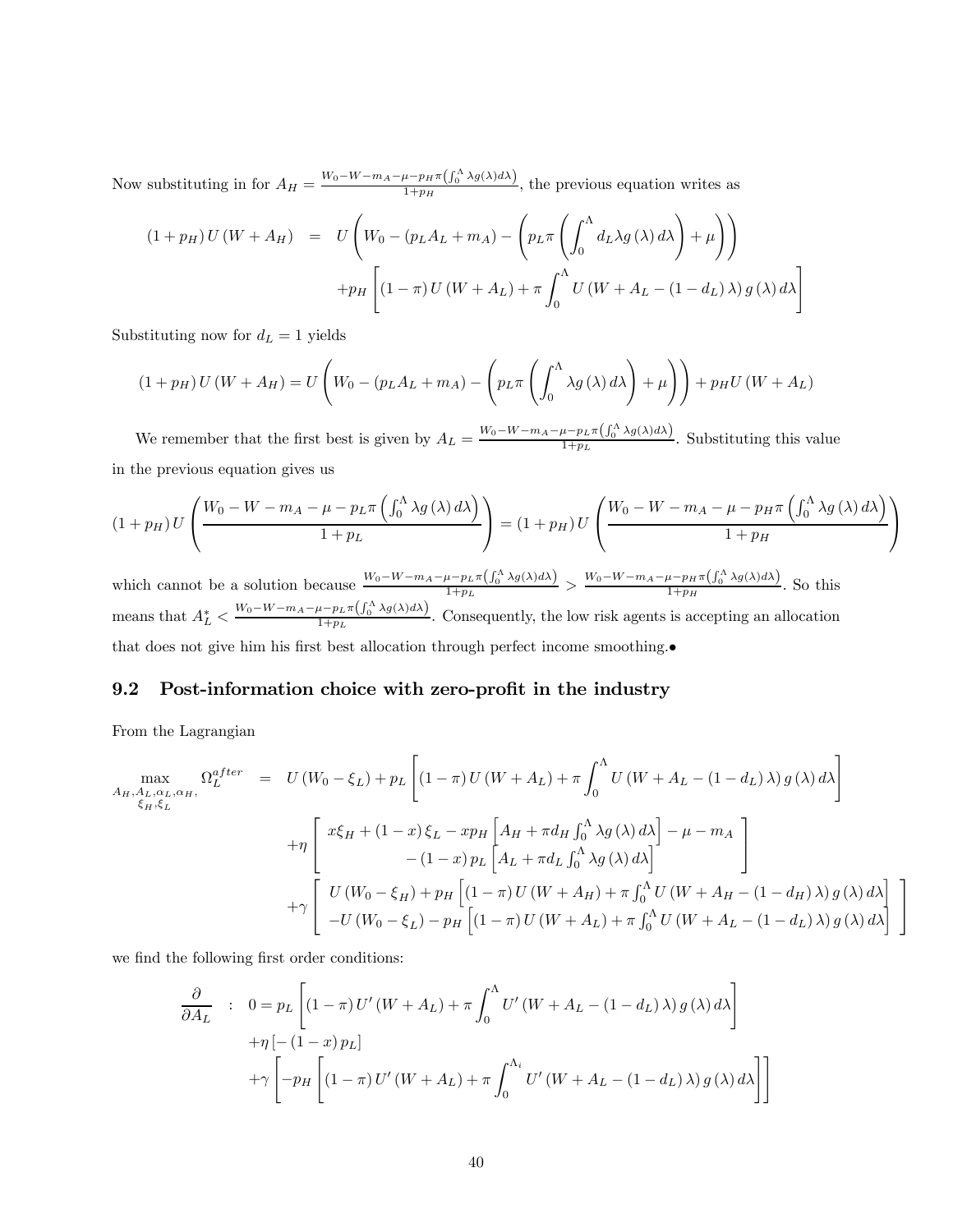$$
\frac{\partial}{\partial d_L} : 0 = p_L \left[ \pi \int_0^{\Lambda} \lambda U' (W + A_L - (1 - d_L) \lambda) g(\lambda) d\lambda \right]
$$

$$
+ \eta \left[ -(1 - x) p_L \pi \left( \int_0^{\Lambda} \lambda g(\lambda) d\lambda \right) \right]
$$

$$
+ \gamma \left[ -p_H \pi \int_0^{\Lambda_i} \lambda U' (W + A_L - (1 - d_L) \lambda) g(\lambda) d\lambda \right]
$$

$$
\frac{\partial}{\partial A_H} : 0 = \eta [-xp_H]
$$
  
+ $\gamma \left[ p_H \left[ (1 - \pi) U'(W + A_H) + \pi \int_0^{\Lambda} U'(W + A_H - (1 - d_H) \lambda) g(\lambda) d\lambda \right] \right]$   

$$
\frac{\partial}{\partial d_H} : 0 = \eta \left[ -xp_H \pi \left( \int_0^{\Lambda} \lambda g(\lambda) d\lambda \right) \right] + \gamma \left[ p_H \pi \int_0^{\Lambda} \lambda U'(W + A_H - (1 - d_H) \lambda) g(\lambda) d\lambda \right]
$$
  

$$
\frac{\partial}{\partial \xi_L} : 0 = -U'(W_0 - \xi_L) + \eta [1 - x] + \gamma [U'(W_0 - \xi_L)]
$$
  

$$
\frac{\partial}{\partial \xi_H} : 0 = \eta [x] + \gamma [-U'(W_0 - \xi_H)]
$$

$$
\frac{\partial}{\partial \eta} : 0 = x\xi_H + (1 - x)\xi_L - xp_H \left[ A_H + \pi d_H \left( \int_0^{\Lambda} \lambda g(\lambda) d\lambda \right) \right]
$$

$$
- (1 - x) p_L \left[ A_L + \pi d_L \left( \int_0^{\Lambda} \lambda g(\lambda) d\lambda \right) \right] - \mu - m_A
$$

$$
\frac{\partial}{\partial \gamma} : 0 = U(W_0 - \xi_H) + p_H \left[ (1 - \pi) U(W + A_H) + \pi \int_0^{\Lambda} \lambda U'(W + A_H - (1 - d_H) \lambda) g(\lambda) d\lambda \right]
$$

$$
-U(W_0 - \xi_L) - p_H \left[ (1 - \pi) U(W + A_L) + \pi \int_0^{\Lambda} \lambda U'(W + A_L - (1 - d_L) \lambda) g(\lambda) d\lambda \right]
$$

First, let us find the optimal long-term insurance contract for the high risk. From  $\frac{\partial}{\partial A_H}$  and  $\frac{\partial}{\partial d_H}$ , we find

$$
\frac{\eta x}{\gamma} = (1 - \pi) U'(W + A_H) + \pi \int_0^{\Lambda} U'(W + A_H - (1 - d_H) \lambda) g(\lambda) d\lambda
$$

$$
\frac{\eta x}{\gamma} = \frac{1}{\left(\int_0^{\Lambda} \lambda g(\lambda) d\lambda\right)} \int_0^{\Lambda} \lambda U'(W + A_H - (1 - d_H) \lambda) g(\lambda) d\lambda
$$

so that

$$
\frac{\int_0^\Lambda \lambda U'(W + A_H - (1 - d_H) \lambda) g(\lambda) d\lambda}{\int_0^\Lambda \lambda g(\lambda) d\lambda} = (1 - \pi) U'(W + A_H) + \pi \int_0^\Lambda U'(W + A_H - (1 - d_H) \lambda) g(\lambda) d\lambda
$$

The solution to this is to have  $d_H = 1$ .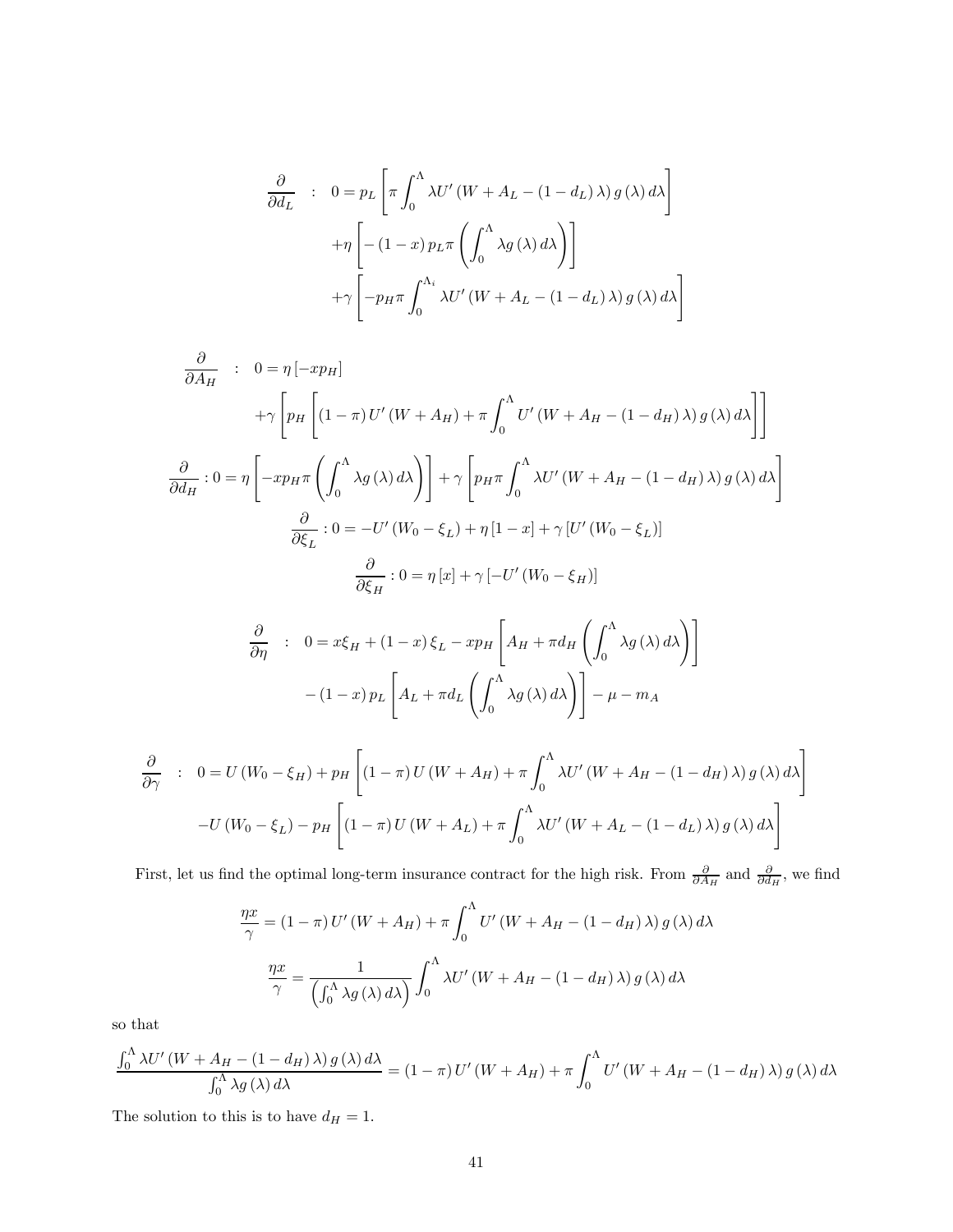Let us now find the retirement contract for the high risk given that result that  $d_H = 1$ , we find

$$
\frac{\eta x}{\gamma} = U'\left(W + A_H\right)
$$

From  $\frac{\partial}{\partial \xi_H}$ ,

$$
\frac{\eta x}{\gamma} = U'(W_0 - \eta_H) = U'(W + A_H)
$$

so that

$$
A_H = W_0 - W - \eta_H
$$

since the high risk agent will have an income of  $A_H$  in every state of the world. So we have perfect income smoothing.

The third aspect of the proof is to examine the long-term care insurance contract for the low risk. From  $\frac{\partial}{\partial \xi_L}$ ,

$$
U'\left(W_0 - \xi_L\right)\left(1 - \gamma\right) = \eta\left[1 - x\right]
$$

Substituting for  $\eta = U'(W_0 - \xi_L) \left( \frac{1-\gamma}{1-x} \right)$ ) in  $\frac{\partial}{\partial A_L}$  and  $\frac{\partial}{\partial d_L}$  gives, respectively,

$$
0 = p_L \left[ (1 - \pi) U'(W + A_L) + \pi \int_0^{\Lambda} U'(W + A_L - (1 - d_L) \lambda) g(\lambda) d\lambda \right]
$$
  

$$
-U'(W_0 - \xi_L) (1 - \gamma) p_L - \gamma p_H \left[ (1 - \pi) U'(W + A_L) + \pi \int_0^{\Lambda_i} U'(W + A_L - (1 - d_L) \lambda) g(\lambda) d\lambda \right]
$$

and

$$
0 = p_L \pi \int_0^{\Lambda} \lambda U'(W + A_L - (1 - d_L) \lambda) g(\lambda) d\lambda
$$
  
-U'(W<sub>0</sub> - \xi<sub>L</sub>) (1 - \gamma) p\_L \pi  $\left( \int_0^{\Lambda} \lambda g(\lambda) d\lambda \right)$  - \gamma p\_H \pi  $\int_0^{\Lambda_i} \lambda U'(W + A_L - (1 - d_L) \lambda) g(\lambda) d\lambda$ 

Isolating  $\gamma$  gives us

$$
\gamma = \frac{p_L \left[ \left( 1 - \pi \right) U'(W + A_L) + \pi \int_0^{\Lambda} U'(W + A_L - (1 - d_L) \lambda) g(\lambda) d\lambda \right] - U'(W_0 - \xi_L) p_L}{p_H \left[ \left( 1 - \pi \right) U'(W + A_L) + \pi \int_0^{\Lambda_i} U'(W + A_L - (1 - d_L) \lambda) g(\lambda) d\lambda \right] - U'(W_0 - \xi_L) p_L}
$$

and

$$
\gamma = \frac{p_L \pi \int_0^{\Lambda} \lambda U' \left( W + A_L - (1 - d_L) \lambda \right) g \left( \lambda \right) d\lambda - U' \left( W_0 - \xi_L \right) p_L \pi \left( \int_0^{\Lambda} \lambda g \left( \lambda \right) d\lambda \right)}{p_H \pi \int_0^{\Lambda_i} \lambda U' \left( W + A_L - (1 - d_L) \lambda \right) g \left( \lambda \right) d\lambda - U' \left( W_0 - \xi_L \right) \gamma p_L \pi \left( \int_0^{\Lambda} \lambda g \left( \lambda \right) d\lambda \right)}
$$

Putting the two together we have that  $d_L = 1$  is the only solution. To see why, substitute for  $d_L = 1$  in the two previous equalities yields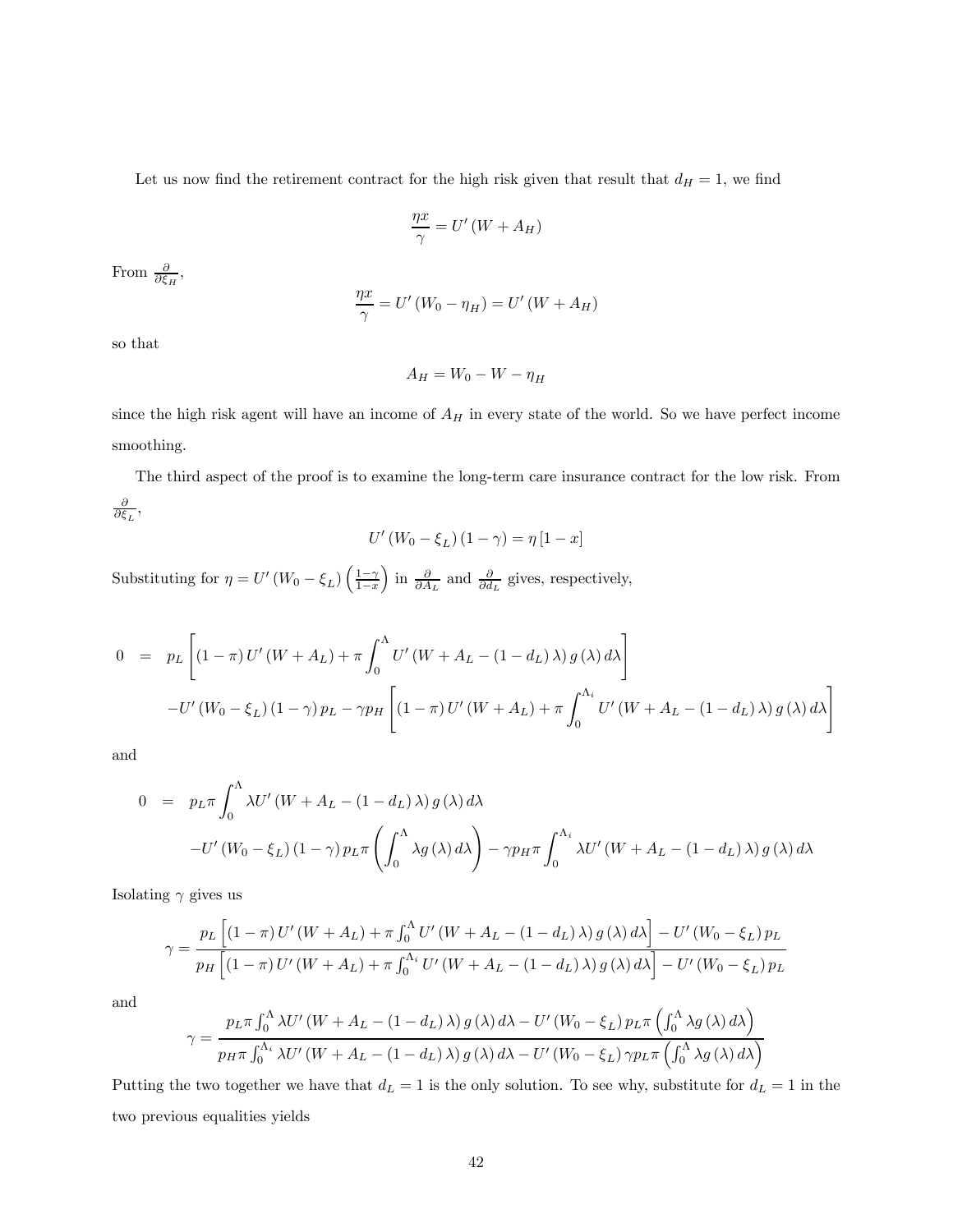$$
\gamma = \frac{p_L U'(W + A_L) - U'(W_0 - \xi_L) p_L}{p_H U'(W + A_L) - U'(W_0 - \xi_L) p_L}
$$

and

$$
\gamma = \frac{p_L \pi U'(W + A_L) \left( \int_0^{\Lambda} \lambda g(\lambda) d\lambda \right) - U'(W_0 - \xi_L) p_L \pi \left( \int_0^{\Lambda} \lambda g(\lambda) d\lambda \right)}{p_H \pi U'(W + A_L) \left( \int_0^{\Lambda_i} \lambda g(\lambda) d\lambda \right) - U'(W_0 - \xi_L) \gamma p_L \pi \left( \int_0^{\Lambda} \lambda g(\lambda) d\lambda \right)}
$$

Simplifying the  $\int_0^{\Lambda} \lambda g(\lambda) d\lambda$  completes the proof that the low risk agent chooses a long-term insurance contract that provides him with full insurance  $(d<sub>L</sub> = 1)$  despite the presence of adverse selection.

The only part of the proposition that remains to be shown is that the low risk individual chooses an allocation in which his income is not perfectly equal in every state. To do so, substitute for  $d_L = d_H = 1$ and that  $A_H = W_0 - W - \xi_H$  in  $\frac{\partial}{\partial \gamma}$  and find

$$
(1 + pH) U (W - \xiH) = U (W0 - \xiL) + pH U (W + AL)
$$

Clearly it cannot be that  $A_L = W_0 - W - \xi_L$ . This means that  $A_L < W_0 - W - \xi_L$  is not the first best allocation.•

## 9.3 Choice of Long-term care insurance given previous choice of retirement vehicle

In this situation, agents get to choose their long-term care insurance product after they have already chosen their retirement vehicle  $(B^*, \beta^*)$ . This means that agents are maximizing only with respect to the insurance product. The adverse selection problem can then be written as

$$
\max_{\substack{d_L, \delta_L \\ d_H, \delta_H}} \Omega_L^{before} = U(W_0 - \beta^* - \delta_L) + p_L \left[ (1 - \pi) U(W + B^*) + \pi \int_0^{\Lambda} U(W + B^* - (1 - d_L) \lambda) g(\lambda) d\lambda \right]
$$

subject to the zero profit conditions

$$
\delta_L = p_L \pi \left( \int_0^{\Lambda} d_L \lambda g(\lambda) d\lambda \right) + \mu
$$

$$
\delta_H = p_H \pi \left( \int_0^{\Lambda} d_H \lambda g(\lambda) d\lambda \right) + \mu
$$

and an incentive compatibility constraint that guarantees that the high risk individual is better off purchasing the contract that is designed for him than purchasing the contract designed for the low risk

$$
0 < U (W_0 - \beta^* - \delta_H) + p_H \left[ (1 - \pi) U (W + B^*) + \pi \int_0^{\Lambda} U (W + B^*) - (1 - d_H) \lambda) g(\lambda) d\lambda \right] - U (W_0 - \beta^* - \delta_L) - p_H \left[ (1 - \pi) U (W + B^*) + \pi \int_0^{\Lambda} U (W + B^*) - (1 - d_L) \lambda) g(\lambda) d\lambda \right].
$$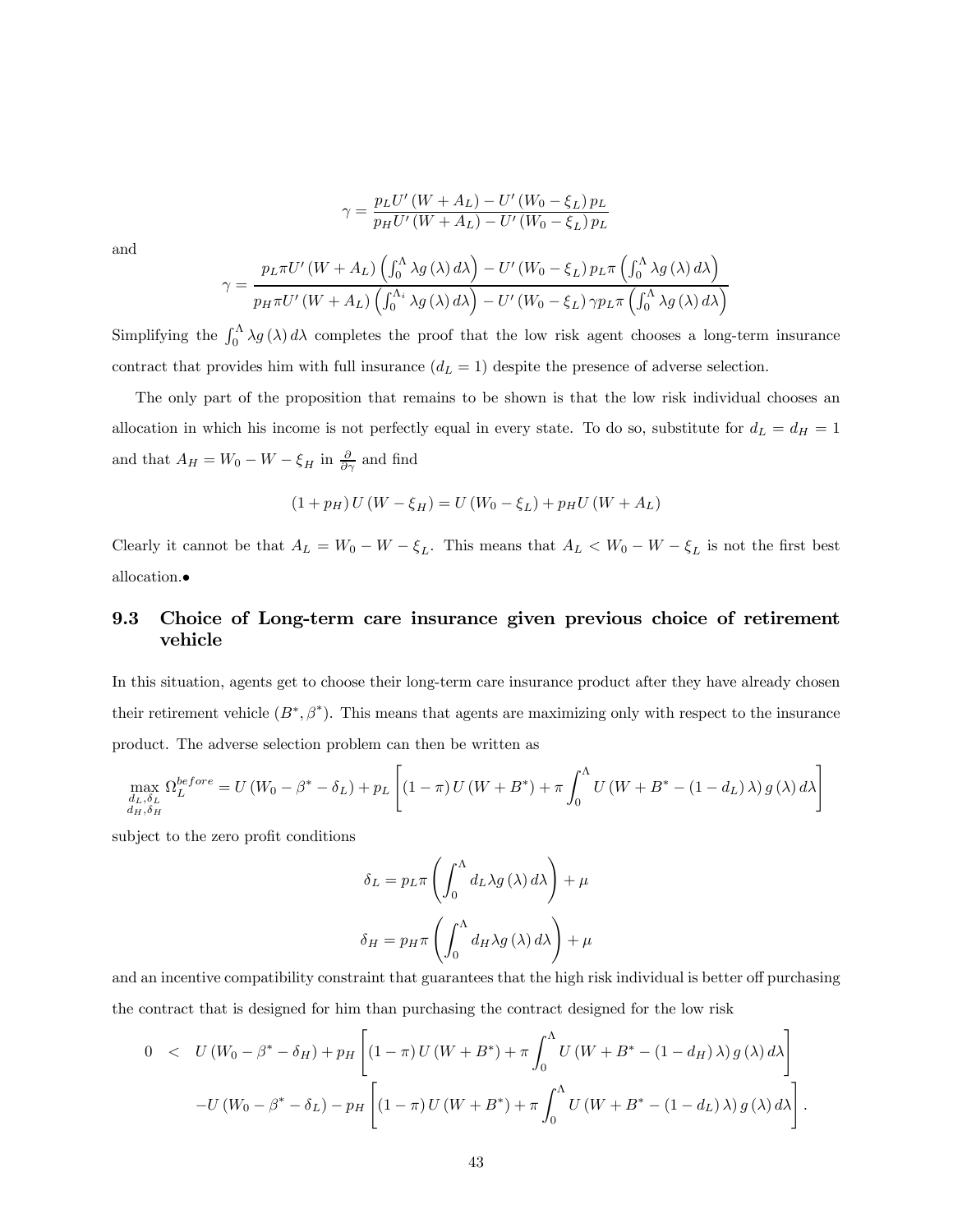By substituting the two relevant zero-profit constraints where appropriate, the problem in its Langrangian form is the following:

$$
\begin{array}{rcl}\n\max_{d_L, d_H, \gamma} \Omega_L^{before} & = & U\left(W_0 - \beta^* - \left(p_L \pi \left(\int_0^\Lambda d_L \lambda g(\lambda) \, d\lambda\right) + \mu\right)\right) \\
& & + p_L \left[ (1 - \pi) U\left(W + B^*\right) + \pi \int_0^\Lambda U\left(W + B^* - (1 - d_L)\,\lambda\right) g(\lambda) \, d\lambda\right] \\
& & + \gamma \left( \begin{array}{c} U\left(W_0 - \beta^* - \left(p_H \pi \left(\int_0^\Lambda d_H \lambda g(\lambda) \, d\lambda\right) + \mu\right) \right) \\
& & + \gamma \left( (1 - \pi) U\left(W + B^*\right) + \pi \int_0^\Lambda U\left(W + B^* - (1 - d_H)\,\lambda\right) g(\lambda) \, d\lambda\right] \\
& & - U\left(W_0 - \beta^* - \left(p_L \pi \left(\int_0^\Lambda d_L \lambda g(\lambda) \, d\lambda\right) + \mu\right) \right) \\
& & - p_H \left[ (1 - \pi) U\left(W + B^*\right) + \pi \int_0^\Lambda U\left(W + B^* - (1 - d_L)\,\lambda\right) g(\lambda) \, d\lambda\right]\n\end{array}\n\right).
$$

The first order conditions are

$$
\frac{\partial}{\partial d_L} : 0 = -U' \left( W_0 - \beta^* - \left( p_L \pi \left( \int_0^{\Lambda} d_L \lambda g(\lambda) d\lambda \right) + \mu \right) \right) p_L \pi \left( \int_0^{\Lambda} \lambda g(\lambda) d\lambda \right)
$$

$$
+ p_L \pi \int_0^{\Lambda} \lambda U' (W + B^* - (1 - d_L) \lambda) g(\lambda) d\lambda
$$

$$
+ \gamma \left( U' \left( W_0 - \beta^* - \left( p_L \pi \left( \int_0^{\Lambda} d_L \lambda g(\lambda) d\lambda \right) + \mu \right) \right) p_L \pi \left( \int_0^{\Lambda} \lambda g(\lambda) d\lambda \right) \right)
$$

$$
- p_H \pi \int_0^{\Lambda} \lambda U' (W + B^* - (1 - d_L) \lambda) g(\lambda) d\lambda
$$

$$
\frac{\partial}{\partial d_H} : 0 = \gamma \left( \begin{array}{c} -p_H \pi \left( \int_0^{\Lambda} \lambda g(\lambda) d\lambda \right) U' \left( W_0 - \beta^* - \left( p_H \pi \left( \int_0^{\Lambda} d_H \lambda g(\lambda) d\lambda \right) + \mu \right) \right) \\ + p_H \pi \int_0^{\Lambda} \lambda U' (W + B^* - (1 - d_H) \lambda) g(\lambda) d\lambda \end{array} \right)
$$

$$
\frac{\partial}{\partial \gamma} : 0 = \left( \begin{array}{c} U \left( W_0 - \beta^* - \left( p_H \pi \left( \int_0^{\Lambda} d_H \lambda g(\lambda) d\lambda \right) + \mu \right) \right) \\ + p_H \left[ (1 - \pi) U (W + B^*) + \pi \int_0^{\Lambda} U (W + B^* - (1 - d_H) \lambda) g(\lambda) d\lambda \right] \\ - U \left( W_0 - \beta^* - \left( p_L \pi \left( \int_0^{\Lambda} d_L \lambda g(\lambda) d\lambda \right) + \mu \right) \right) \\ - p_H \left[ (1 - \pi) U (W + B^*) + \pi \int_0^{\Lambda} U (W + B^* - (1 - d_L) \lambda) g(\lambda) d\lambda \right] \end{array} \right).
$$

These first order conditions will be anticipated by the agent at the time he chooses his optimal retirement contract before learning any information about his type. •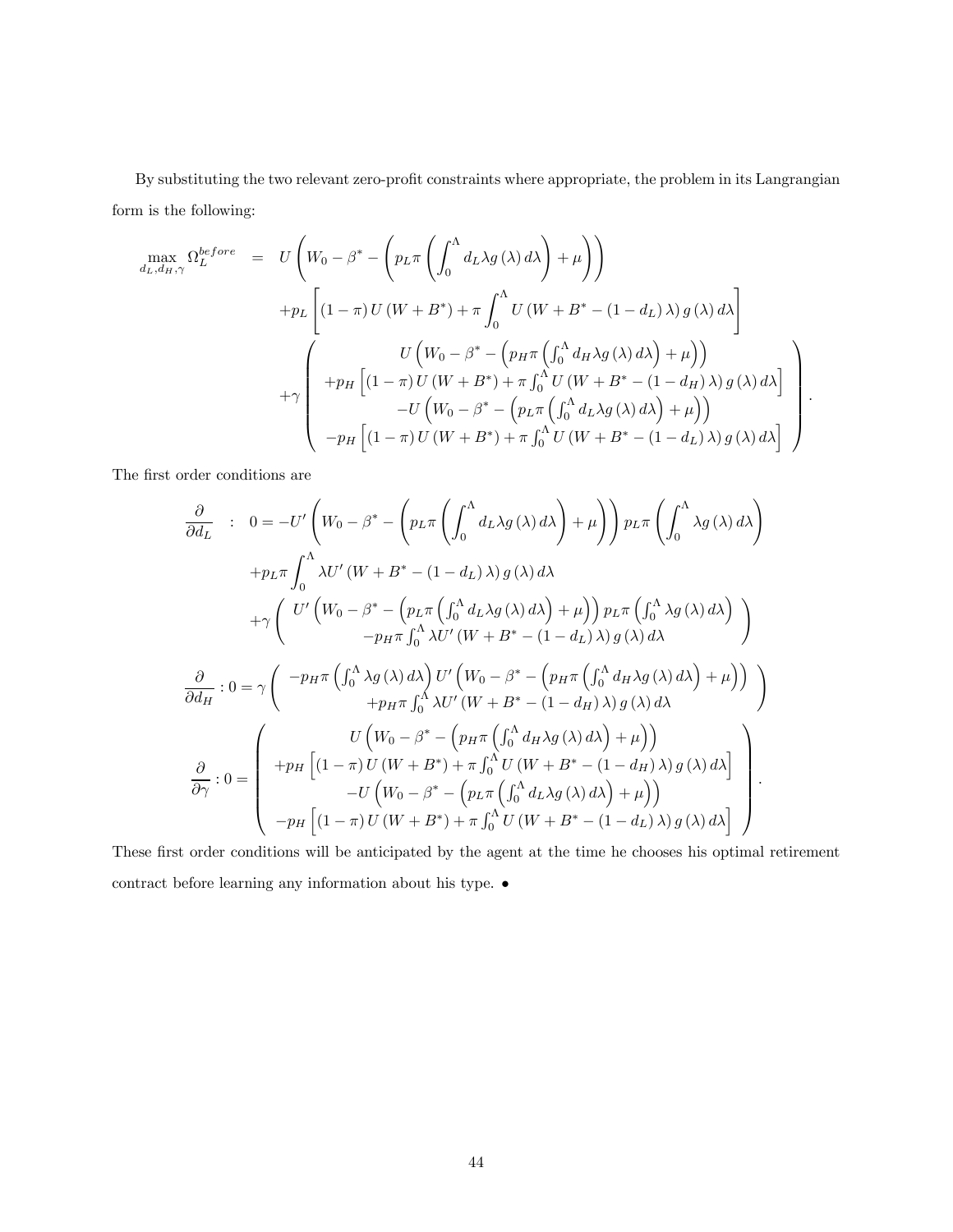## 10 References Not Used

- 1. Bateman, H & O. S. Mitchell. (2004). New Evidence on Pension Plan Design and Administrative Expenses. Journal of Pension Finance and Economics. 3(1): 63-76.
- 2. Bajari, P., H. Hong, A. Khwaja & C. Marsh (2012). Moral Hazard, Adverse Selection and Health Expenditures: A Semiparametric Analysis. Mimeo, University of Minnesota and NBER.
- 3. Beauchamp, A. & M. Wagner (2012). Dying to Retire: Adverse Selection and Welfare in Social Security. Mimeo, Boston College.
- 4. Berta, W, A. Laporte, D. Zarnett, V. Valdmanis & G. Anderson (2006). A pan-Canadian perspective on institutional long-term care. Health Policy 79: 175—194
- 5. Bonsang E. (2009). Does informal care from children to their elderly parents substitute for formal care in Europe? Journal of Health Economics 28: 143—154
- 6. Kerwin Kofi, C. & P. Sevak (2005). Can family caregiving substitute for nursing home care? Journal of Health Economics 24: 1174—1190.
- 7. Chai, J., W. Horneff, R. Maurer & O.S. Mitchell. (2011). Optimal Portfolio Choice over the Life Cycle with Flexible Work, Endogenous Retirement, and Lifetime Payouts. Review of Finance 15(4): 875-907.
- 8. Courbage, C. & L. Eeckhoudt (2012). On insuring and caring for parents' long-term care needs. Journal of Health Economics 31 (2012) 842— 850.
- 9. Costa-Font , J. (2010). Family ties and the crowding out of long-term care insurance. Oxford Review of Economic Policy 26:4, 691
- 10. Gopi, S.G. (2011). The impact of state tax subsidies for private long-term care insurance on coverage and Medicaid expenditures. Journal of Public Economics 95: 744—757.
- 11. Koh, B.S.K., O.S. Mitchell & J.H.Y. Fong. (2008). Cost Structures in Defined Contribution Systems: The Case of Singapore's Central Provident Fund. Pensions: An International Journal 13 (1-2): 7-14.
- 12. McCarthy, D., O.S. Mitchell & J. Piggott. (2002). Asset Rich and Cash Poor in Singapore? Retirement Provision in a National Defined Contribution Pension Fund. Journal of Pension Finance and Economics 1(3):197-222.